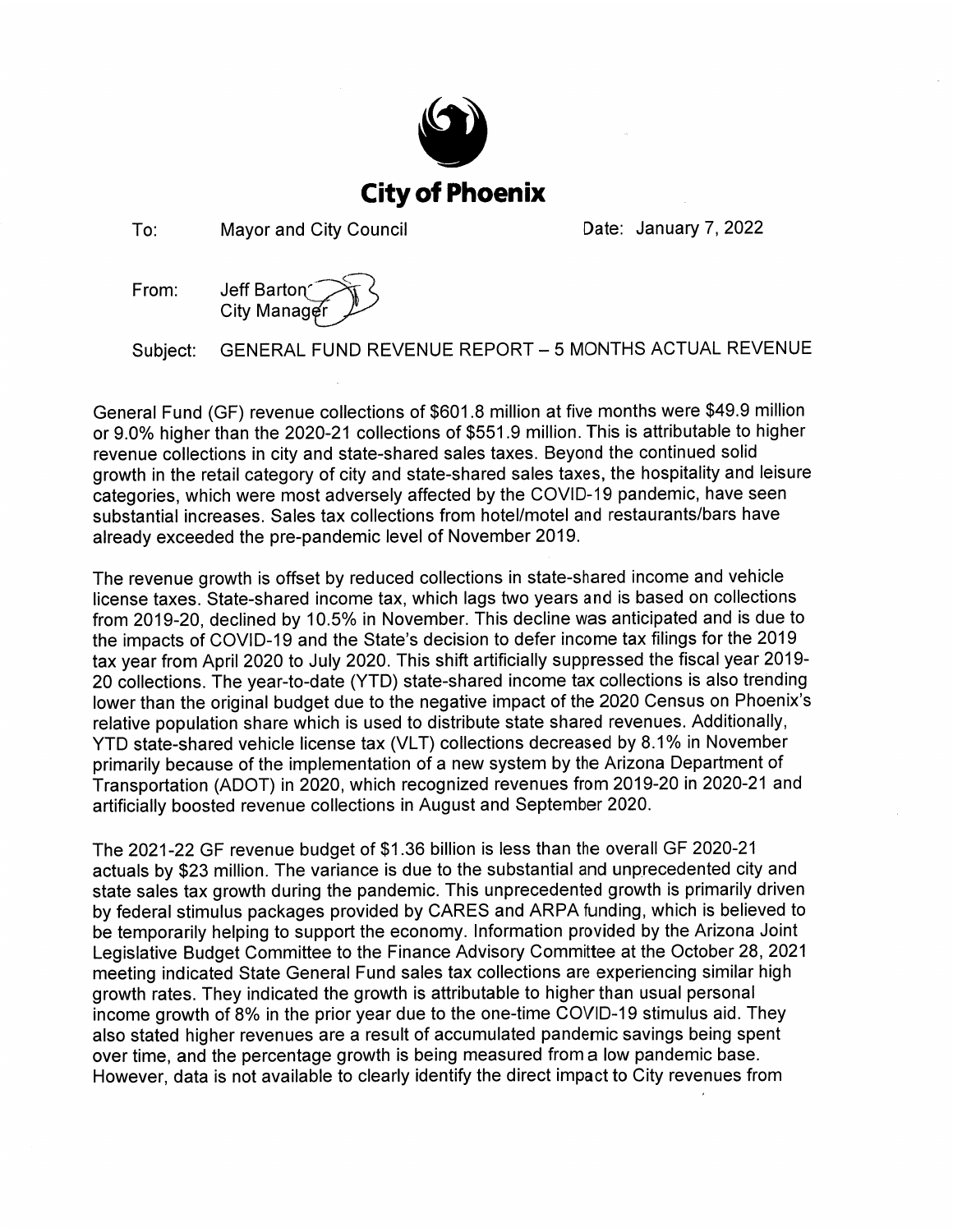federal financial assistance. Other factors contributing to increased sales tax collections, which makes forecasting revenue very challenging, is an assumed shift in consumer spending from services (mostly untaxable) to taxable durable goods, and the higher than expected Consumer Price Index (CPI). The U.S. Bureau of Labor Statistics CPI-U for All Items Less Food and Energy in Phoenix-Mesa-Scottsdale was 6.4% in October 2021.

Staff is monitoring revenue collections closely and developing refined estimates for the current and upcoming fiscal year. These estimates will be reflected in the GF Status and 5-year forecast to be presented to City Council on February 22, 2022.

# **General Fund Sales Tax (June-October Business Activity)**

In the first five months of 2021-22, the combined GF revenue from city and state-shared sales tax was \$338.3 million, reflecting growth of 13.3% compared to the same period of 2020-21.

*City Sales Tax*- Year-to-date (YTD) 2021-22 collections were \$249.0 million, representing 12.2% growth compared to the prior year.

The November year-over-year (YOY) growth percentages in the key categories of city sales tax include:

- x retail: 16.5%
- $\bullet$  contracting: 19.9%
- restaurants & bars: 39.9%
- hotel/motel: 105.4%
- telecommunications: -17.0%
- commercial property rentals: -11.6%

*State-Shared Sales Tax-* YTD 2021-22 collections were \$89.3 million, representing 16.5% growth over 2020-21.

The November YOY growth percentages in the key categories of state sales tax include:

- $\bullet$  retail: 17.4%
- $\bullet$  contracting:  $-2.2\%$
- restaurants & bars: 34.6%
- hotel/motel: 66.5%
- communications: -13.4%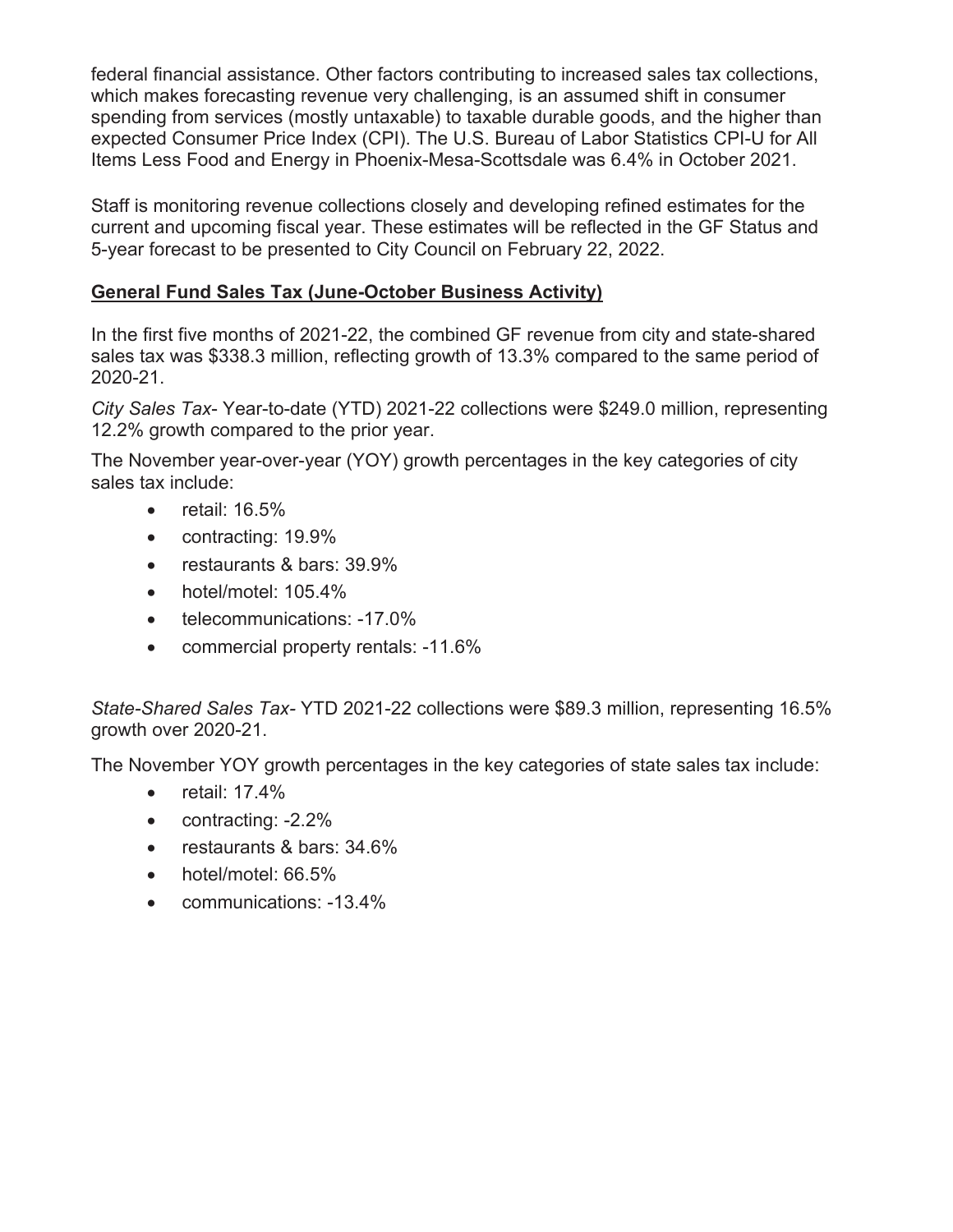# Budget and Research **12/22/2021 SUMMARY OF GENERAL FUND REVENUE SUMMARY OF GENERAL FUND REVENUE**

(In Thousands of Dollars)

| <b>Revenue Source</b>                                            | <b>Actuals</b><br>2016-17   |                | <b>Actuals</b><br>2017-18                                        |        | <b>Actuals</b><br>2018-19 |        | <b>Actuals</b><br>2019-20 |              | <b>Actuals</b><br>2020-21 | 20-21 Act to<br>19-20 Act<br>% Change | 5 Month<br><b>Actuals</b><br>2020-21 |      | 5 Month<br><b>Actuals</b><br>2021-22 | % Change<br>from PY  | <b>Budget</b><br>2021-22 |      | 21-22 Bud to<br>20-21 Actual<br>\$ Change | 21/22 Bud to<br>20/21 Actual<br>% Change |
|------------------------------------------------------------------|-----------------------------|----------------|------------------------------------------------------------------|--------|---------------------------|--------|---------------------------|--------------|---------------------------|---------------------------------------|--------------------------------------|------|--------------------------------------|----------------------|--------------------------|------|-------------------------------------------|------------------------------------------|
|                                                                  |                             |                |                                                                  |        |                           |        |                           |              |                           |                                       |                                      |      |                                      |                      |                          |      |                                           |                                          |
| <b>Local Taxes</b>                                               |                             |                |                                                                  |        |                           |        |                           |              |                           |                                       |                                      |      |                                      |                      |                          |      |                                           |                                          |
| Primary Property Tax                                             | \$<br>146.121 \$<br>421.239 |                | 154,560 \$<br>432.358                                            |        | 162,130 \$<br>468.015     |        | 170.210 \$<br>479.705     |              | 182,043                   | $7.0\%$ \$<br>11.9%                   | 68.510 \$                            |      | 77.175<br>249.035                    | $12.6\%$ \$<br>12.2% | 191.294 \$<br>528.111    |      | 9,251                                     | 5.1%<br>$-1.6%$                          |
| <b>Sales Taxes</b>                                               |                             |                |                                                                  |        |                           |        |                           |              | 536,889                   |                                       | 221,944                              |      |                                      |                      |                          |      | (8,778)                                   |                                          |
| <b>Privilege License Fees</b><br>Other General Fund Excise Taxes | 1,485                       |                | 2,893                                                            |        | 2,957                     |        | 2,436                     |              | 2,915                     | 19.7%<br>1.7%                         | 763                                  |      | 727                                  | $-4.7%$              | 2,800                    |      | (115)                                     | $-3.9%$                                  |
|                                                                  | 17,984                      |                | 18,138                                                           |        | 18,535                    |        | 18,837                    |              | 19,148                    |                                       | 7,674                                |      | 7,751                                | 1.0%                 | 19,286                   |      | 138                                       | 0.7%                                     |
| Subtotal                                                         | \$<br>586,829 \$            |                | 607,949 \$                                                       |        | 651,637 \$                |        | 671,188 \$                |              | 740,995                   | 10.4% \$                              | 298,891 \$                           |      | 334,688                              | 12.0% \$             | 741,491 \$               |      | 496                                       | 0.1%                                     |
| <b>Non Taxes</b>                                                 |                             |                |                                                                  |        |                           |        |                           |              |                           |                                       |                                      |      |                                      |                      |                          |      |                                           |                                          |
| Licenses & Permits                                               | 2,879                       |                | 2,872                                                            |        | 2,969                     |        | 2,812                     |              | 2,694                     | $-4.2%$                               | 932                                  |      | 1,016                                | 9.0%                 | 2,771                    |      | 77                                        | 2.9%                                     |
| <b>Cable Communications</b>                                      | 10,391                      |                | 10,884                                                           |        | 10,876                    |        | 10,369                    |              | 9,424                     | $-9.1%$                               | 2,096                                |      | 2,150                                | 2.6%                 | 9,600                    |      | 176                                       | 1.9%                                     |
| <b>Fines &amp; Forfeitures</b>                                   | 12,039                      |                | 12,711                                                           |        | 12,456                    |        | 10,734                    |              | 9,211                     | $-14.2%$                              | 3,455                                |      | 3,389                                | $-1.9%$              | 8,956                    |      | (255)                                     | $-2.8%$                                  |
| <b>Court Default Fee</b>                                         | 1,164                       |                | 1,273                                                            |        | 1,320                     |        | 1,310                     |              | 1,288                     | $-1.7%$                               | 444                                  |      | 355                                  | $-20.0%$             | 1,451                    |      | 163                                       | 12.7%                                    |
| Parks & Libraries                                                | 8,272                       |                | 18,221                                                           |        | 8,629                     |        | 5,824                     |              | 3,790                     | $-34.9%$                              | 1,656                                |      | 2,554                                | 54.2%                | 4,576                    |      | 786                                       | 20.7%                                    |
| Planning                                                         | 1,690                       |                | 1,752                                                            |        | 1,783                     |        | 1,589                     |              | 1,723                     | 8.4%                                  | 566                                  |      | 790                                  | 39.6%                | 1,497                    |      | (226)                                     | $-13.1%$                                 |
| Police                                                           | 13,720                      |                | 14,347                                                           |        | 15,332                    |        | 14,848                    |              | 12,637                    | $-14.9%$                              | 4,007                                |      | 5,842                                | 45.8%                | 13,108                   |      | 471                                       | 3.7%                                     |
| <b>Street Transportation</b>                                     | 5,194                       |                | 5,863                                                            |        | 6,497                     |        | 6,155                     |              | 5,881                     | $-4.5%$                               | 2,263                                |      | 4,988                                | $100% +$             | 6,481                    |      | 600                                       | 10.2%                                    |
| <b>Emergency Transportation</b>                                  | 34,518                      |                | 35,884                                                           |        | 36,910                    |        | 36,706                    |              | 34,092                    | $-7.1%$                               | 11,722                               |      | 19,216                               | 63.9%                | 33,500                   |      | (592)                                     | $-1.7%$                                  |
| Hazardous Materials Inspection Fee                               | 1,388                       |                | 1,364                                                            |        | 1,369                     |        | 1,408                     |              | 1,464                     | 4.0%                                  | 346                                  |      | 352                                  | 1.7%                 | 1,500                    |      | 36                                        | 2.5%                                     |
| <b>Other Service Charges</b>                                     | 16,752                      |                | 20,302                                                           |        | 23,486                    |        | 22,519                    |              | 15,026                    | $-33.3%$                              | 6,927                                |      | 6,302                                | $-9.0%$              | 15,306                   |      | 280                                       | 1.9%                                     |
| All Others                                                       | 14,168                      |                | 16,456                                                           |        | 15,309                    |        | 16,254                    |              | 19,464                    | 19.7%                                 | 8,024                                |      | 10,211                               | 27.3%                | 19,177                   |      | (287)                                     | $-1.5%$                                  |
| Subtotal                                                         | \$<br>122.175 \$            |                | 141.929 \$                                                       |        | 136.936 \$                |        | 130,528 \$                |              | 116.694                   | $-10.6\%$ \$                          | 42.438 \$                            |      | 57.165                               | 34.7% \$             | 117.923 \$               |      | 1.229                                     | 1.1%                                     |
| <b>State Shared Revenues</b>                                     |                             |                |                                                                  |        |                           |        |                           |              |                           |                                       |                                      |      |                                      |                      |                          |      |                                           |                                          |
| Sales Tax                                                        | 143,976                     |                | 155,998                                                          |        | 165,066                   |        | 171,927                   |              | 201,292                   | 17.1%                                 | 76,646                               |      | 89,312                               | 16.5%                | 197,945                  |      | (3, 347)                                  | $-1.7%$                                  |
| Income Tax                                                       | 191,225                     |                | 200,036                                                          |        | 196,918                   |        | 214,697                   |              | 240,237                   | 11.9%                                 | 100,099                              |      | 89,577                               | $-10.5%$             | 219,316                  |      | (20, 921)                                 | $-8.7%$                                  |
| Vehicle License Tax                                              | 61,586                      |                | 66,784                                                           |        | 70,210                    |        | 70,484                    |              | 79,768                    | 13.2%                                 | 33,777                               |      | 31,028                               | $-8.1%$              | 79,100                   |      | (668)                                     | $-0.8%$                                  |
| Subtotal                                                         | \$<br>396.787 \$            |                | 422.818 \$                                                       |        | 432.194 \$                |        | 457.108 \$                |              | 521,297                   | 14.0% \$                              | 210,522 \$                           |      | 209,917                              | $-0.3\%$ \$          | 496,361 \$               |      | (24, 936)                                 | $-4.8%$                                  |
| <b>Subtotal All GF Funds</b>                                     | \$<br>1,105,791             | $\mathfrak{S}$ | 1,172,696                                                        | \$     | 1,220,767                 | \$     | 1,258,824                 | $\mathbb{S}$ | 1,378,986                 | $9.5\%$ \$                            | 551,851                              | - \$ | 601,770                              | $9.0\%$ \$           | $1,355,775$ \$           |      | (23, 211)                                 | $-1.7%$                                  |
| <b>Coronavirus Relief Fund</b>                                   | \$                          | $-$ \$         |                                                                  | $-$ \$ |                           | $-$ \$ | 48,533 \$                 |              | 109,126                   | $100\% + $$                           | 72,800 \$                            |      |                                      | $-100.0\%$ \$        |                          | - \$ | (109, 126)                                | $-100.0%$                                |
| <b>TOTAL</b>                                                     |                             |                | \$ 1,105,791 \$ 1,172,696 \$ 1,220,767 \$ 1,307,357 \$ 1,488,112 |        |                           |        |                           |              |                           | 13.8% \$                              | 624,651 \$                           |      | 601,770                              |                      | $-3.7\%$ \$ 1,355,775 \$ |      | (132, 337)                                | $-8.9%$                                  |

| <b>Change from Prior Year</b>        |           | % Change from Prior Year and Budget    |
|--------------------------------------|-----------|----------------------------------------|
| $20 - 21$<br>5 Month Actual Revenue: | 624.651   | 21-22 % Change from Prior Year Actual: |
| 21-22 5 Month Actual Revenue:        | 601.770   |                                        |
|                                      |           | 21-22 Budget % Change                  |
| Dollars Over/Under Prior Year:       | (22, 881) | from Prior Year Actual:                |
| Percent Over/Under Prior Year:       | $-3.7%$   |                                        |

| Change from Prior Year         |          | % Change from Prior Year and Budget               |
|--------------------------------|----------|---------------------------------------------------|
| 20-21 5 Month Actual Revenue:  | 624.651  | 21-22 % Change from Prior Year Actual:<br>$-3.7%$ |
| 21-22 5 Month Actual Revenue:  | 601.770  |                                                   |
|                                |          | 21-22 Budget % Change                             |
| Dollars Over/Under Prior Year: | (22.881) | from Prior Year Actual:<br>$-8.9%$                |
| Percent Over/Under Prior Year: | $-37%$   |                                                   |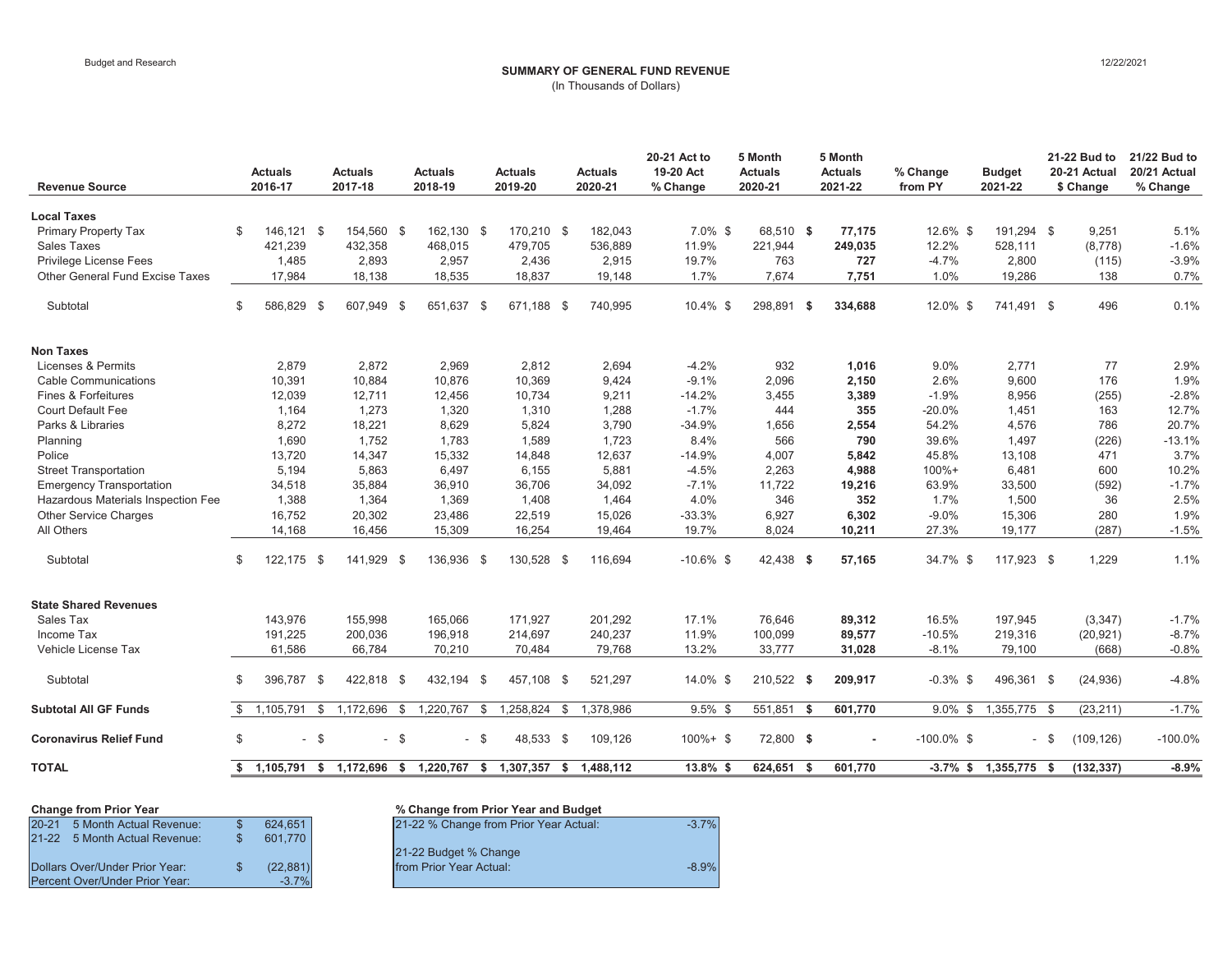# **General Fund Revenue**



#### **TOTAL GENERAL FUND REVENUE**



#### **GF LOCAL TAXES**



#### **GF STATE SHARED REVENUES**

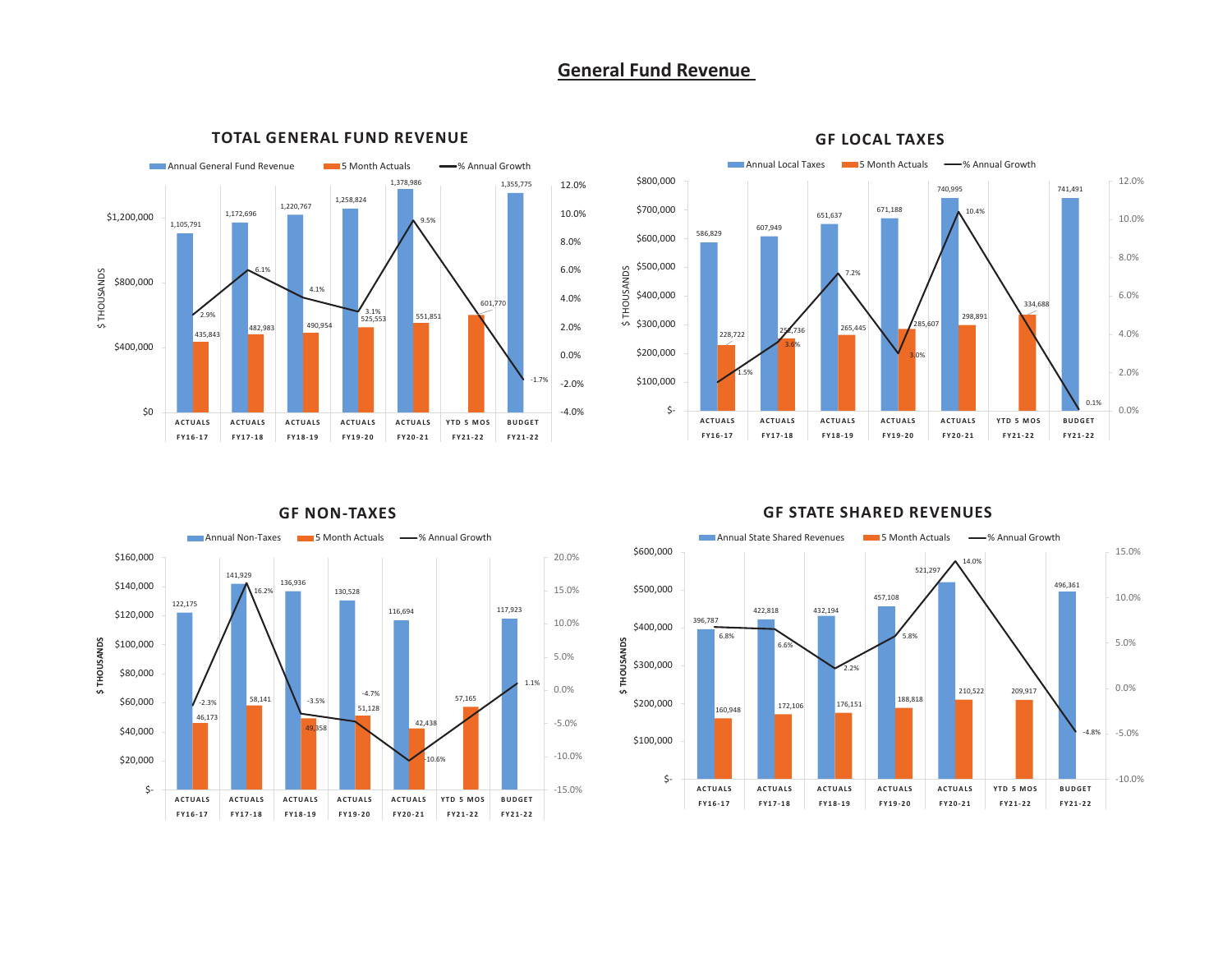#### **Notes**

• Total General Fund revenues at five months of \$601.8 million reflect year-over-year (YOY) growth of 9.0%, which is primarily caused by strong results in city and state sales taxes and non-taxes revenues. The 2021-22 budget of \$1.36 billion is less than the overall GF 2020-21 actuals by 1.7%. The variance is due to the substantial city and state sales tax growth during the pandemic. Staff is monitoring revenue collections closely and developing refined estimates for the current and upcoming fiscal year. These estimates will be reflected in the GF Status and 5-year forecast to be presented to City Council in late February.

• Local taxes represent approximately \$741M, or 53.7% of total GF collections. Local taxes are comprised primarily of property and city sales taxes. City sales taxes include various categories, such as retail/remote sales and contracting, which have exhibited strong growth throughout the pandemic, with the YOY growth of 16.5% and 19.9%, respectively. The hospitality and leisure categories most adversely affected by the COVID-19 pandemic have seen substantial increases for seven consecutive months. Restaurant/Bars and Hotel/Motel categories exceeded the pre-pandemic level of November 2019 (October activity). Although revenue collections from Amusements is lower than November 2019, it still posts a three-digit growth rate compared to November 2020. Following are the positive YOY growth rates in the hospitality and leisure categories: Restaurants and Bars (39.9%), Hotel/Motel (105.4%), and Amusements (376.2%). Beyond the aforementioned reasons, the low base of 2020-21 affected by COVID is contributing to the dramatic growth rates for these categories in 2021-22.

• Total Non-Tax revenues represent approximately \$117M, or 8.5% of total annual GF revenues. The YOY collections of \$57.2 million or 34.7% increase is because accounting adjustments and accruals during the first month of the fiscal year routinely skew the growth rates of actual collections in the first few months of the non-tax revenue category. It is also caused by increased revenue collections from Emergency Transportation Services, Police Personal Service Billings, Parks and Libraries.

• State Shared revenues represent \$521M or 37.8% of total annual GF revenue and are comprised of state sales, income, and vehicle license taxes. State Sales taxes continue to show strong positive growth with the YOY growth rate of 16.5%, primarily due to retail revenue collections and the recovery of hospitality and leisure categories as the proto the preductions and the recovery of hospitality and leisure categories also surpass the collections in November 2019. The YOY positive growth rates are: Restaurants and Bars (34.6%), Hotel/Motel (66.5%), and Amusements (187.3%). State-shared income tax declined by 10.5% in November due to the impacts of COVID-19. The 2019-20 collections are distributed to cities and towns for 2021-22 state-shared income tax. Affected by COVID-19, both the federal and state governments deferred their individual and corporate income tax filing dates from April 15 to July 15 for Tax Year 2019 (filed in 2020). This shift artificially suppressed the fiscal year 2019-20 collections. The year-to-date state-shared income tax collections are trending lower than the original budget due to the negative impact of the 2020 Census on Phoenix's relative population share which is used to distribute state shared revenues. The YOY state-shared vehicle license tax category decreased by 8.1% in November because of the implementation of a new system by the Arizona Department of Transportation (ADOT) in 2020, which recognized revenues from 2019-20 in 2020-21 and artificially boosted the revenue collections in August and September 2020.

• Lastly, it is important to note how the Federal stimulus funding from the CARES Act and ARPA have impacted the state and local economy. Enhanced and extended unemployment, the paycheck protection program, and individual rebates to households have certainly indirectly positively impacted city revenues. According to the Finance Advisory Committee meeting on October 28, 2021, \$51 billion in federal aid led to a 8% increase in Arizona personal income during FY 2021.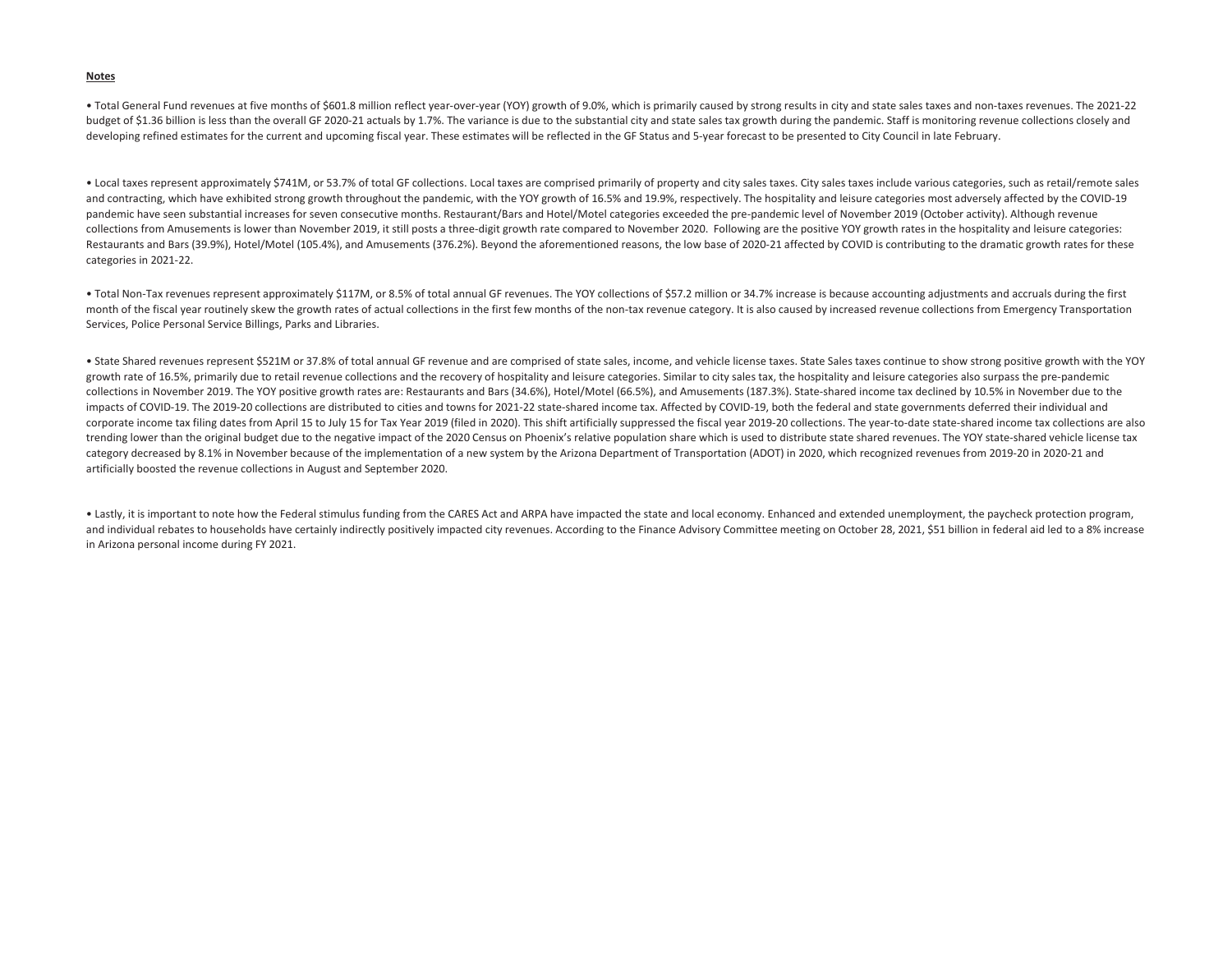# **CITY PLT BY MONTH (In Thousands) (5+7)**

|                         | 2020-21<br>Actual | 2021-22<br><b>Budget</b> | 2021-22<br>Actual | % Change<br>from PY | 2021-22<br>Estimate | % Change<br>from PY | 2022-23<br>Proposed<br><b>Budget</b> | % Change<br>from PY |
|-------------------------|-------------------|--------------------------|-------------------|---------------------|---------------------|---------------------|--------------------------------------|---------------------|
| July                    | \$42,845          | \$43,764                 | \$50,394          | 17.6%               | \$50,394            | 17.6%               | \$0                                  | <b>NA</b>           |
| August                  | 47,748            | 43,743                   | 50,505            | 5.8%                | 50,505              | 5.8%                | 0                                    | <b>NA</b>           |
| September               | 44,049            | 44,442                   | 49,299            | 11.9%               | 49,299              | 11.9%               | 0                                    | <b>NA</b>           |
| October                 | 44,815            | 45,148                   | 50,834            | 13.4%               | 50,834              | 13.4%               | $\mathbf 0$                          | <b>NA</b>           |
| November                | 42,487            | 44,532                   | 48,003            | 13.0%               | 48,003              | 13.0%               | $\mathbf 0$                          | <b>NA</b>           |
| December                | 42,968            | 43,360                   | $\mathbf 0$       | <b>NA</b>           | $\mathsf{0}$        | <b>NA</b>           | $\mathbf 0$                          | <b>NA</b>           |
| January                 | 48,421            | 49,348                   | 0                 | <b>NA</b>           | 0                   | <b>NA</b>           | $\mathsf 0$                          | <b>NA</b>           |
| February                | 41,224            | 42,908                   | 0                 | <b>NA</b>           | $\mathbf 0$         | <b>NA</b>           | $\mathbf 0$                          | <b>NA</b>           |
| March                   | 39,573            | 42,208                   | 0                 | <b>NA</b>           | $\mathbf 0$         | <b>NA</b>           | $\mathbf 0$                          | <b>NA</b>           |
| April                   | 47,741            | 42,253                   | 0                 | <b>NA</b>           | 0                   | <b>NA</b>           | $\mathbf 0$                          | <b>NA</b>           |
| May                     | 47,976            | 41,744                   | 0                 | <b>NA</b>           | $\mathbf 0$         | <b>NA</b>           | $\mathbf 0$                          | <b>NA</b>           |
| June                    | 46,641            | 44,840                   | $\mathbf 0$       | <b>NA</b>           | $\mathbf 0$         | <b>NA</b>           | $\mathsf 0$                          | <b>NA</b>           |
| Subtotal:               | \$536,488         | \$528,292                | \$249,035         | <b>NA</b>           | \$249,035           | $-53.6%$            | $\overline{50}$                      | <b>NA</b>           |
| Year End<br>Adjustments | 401               | (181)                    | $\mathbf 0$       | <b>NA</b>           | $\mathbf 0$         | <b>NA</b>           | $\mathsf 0$                          | <b>NA</b>           |
| <b>TOTAL:</b>           | \$536,889         | \$528,111                | \$249,035         | <b>NA</b>           | \$249,035           | $-53.6%$            | $\overline{50}$                      | <b>NA</b>           |

# **Actual vs. Budget**

| <b>YTD Actual Revenue:</b> | \$249,035 |
|----------------------------|-----------|
| <b>YTD Budget:</b>         | 221,629   |
|                            |           |
| Dollars Over/Under Budget: | \$27,405  |
| Percent Over/Under Budget: | 12.4%     |

#### **Actual vs. PY**

| <b>YTD Actual Revenue:</b>     | \$249,035       |
|--------------------------------|-----------------|
| <b>IYTD Prior Year Actual:</b> | 221,944         |
|                                |                 |
| Dollars Over/Under PY:         | 27,090<br>12.2% |
| Percent Over/Under PY:         |                 |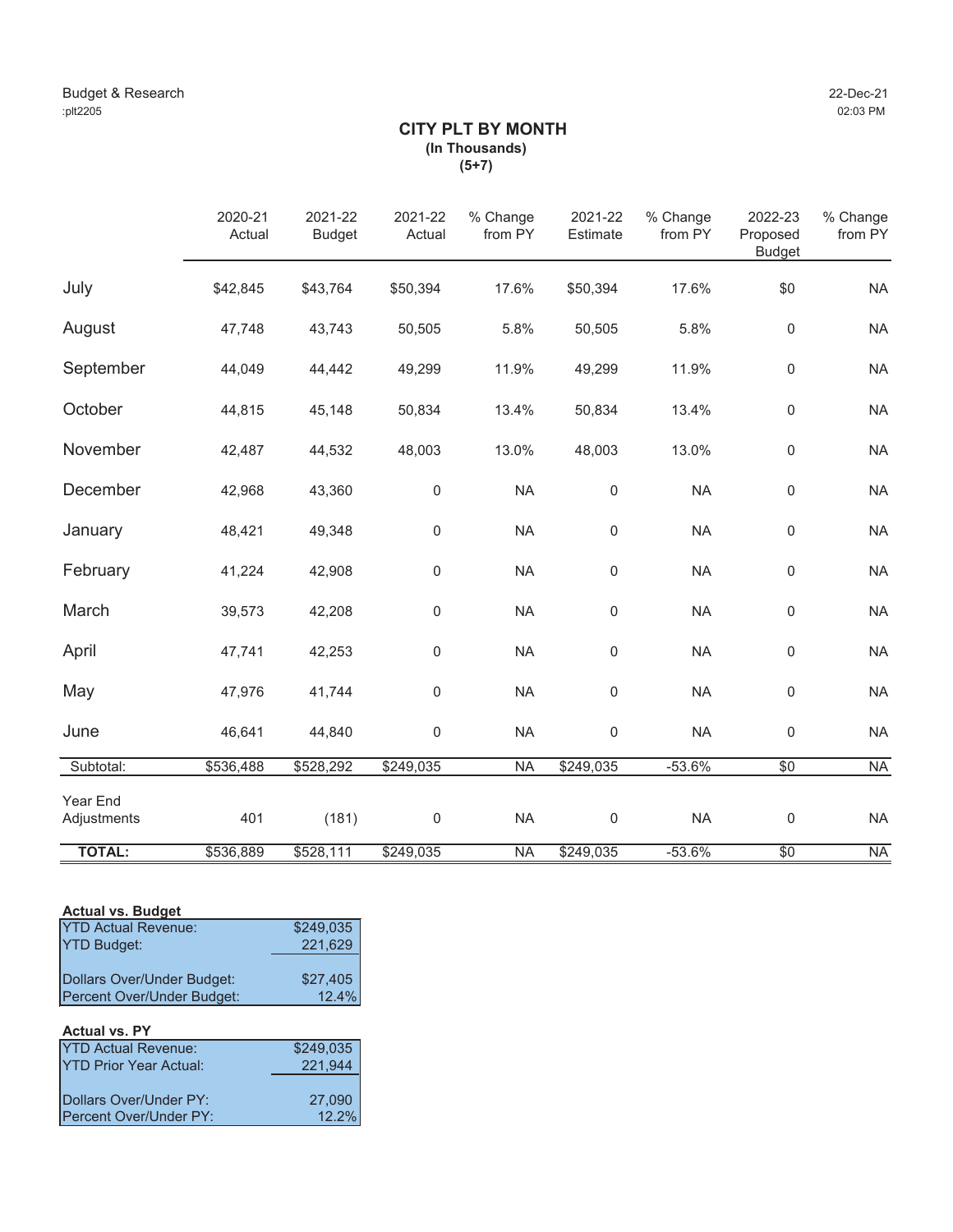# **GENERAL FUND PLT CATEGORY ANALYSIS** FY 2022 ACTUALS  $(5+7)$ (000'S)

|                                                                   | JUL<br>(Act)               | <b>AUG</b><br>(Act)      | <b>SEP</b><br>(Act)      | <b>OCT</b><br>(Act)       | <b>NOV</b><br>(Act)       | <b>DEC</b><br>(Est)      | JAN<br>(Est)           | FEB<br>(Est)              | <b>MAR</b><br>(Est)      | <b>APR</b><br>(Est)   | <b>MAY</b><br>(Est)           | <b>JUN</b><br>(Est)      | <b>Total</b><br><b>Act/Est</b> | 2021-22<br><b>Budget</b> | % Chg<br>from PY<br><b>Actuals</b> |
|-------------------------------------------------------------------|----------------------------|--------------------------|--------------------------|---------------------------|---------------------------|--------------------------|------------------------|---------------------------|--------------------------|-----------------------|-------------------------------|--------------------------|--------------------------------|--------------------------|------------------------------------|
| Amusements<br>(% change from prior year)                          | 729<br>922.5%              | 751<br>600.0%            | 347<br>296.9%            | 311<br>179.4%             | 411<br>160.0%             | (32)<br>$-120.8%$        | (31)<br>$-123.3%$      | (31)<br>$-119.6%$         | (36)<br>$-117.3%$        | (39)<br>$-113.2%$     | (25)<br>$-109.1%$             | (36)<br>$-109.0%$        | 2,319<br>8.0%                  | 2,319                    | 8.0%                               |
| <b>Commercial Property Rental</b><br>(% change from prior year)   | 4,171<br>0.0%              | 3,752<br>-49.9%          | 3,913<br>25.9%           | 3,928<br>3.9%             | 3,791<br>6.2%             | 3,318<br>$-8.0%$         | 3,645<br>$-6.1%$       | 3,170<br>$-7.9%$          | 3,094<br>$-11.7%$        | 3,619<br>$-7.0%$      | 3,250<br>$-12.1%$             | 3,188<br>$-12.7%$        | 42,839<br>$-10.4%$             | 42,839                   | $-10.4%$                           |
| <b>Construction Contracting</b><br>(% change from prior year)     | 3,042<br>18.6%             | 2,518<br>10.5%           | 2.842<br>26.2%           | 2,890<br>31.9%            | 2,868<br>13.5%            | 2.140<br>$-22.8%$        | 2,261<br>$-9.7%$       | 1,955<br>$-4.4%$          | 1.893<br>$-15.3%$        | 2,114<br>$-24.0%$     | 2,136<br>$-13.6%$             | 2,183<br>$-15.9%$        | 28,842<br>$-1.3%$              | 28,842                   | $-1.3%$                            |
| Hotel/Motel Lodging<br>(% change from prior year)                 | 791<br>105.8%              | 798<br>132.1%            | 704<br>74.8%             | 851<br>102.1%             | 1.126<br>113.6%           | 628<br>17.3%             | 498<br>14.1%           | 777<br>51.6%              | 864<br>15.0%             | 944<br>38.5%          | 596<br>$-37.8%$               | 521<br>$-42.1%$          | 9.098<br>32.8%                 | 9.098                    | 32.8%                              |
| <b>Job Printing</b><br>(% change from prior year)                 | 53<br>2.3%                 | 44<br>$-25.6%$           | 50<br>$-2.6%$            | 62<br>$-0.2%$             | 91<br>81.6%               | 49<br>$-6.4%$            | 45<br>$-13.7%$         | 38<br>$-1.0%$             | 39<br>1.6%               | 41<br>$-21.0%$        | 53<br>50.7%                   | 35<br>$-34.8%$           | 600<br>0.5%                    | 600                      | 0.5%                               |
| Mining<br>(% change from prior year)                              | $\mathbf 0$<br>$-100.0%$   | $\mathbf 0$<br>$-100.0%$ | $\mathbf 0$<br>$-100.0%$ | $\mathbf 0$<br>$-100.0\%$ | $\mathbf 0$<br>$-100.0\%$ | $\mathbf 0$<br>$-100.0%$ | $\mathbf 0$<br>-100.0% | $\mathbf 0$<br>$-100.0\%$ | $\mathbf 0$<br>$-100.0%$ | 0<br>$-100.0%$        | $\mathbf 0$<br>$-100.0%$      | $\mathbf 0$<br>$-100.0%$ | 0<br>$-100.0%$                 | $\Omega$                 | $-100.0%$                          |
| <b>Other Utilities</b><br>(% change from prior year)              | 6.648<br>15.3%             | 9.221<br>1.9%            | 8.192<br>$-7.4%$         | 7.670<br>$-4.1%$          | 4.893<br>$-30.0%$         | 6.090<br>21.3%           | 5.589<br>20.5%         | 6.267<br>24.8%            | 5,874<br>32.5%           | (269)<br>$-108.9%$    | 5,287<br>$-15.6%$             | 6.460<br>12.5%           | 71,922<br>$-1.2%$              | 71.922                   | $-1.2%$                            |
| Penalty & Interest<br>(% change from prior year)                  | 264<br>17.1%               | 498<br>113.3%            | 284<br>0.0%              | 280<br>29.4%              | 357<br>51.8%              | 146<br>$-36.5%$          | 119<br>-33.9%          | 145<br>$-42.4%$           | 134<br>$-46.1%$          | 192<br>$-59.6%$       | 153<br>$-37.2%$               | 149<br>$-43.4%$          | 2,721<br>$-11.9%$              | 2,721                    | $-11.9%$                           |
| Publishing<br>(% change from prior year)                          | $\overline{1}$<br>$-41.5%$ | 35<br>2196.3%            | $\mathbf{1}$<br>$-36.4%$ | $\overline{4}$<br>68.8%   | $\overline{2}$<br>6.8%    | (1)<br>$-206.3%$         | (3)<br>$-173.5%$       | (2)<br>$-253.1%$          | (1)<br>-236.0%           | (2)<br>$-192.1%$      | (2)<br>-159.0%                | (2)<br>-198.9%           | 30<br>26.7%                    | 30                       | 26.7%                              |
| <b>Rentals of Personal Property</b><br>(% change from prior year) | 2.068<br>41.8%             | 1.962<br>30.3%           | 2.021<br>39.0%           | 2.008<br>30.8%            | 2,073<br>26.2%            | 1.443<br>$-13.4%$        | 1,528<br>$-24.1%$      | 1.419<br>$-6.2%$          | 1,515<br>0.6%            | 1,869<br>$-32.0%$     | 1,419<br>$-26.6%$             | 1,311<br>$-25.9%$        | 20,636<br>$-0.5%$              | 20.636                   | $-0.5%$                            |
| <b>Residential Property Rental</b><br>(% change from prior year)  | 2,735<br>7.5%              | 2,730<br>15.1%           | 2,966<br>23.6%           | 2,927<br>10.5%            | 2,779<br>19.7%            | 2,517<br>$-4.2%$         | 2,679<br>$-3.8%$       | 2,406<br>$-2.2%$          | 2,503<br>$-2.4%$         | 2,655<br>$-5.6%$      | 2,461<br>$-4.0%$              | 2,521<br>$-11.7%$        | 31,879<br>3.0%                 | 31,879                   | 3.0%                               |
| <b>Restaurant and Bars</b><br>(% change from prior year)          | 2.436<br>40.0%             | 2.412<br>50.7%           | 2.335<br>33.3%           | 2.504<br>33.0%            | 2.794<br>43.8%            | 1.855<br>$-4.1%$         | 1.885<br>$-3.8%$       | 1.925<br>$-3.6%$          | 1.897<br>$-11.9%$        | 2.049<br>$-23.2%$     | 1.788<br>$-28.0%$             | 1,915<br>$-27.6%$        | 25,795<br>4.2%                 | 25.795                   | 4.2%                               |
| <b>Retail Food Sales</b><br>(% change from prior year)            | $\Omega$<br>$-100.0%$      | $\Omega$<br>$-100.0%$    | $\Omega$<br>$-100.0%$    | $\Omega$<br>$-100.0%$     | $\Omega$<br>$-100.0%$     | $\Omega$<br>$-100.0%$    | $\Omega$<br>$-100.0%$  | $\Omega$<br>$-100.0%$     | $\Omega$<br>$-100.0%$    | $\Omega$<br>$-100.0%$ | $\Omega$<br>$-100.0%$         | $\Omega$<br>$-100.0%$    | $\mathbf{0}$<br>$-100.0%$      | $\Omega$                 | $-100.0\%$                         |
| <b>Retail Sales</b><br>(% change from prior year)                 | 24,268<br>17.0%            | 23,117<br>17.0%          | 22,771<br>10.0%          | 24,039<br>16.0%           | 23,827<br>22.9%           | 18,489<br>$-12.6%$       | 22,577<br>$-12.9%$     | 17,863<br>$-13.0%$        | 17,376<br>$-14.1%$       | 20,142<br>$-18.6%$    | 18,912<br>$-21.7%$            | 20,863<br>$-10.2%$       | 254,244<br>$-2.9%$             | 254,244                  | $-2.9%$                            |
| Telecommunication and Cable TV<br>(% change from prior year)      | 768<br>$-21.2%$            | 695<br>$-24.4%$          | 718<br>$-15.0%$          | 741<br>$-2.0%$            | 732<br>$-19.1%$           | 893<br>19.4%             | 904<br>16.7%           | 880<br>23.6%              | 882<br>21.8%             | 922<br>19.0%          | 922<br>23.1%                  | 918<br>26.4%             | 9,975<br>3.8%                  | 9.975                    | 3.8%                               |
| Timber/Extracting<br>(% change from prior year)                   | $\Omega$<br>$-100.0%$      | $\Omega$<br>$-100.0%$    | $\Omega$<br>$-100.0%$    | $\Omega$<br>$-100.0%$     | $\Omega$<br>$-100.0%$     | $\Omega$<br>$-100.0%$    | $\Omega$<br>$-100.0%$  | $\Omega$<br>$-100.0%$     | $\Omega$<br>$-100.0%$    | $\Omega$<br>$-100.0%$ | $\Omega$<br>$-100.0%$         | $\Omega$<br>$-100.0%$    | $\Omega$<br>$-100.0%$          | $\Omega$                 | $-100.0%$                          |
| Transportation<br>(% change from prior year)                      | -1<br>$-89.5%$             | $\Omega$<br>$-95.6%$     | $\mathbf 0$<br>$-96.4%$  | -1<br>$-93.3%$            | 1<br>$-95.5%$             | 87<br>-49.8%             | 8<br>$-47.7%$          | 8<br>$-23.7%$             | 9<br>$-26.7%$            | 8<br>$-20.5%$         | 14<br>28.9%                   | 9<br>$-2.0%$             | 146<br>$-50.9%$                | 146                      | $-50.9%$                           |
| Use Tax<br>(% change from prior year)                             | 2,419<br>12.9%             | 1,971<br>$-2.5%$         | 2,155<br>16.9%           | 2,618<br>5.6%             | 2,259<br>2.0%             | 2,196<br>$-3.7%$         | 2,879<br>$-8.1%$       | 2,388<br>$-5.9%$          | 1,593<br>64.9%           | 2,644<br>$-5.0%$      | 2,138<br>0.0%                 | 1,986<br>10.5%           | 27,246<br>3.5%                 | 27,246                   | 3.5%                               |
| Rounding Adjustment                                               |                            |                          |                          |                           |                           |                          |                        |                           |                          |                       |                               |                          |                                |                          |                                    |
| <b>Total</b>                                                      | 50,394                     | 50,505                   | 49,299                   | 50,834                    | 48,003                    | 39,816                   | 44,585                 | 39,209                    | 37,634                   | 36,890                | 39,101                        | 42,021                   | 528,292                        | 528,292                  | $-1.6%$                            |
| (% change from prior year)                                        | 17.6%                      | 5.8%                     | 11.9%                    | 13.4%                     | 13.0%                     | $-7.3%$                  | $-7.9%$                | $-4.9%$                   | $-4.9%$                  | $-22.7%$              | $-18.5%$                      | $-9.9%$                  | $-1.6%$                        |                          |                                    |
|                                                                   |                            |                          |                          |                           |                           |                          |                        |                           |                          |                       | <b>GASB</b><br>Year-End (A/R) |                          | 2,319<br>(2,500)               | 2,319<br>(2,500)         | $-34.5%$<br>20.4%                  |

**Total**  $\overline{528,111}$   $\overline{528,111}$   $\overline{-1.6\%}$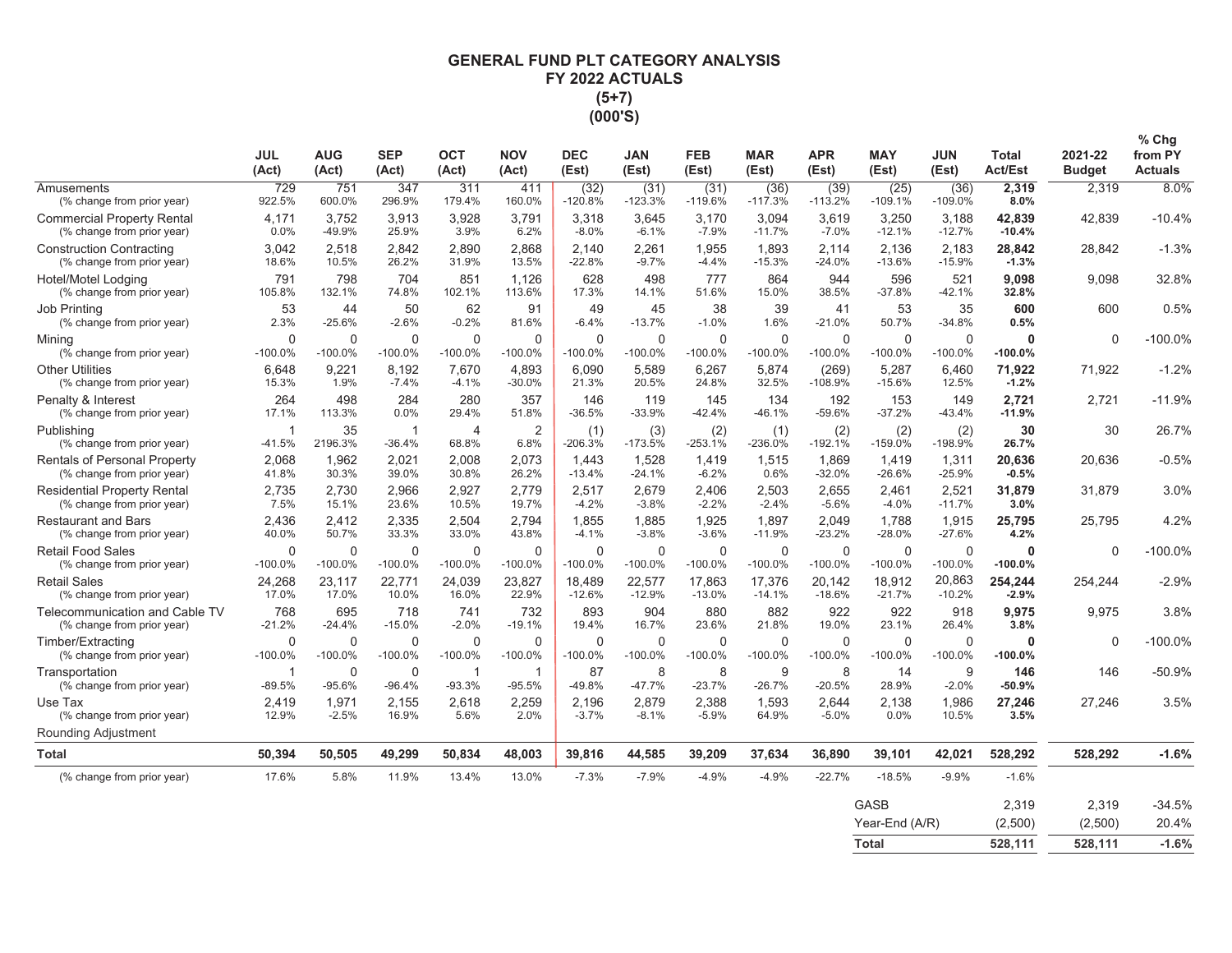#### Budget & Research 22-Dec-21 :plt2205

#### **GENERAL FUND PLT CATEGORY ANALYSISNovember 2021**

|                                     | 2020-21        |               | $2021 - 22$ |              | Actual/Actual    |           |          |       | Actual/Budget |
|-------------------------------------|----------------|---------------|-------------|--------------|------------------|-----------|----------|-------|---------------|
| Category                            | Actual         | <b>Budget</b> | Estimate    | Actual       | Amount           | Percent   | Amount   |       | Percent       |
| Contracting                         | \$2,528        | \$2,487       | \$2,487     | \$2,868      | \$340            | 13.5%     | \$381    |       | 15.3%         |
| <b>Job Printing</b>                 | 50             | 55            | 55          | 91           | 41               | 81.6%     |          | 36    | 64.9%         |
| Publishing                          | $\overline{2}$ | 4             | 4           | 2            | $\boldsymbol{0}$ | 6.8%      |          | (2)   | -48.0%        |
| Transportation & Towing             | 13             | 5             | 5           | $\mathbf{1}$ | (12)             | $-95.4%$  |          | (4)   | $-88.4%$      |
| Restaurants & Bars                  | 1,943          | 2,213         | 2,213       | 2,794        | 850              | 43.8%     |          | 581   | 26.2%         |
| Leases & Rentals (Property)         | 1,642          | 1,805         | 1,805       | 2,073        | 431              | 26.2%     |          | 268   | 14.9%         |
| <b>Commercial Rentals</b>           | 3,570          | 3,517         | 3,517       | 3,791        | 221              | 6.2%      |          | 274   | 7.8%          |
| Hotel/Motel                         | 527            | 857           | 857         | 1,126        | 599              | 113.6%    |          | 269   | 31.4%         |
| <b>Residential Property Rentals</b> | 2,321          | 2,534         | 2,534       | 2,779        | 458              | 19.7%     |          | 245   | 9.7%          |
| Retail                              | 19,388         | 20,621        | 20,621      | 23,827       | 4,439            | 22.9%     | 3,206    |       | 15.5%         |
| Food                                | 0              | 0             | 0           | 0            | 0                | <b>NA</b> |          | 0     | <b>NA</b>     |
| Amusements                          | 158            | 185           | 185         | 411          | 253              | 160.0%    |          | 226   | 121.9%        |
| Telecommunications                  | 905            | 843           | 843         | 732          | (173)            | $-19.1%$  |          | (111) | $-13.2%$      |
| <b>Other Utilities</b>              | 6,991          | 7,128         | 7,128       | 4,893        | (2,098)          | $-30.0%$  | (2, 235) |       | $-31.4%$      |
| Use                                 | 2,214          | 2,072         | 2,072       | 2,259        | 45               | 2.0%      |          | 187   | 9.0%          |
| Penalty & Interest                  | 235            | 206           | 206         | 357          | 122              | 51.8%     |          | 151   | 73.1%         |
| Subtotal                            | \$42,487       | \$44,532      | \$44,532    | \$48,003     | \$5,516          | 13.0%     | \$3,471  |       | 7.8%          |
| <b>Balance to Cash</b>              | (1)            | 0             | $\mathbf 0$ | 0            | 1                | <b>NA</b> |          | 0     | <b>NA</b>     |
| <b>TOTAL</b>                        | \$42,486       | \$44,532      | \$44,532    | \$48,003     | \$5,517          | 13.0%     | \$3,471  |       | 7.8%          |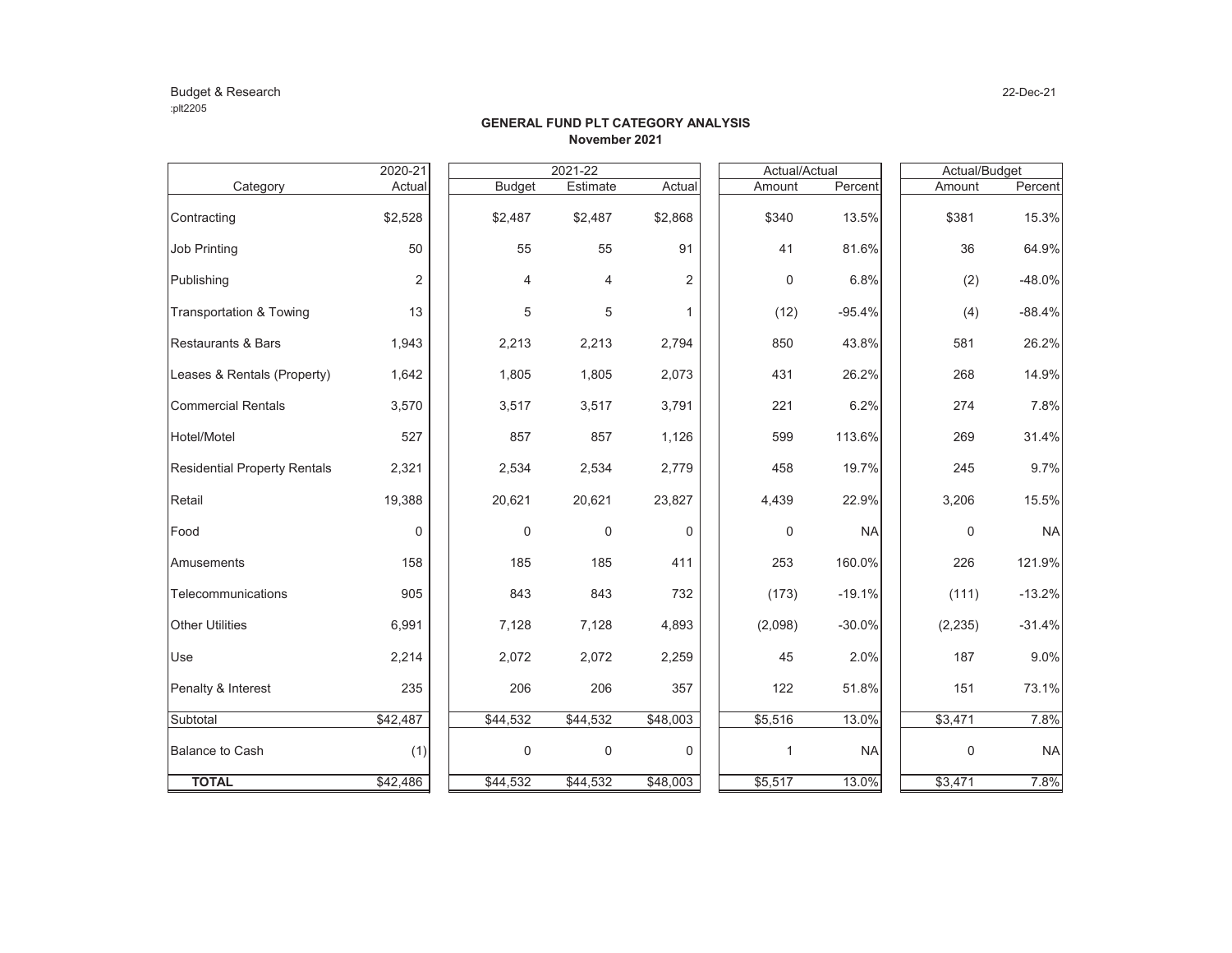#### Budget & Research :plt2205

#### **PLT CATEGORY ANALYSIS CUMULATIVE YEAR-TO-DATE PERCENTAGE CHANGE2021-22 ACTUALS COMPARED TO 2020-21 (5+7)**

| Category                            | Jul      | Aug      | Sep      | Oct      | Nov      | Dec                      | Jan            | Feb                      | Mar                       | Apr                      | May                           | Jun                           | <b>Budget</b> |
|-------------------------------------|----------|----------|----------|----------|----------|--------------------------|----------------|--------------------------|---------------------------|--------------------------|-------------------------------|-------------------------------|---------------|
| Contracting                         | 18.6%    | 14.8%    | 18.4%    | 21.6%    | 19.9%    | ---                      | $\overline{a}$ | ---                      | ---                       | ---                      | $---$                         | $\overline{a}$                | $-1.3%$       |
| Job Printing                        | 2.3%     | $-12.6%$ | $-9.4%$  | $-6.9%$  | 9.1%     | ---                      | ---            | ---                      | ---                       | ---                      | ---                           | $\overline{\phantom{a}}$      | 0.5%          |
| Publishing                          | $-41.5%$ | 865.6%   | 632.8%   | 455.2%   | 361.9%   | $---$                    | $---$          | ---                      | $---$                     | ---                      | $\qquad \qquad \cdots$        | $\hspace{1.5cm} \textbf{---}$ | 30.0%         |
| Transportation & Towing             | $-89.5%$ | $-92.7%$ | $-94.0%$ | $-93.8%$ | $-94.2%$ | ---                      | ---            | ---                      | ---                       | ---                      | $\hspace{1.5cm} \textbf{---}$ | $\overline{\phantom{a}}$      | $-50.7%$      |
| Restaurants & Bars                  | 40.0%    | 45.1%    | 41.0%    | 38.9%    | 39.9%    | ---                      | ---            | ---                      | ---                       | ---                      | $---$                         | $---$                         | 4.2%          |
| Leases & Rentals (Property)         | 41.8%    | 36.0%    | 37.0%    | 35.4%    | 33.4%    | $---$                    | ---            | ---                      | $---$                     | ---                      | $\hspace{1.5cm} \dots$        | $\overline{\phantom{a}}$      | $-0.5%$       |
| <b>Commercial Rentals</b>           | 0.0%     | $-32.1%$ | $-19.9%$ | $-15.0%$ | $-11.6%$ | ---                      | ---            | ---                      | ---                       | ---                      | ---                           | $---$                         | $-10.4%$      |
| Hotel/Motel                         | 105.8%   | 118.2%   | 102.8%   | 102.6%   | 105.4%   | ---                      | ---            | ---                      | ---                       | ---                      | ---                           | $\overline{\phantom{a}}$      | 32.8%         |
| <b>Residential Property Rentals</b> | 7.5%     | 11.2%    | 15.3%    | 14.0%    | 15.1%    | ---                      | ---            | ---                      | ---                       | ---                      | ---                           | $---$                         | 3.0%          |
| Retail                              | 17.0%    | 17.0%    | 14.6%    | 15.0%    | 16.5%    | $---$                    | ---            | ---                      | $---$                     | ---                      | $\hspace{1.5cm} \dots$        | $---$                         | $-2.7%$       |
| Food                                | N/A      | N/A      | $-95.8%$ | $-95.8%$ | $-95.8%$ | ---                      | ---            | ---                      | ---                       | ---                      | ---                           | $\qquad \qquad \cdots$        | N/A           |
| Amusements                          | 922.5%   | 728.8%   | 587.0%   | 466.8%   | 376.2%   | $---$                    | ---            | ---                      | ---                       | ---                      | ---                           | $\hspace{1.5cm} \textbf{---}$ | 7.9%          |
| Telecommunications                  | $-21.2%$ | $-22.8%$ | $-20.4%$ | $-16.4%$ | $-17.0%$ | $---$                    | ---            | ---                      | ---                       | ---                      | ---                           | $\overline{\phantom{a}}$      | 3.8%          |
| <b>Other Utility</b>                | 15.3%    | 7.2%     | 1.7%     | 0.2%     | $-5.2%$  | ---                      | ---            | ---                      | $---$                     | ---                      | $---$                         | $---$                         | $-1.2%$       |
| Use                                 | 12.9%    | 5.4%     | 8.9%     | 8.0%     | 6.7%     | $---$                    | ---            | ---                      | ---                       | ---                      | ---                           | $\overline{\phantom{a}}$      | 3.5%          |
| Penalty & Interest                  | 17.1%    | 66.1%    | 40.8%    | 38.2%    | 40.9%    | ---                      | ---            | ---                      | ---                       | ---                      | ---                           | $\qquad \qquad \cdots$        | $-11.9%$      |
| Subtotal                            | 17.6%    | 11.4%    | 11.6%    | 12.0%    | 12.2%    | ---                      | $---$          | $---$                    | $\qquad \qquad -\qquad -$ | ---                      | $\qquad \qquad -$             | $\overline{a}$                | $-1.5%$       |
| Balance to Cash                     | N/A      | N/A      | N/A      | N/A      | N/A      |                          |                |                          |                           |                          |                               |                               | N/A           |
| <b>SUBTOTAL</b>                     | 17.6%    | 11.4%    | 11.6%    | 12.0%    | 12.2%    | $\qquad \qquad - \qquad$ | ---            | $\hspace{0.05cm} \ldots$ | $\hspace{0.05cm} \ldots$  | $\hspace{0.05cm} \ldots$ | $\hspace{0.05cm} \ldots$      | $\overline{\phantom{a}}$      | $-1.5%$       |
| Year End Adj.                       |          |          |          |          |          |                          |                |                          |                           |                          |                               |                               | $-100% +$     |
| <b>TOTAL</b>                        | 17.6%    | 11.4%    | 11.6%    | 12.0%    | 12.2%    | ---                      | ---            | ---                      | $\hspace{0.05cm} \ldots$  | ---                      | $\hspace{0.05cm} \ldots$      | $\hspace{0.05cm} \ldots$      | $-1.6%$       |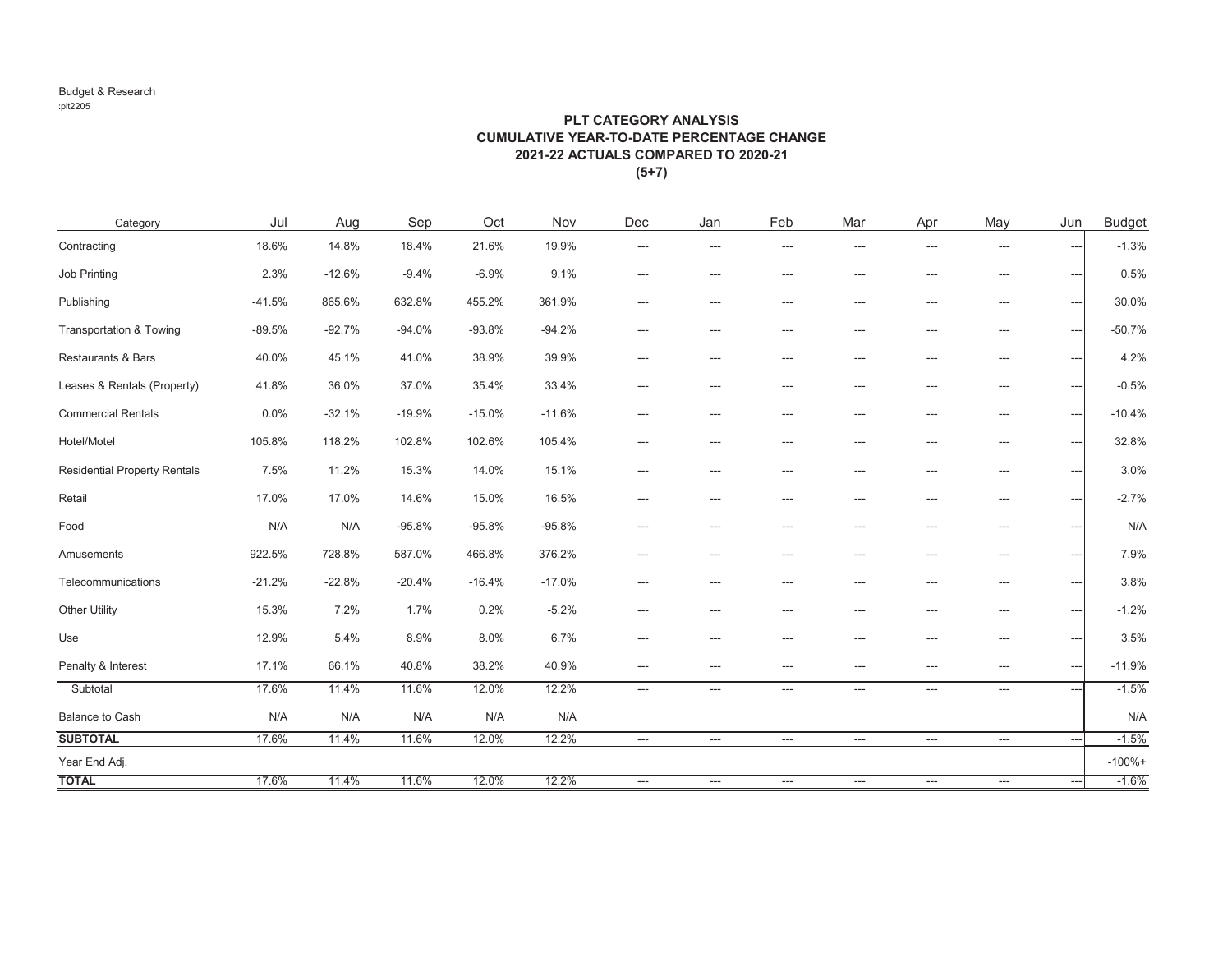# **CONVENTION CENTER EXCISE TAX BY MONTH (In Thousands)**

**(5+7)**

|                        | 2020-21<br>Actual | 2021-22<br><b>Budget</b> | 2021-22<br>Actual | % Change<br>from PY | 2021-22<br>Estimate | % Change<br>from PY | 2022-23<br>Proposed<br><b>Budget</b> | % Change<br>from PY |
|------------------------|-------------------|--------------------------|-------------------|---------------------|---------------------|---------------------|--------------------------------------|---------------------|
| July                   | \$3,920           | \$4,395                  | \$5,402           | 37.8%               | \$5,402             | 37.8%               | \$0                                  | <b>NA</b>           |
| August                 | 3,521             | 3,870                    | 5,055             | 43.6%               | 5,055               | 43.6%               | $\mathsf 0$                          | <b>NA</b>           |
| September              | 3,747             | 4,093                    | 5,058             | 35.0%               | 5,058               | 35.0%               | $\mathsf 0$                          | <b>NA</b>           |
| October                | 3,933             | 4,361                    | 5,462             | 38.9%               | 5,462               | 38.9%               | $\mathsf 0$                          | <b>NA</b>           |
| November               | 4,468             | 5,068                    | 6,154             | 37.7%               | 6,154               | 37.7%               | $\mathsf 0$                          | <b>NA</b>           |
| December               | 4,801             | 4,825                    | $\mathsf 0$       | <b>NA</b>           | $\mathsf{0}$        | <b>NA</b>           | 0                                    | <b>NA</b>           |
| January                | 4,111             | 4,965                    | $\mathbf 0$       | <b>NA</b>           | $\mathsf{O}\xspace$ | <b>NA</b>           | 0                                    | <b>NA</b>           |
| February               | 3,904             | 5,218                    | $\mathbf 0$       | <b>NA</b>           | $\mathsf{0}$        | <b>NA</b>           | $\boldsymbol{0}$                     | <b>NA</b>           |
| March                  | 4,521             | 5,282                    | $\mathbf 0$       | <b>NA</b>           | $\mathsf{O}\xspace$ | <b>NA</b>           | 0                                    | <b>NA</b>           |
| April                  | 6,563             | 5,633                    | $\mathbf 0$       | <b>NA</b>           | $\mathsf{O}\xspace$ | <b>NA</b>           | 0                                    | <b>NA</b>           |
| May                    | 5,290             | 4,748                    | $\mathbf 0$       | <b>NA</b>           | $\mathsf{O}\xspace$ | <b>NA</b>           | 0                                    | <b>NA</b>           |
| June                   | 5,421             | 4,479                    | $\mathbf 0$       | <b>NA</b>           | $\mathbf 0$         | <b>NA</b>           | $\pmb{0}$                            | <b>NA</b>           |
| Subtotal:              | \$54,201          | \$56,937                 | \$27,131          | <b>NA</b>           | \$27,131            | $-49.9%$            | $\overline{50}$                      | <b>NA</b>           |
| Year End<br>Adjustment | 130               | 259                      | $\mathbf 0$       | <b>NA</b>           | $\mathsf{O}\xspace$ | <b>NA</b>           | $\mathsf 0$                          | <b>NA</b>           |
| <b>TOTAL:</b>          | \$54,331          | \$57,196                 | \$27,131          | <b>NA</b>           | \$27,131            | $-50.1%$            | $\overline{50}$                      | <b>NA</b>           |

### **Actual vs. Budget**

| <b>YTD Actual Revenue:</b> | \$27,131 |
|----------------------------|----------|
| <b>YTD Budget:</b>         | 21,787   |
|                            |          |
| Dollars Over/Under:        | \$5,344  |
| Percent Over/Under:        | 24.5%    |

# **Actual vs. Prior Year** YTD Actual Revenue: \$27,131<br>YTD Prior Year Actual: 19,589 YTD Prior Year Actual: Dollars Over/Under PY: 7,543<br>Percent Over/Under PY: 38.5% Percent Over/Under PY: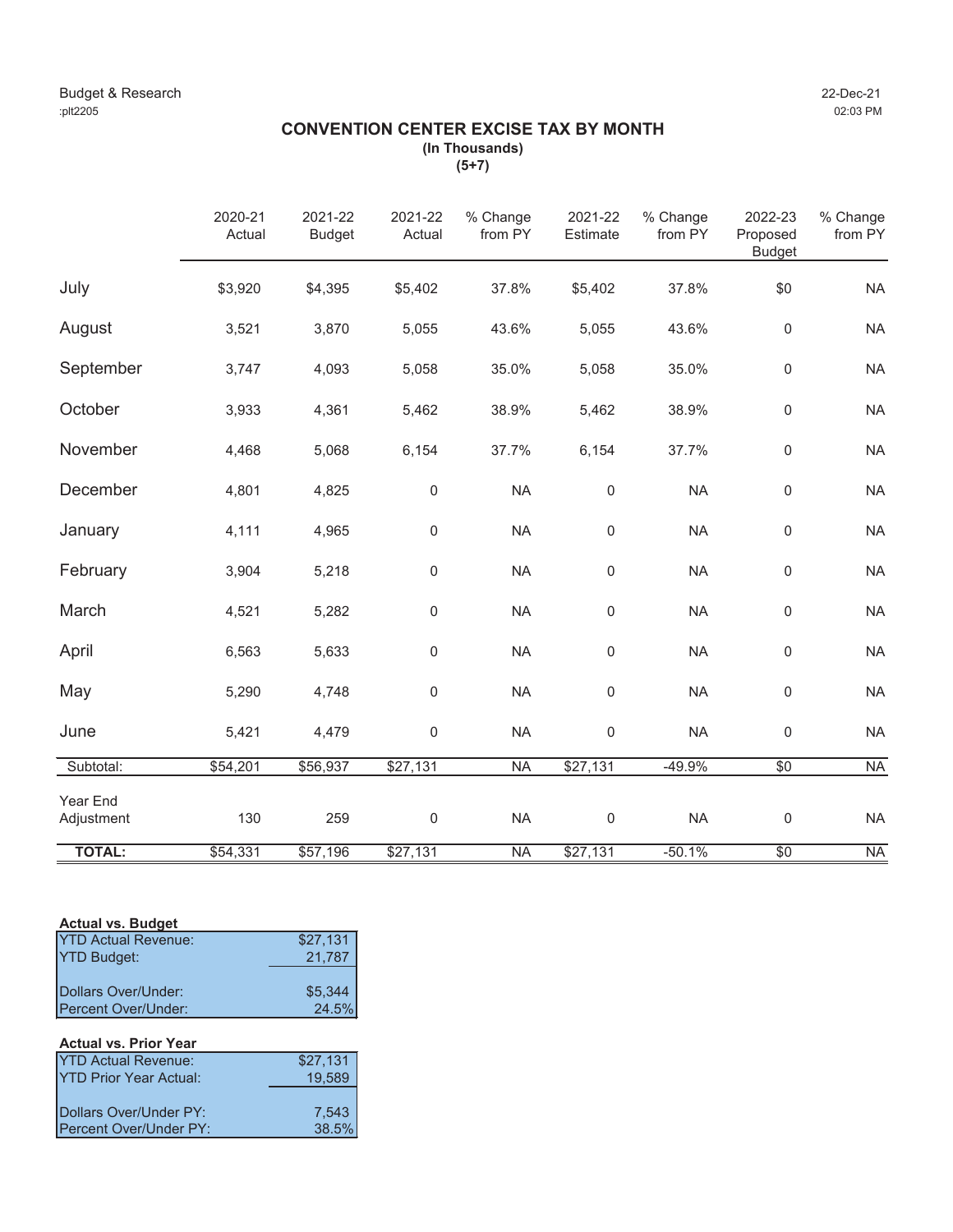# **PHOENIX CONVENTION CENTER EXCISE TAX CATEGORY ANALYSIS** FY 2022 ACTUALS  $(5+7)$ (000'S)

|                                                               | <b>JUL</b><br>(Act) | <b>AUG</b><br>(Act) | <b>SEP</b><br>(Act)      | <b>OCT</b><br>(Act)      | <b>NOV</b><br>(Act)      | <b>DEC</b><br>(Est) | <b>JAN</b><br>(Est)   | <b>FEB</b><br>(Est)   | <b>MAR</b><br>(Est)      | <b>APR</b><br>(Est) | <b>MAY</b><br>(Est) | <b>JUN</b><br>(Est)      | Total<br><b>Act/Est</b> | 2021-22<br><b>Budget</b> | $%$ Chg<br>from PY<br><b>Actuals</b> |
|---------------------------------------------------------------|---------------------|---------------------|--------------------------|--------------------------|--------------------------|---------------------|-----------------------|-----------------------|--------------------------|---------------------|---------------------|--------------------------|-------------------------|--------------------------|--------------------------------------|
| Advertising<br>(% change from prior year)                     | 159<br>$-4.1%$      | 185<br>33.8%        | 181<br>$-4.1%$           | 177<br>$-38.3%$          | 210<br>$-42.1%$          | 348<br>$-13.9%$     | 253<br>56.3%          | 197<br>30.4%          | 238<br>79.2%             | 204<br>23.8%        | 175<br>14.0%        | 179<br>6.1%              | 2,506<br>1.1%           | 2,506                    | 1.1%                                 |
| <b>Construction Contracting</b><br>(% change from prior year) | 2,173<br>18.6%      | 1,799<br>10.5%      | 2,030<br>26.2%           | 2,065<br>31.9%           | 2,048<br>13.5%           | 1,528<br>$-22.8%$   | 1,615<br>$-9.7%$      | 1,397<br>$-4.4%$      | 1,352<br>$-15.3%$        | 1,510<br>$-24.0%$   | 1,526<br>$-13.6%$   | 1,558<br>$-15.9%$        | 20,601<br>$-1.3%$       | 20,601                   | $-1.3%$                              |
| Hotel/Motel Lodging<br>(% change from prior year)             | 1,291<br>103.5%     | 1,291<br>130.7%     | 1,143<br>75.1%           | 1,384<br>103.1%          | 1,833<br>111.7%          | 1,028<br>17.7%      | 817<br>15.2%          | 1,273<br>53.3%        | 1,415<br>16.2%           | 1,547<br>$-37.1%$   | 976<br>$-37.5%$     | 852<br>$-41.7%$          | 14,850<br>18.7%         | 14,850                   | 18.7%                                |
| Job Printing<br>(% change from prior year)                    | 38<br>2.3%          | 32<br>$-25.6%$      | 36<br>$-2.6%$            | 45<br>$-0.2%$            | 65<br>81.6%              | 35<br>$-6.4%$       | 32<br>$-13.7%$        | 27<br>$-1.0%$         | 28<br>1.6%               | 29<br>$-21.0%$      | 38<br>50.7%         | 24<br>$-34.8%$           | 429<br>0.5%             | 429                      | 0.5%                                 |
| Publishing<br>(% change from prior year)                      | 1<br>$-41.5%$       | 25<br>2196.3%       | $-36.4%$                 | 3<br>68.8%               | 6.8%                     | (1)<br>$-206.3%$    | (2)<br>$-173.5%$      | (1)<br>$-253.1%$      | (1)<br>$-236.0%$         | (1)<br>$-192.1%$    | (1)<br>$-159.0%$    | (2)<br>$-198.9%$         | 22<br>26.7%             | 22                       | 26.7%                                |
| <b>Restaurant and Bars</b><br>(% change from prior year)      | 1,740<br>40.0%      | 1,723<br>50.7%      | 1,668<br>33.3%           | 1,788<br>33.0%           | 1,995<br>43.8%           | 1,325<br>$-4.1%$    | 1,347<br>$-3.8%$      | 1,375<br>$-3.6%$      | 1,355<br>$-11.9%$        | 1,463<br>$-23.2%$   | 1,277<br>$-28.0%$   | 1,369<br>$-27.6%$        | 18,425<br>4.2%          | 18,425                   | 4.2%                                 |
| Timber/Extracting<br>(% change from prior year)               | 0<br>$-100.0\%$     | 0<br>$-100.0\%$     | $\mathbf 0$<br>$-100.0%$ | $\mathbf 0$<br>$-100.0%$ | $\mathbf 0$<br>$-100.0%$ | 0<br>$-100.0%$      | $\Omega$<br>$-100.0%$ | $\Omega$<br>$-100.0%$ | $\mathbf 0$<br>$-100.0%$ | 0<br>$-100.0%$      | 0<br>$-100.0%$      | $\mathbf 0$<br>$-100.0%$ | 0<br>$-100.0%$          | $\Omega$                 | $-100.0%$                            |
| Transportation<br>(% change from prior year)                  | $-89.5%$            | 0<br>$-95.6%$       | $\mathbf 0$<br>$-96.4%$  | $-93.3%$                 | $\mathbf 0$<br>$-95.5%$  | 62<br>$-49.8%$      | 6<br>$-47.7%$         | 6<br>$-23.7%$         | 6<br>$-26.7%$            | 6<br>$-20.5%$       | 10<br>28.9%         | $-2.0%$                  | 105<br>$-50.9%$         | 105                      | $-50.9%$                             |
| Rounding Adjustment                                           |                     |                     |                          |                          |                          |                     |                       |                       |                          |                     |                     |                          |                         |                          |                                      |
| <b>Total</b>                                                  | 5,402               | 5,055               | 5,058                    | 5,462                    | 6,154                    | 4,325               | 4,067                 | 4,273                 | 4,392                    | 4,758               | 4,000               | 3,991                    | 56,937                  | 56,937                   | 5.0%                                 |
| (% change from prior year)                                    | 37.8%               | 43.6%               | 35.0%                    | 38.9%                    | 37.7%                    | $-9.9%$             | $-1.1%$               | 9.5%                  | $-2.9%$                  | $-27.5%$            | $-24.4%$            | $-26.4%$                 | 5.0%                    |                          |                                      |
|                                                               |                     |                     |                          |                          |                          |                     |                       |                       |                          |                     | <b>GASB</b>         |                          | 259                     | 259                      | 99.2%                                |
|                                                               |                     |                     |                          |                          |                          |                     |                       |                       |                          |                     | <b>Total</b>        |                          | 57,196                  | 57,196                   | 5.3%                                 |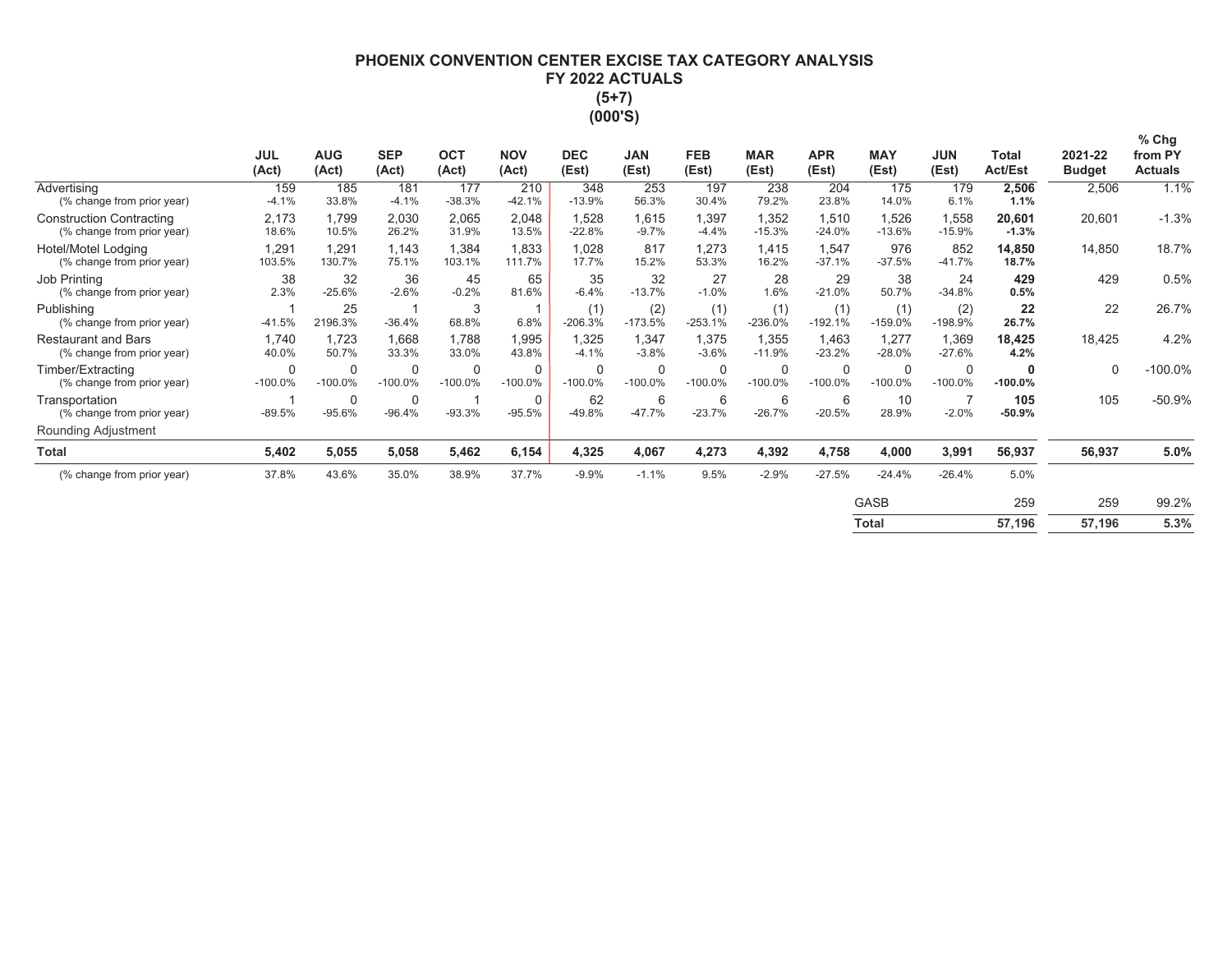# **SPORTS FACILITIES EXCISE TAX BY MONTH (In Thousands)**

**(5+7)**

|                        | 2020-21<br>Actual | 2021-22<br><b>Budget</b> | 2021-22<br>Actual | % Change<br>from PY | 2021-22<br>Estimate | % Change<br>from PY | 2022-23<br>Proposed<br><b>Budget</b> | % Change<br>from PY |
|------------------------|-------------------|--------------------------|-------------------|---------------------|---------------------|---------------------|--------------------------------------|---------------------|
| July                   | \$644             | \$1,072                  | \$1,638           | 154.4%              | \$1,638             | 154.4%              | \$0                                  | <b>NA</b>           |
| August                 | 611               | 862                      | 1,530             | 150.4%              | 1,530               | 150.4%              | $\mathsf 0$                          | <b>NA</b>           |
| September              | 694               | 876                      | 1,385             | 99.4%               | 1,385               | 99.4%               | $\mathsf 0$                          | <b>NA</b>           |
| October                | 788               | 990                      | 1,653             | 109.6%              | 1,653               | 109.6%              | 0                                    | <b>NA</b>           |
| November               | 1,065             | 1,392                    | 2,233             | 109.6%              | 2,233               | 109.6%              | $\mathsf 0$                          | <b>NA</b>           |
| December               | 1,074             | 1,279                    | 0                 | <b>NA</b>           | $\mathsf 0$         | <b>NA</b>           | 0                                    | <b>NA</b>           |
| January                | 833               | 1,110                    | 0                 | <b>NA</b>           | $\mathsf 0$         | <b>NA</b>           | 0                                    | <b>NA</b>           |
| February               | 974               | 2,196                    | 0                 | <b>NA</b>           | $\mathsf 0$         | <b>NA</b>           | $\mathsf 0$                          | <b>NA</b>           |
| March                  | 1,256             | 1,697                    | 0                 | <b>NA</b>           | 0                   | <b>NA</b>           | 0                                    | <b>NA</b>           |
| April                  | 2,375             | 1,973                    | 0                 | <b>NA</b>           | $\mathsf 0$         | <b>NA</b>           | 0                                    | <b>NA</b>           |
| May                    | 2,029             | 1,170                    | 0                 | <b>NA</b>           | 0                   | <b>NA</b>           | 0                                    | <b>NA</b>           |
| June                   | 1,846             | 905                      | $\mathbf 0$       | <b>NA</b>           | $\mathsf 0$         | <b>NA</b>           | 0                                    | <b>NA</b>           |
| Subtotal:              | \$14,189          | \$15,522                 | \$8,439           | <b>NA</b>           | \$8,439             | $-40.5%$            | $\overline{50}$                      | <b>NA</b>           |
| Year End<br>Adjustment | (199)             | 56                       | $\mathbf 0$       | <b>NA</b>           | $\mathsf 0$         | <b>NA</b>           | $\mathsf 0$                          | <b>NA</b>           |
| <b>TOTAL:</b>          | \$13,990          | \$15,578                 | \$8,439           | <b>NA</b>           | \$8,439             | $-39.7%$            | $\overline{50}$                      | NA                  |

### **Actual vs. Budget**

| <b>YTD Actual Revenue:</b> | \$8,439 |
|----------------------------|---------|
| <b>YTD Budget:</b>         | 5.192   |
|                            |         |
| Dollars Over/Under:        | \$3,247 |
| Percent Over/Under:        | 62.5%   |

# **Actual vs. Prior Year**

| <b>YTD Actual Revenue:</b>    | \$8.439 |
|-------------------------------|---------|
| <b>YTD Prior Year Actual:</b> | 3.803   |
|                               |         |
| Dollars Over/Under PY:        | 4.636   |
| Percent Over/Under PY:        | 121.9%  |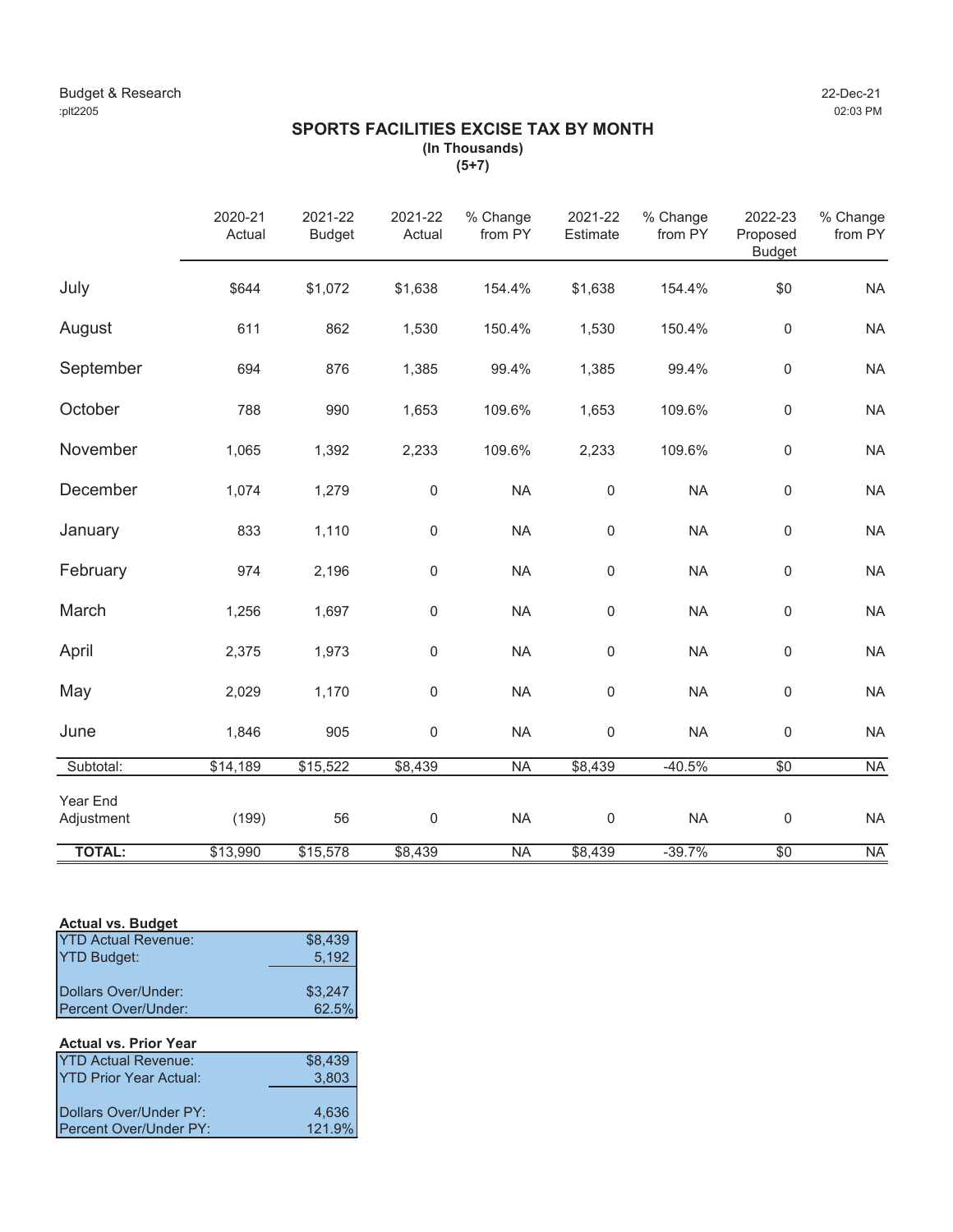# SPORTS FACILITIES EXCISE TAX CATEGORY ANALYSIS FY 2022 ACTUALS  $(5+7)$  $(000'S)$

|                                                               | <b>JUL</b><br>(Act) | <b>AUG</b><br>(Act) | <b>SEP</b><br>(Act) | OCT<br>(Act)  | <b>NOV</b><br>(Act) | <b>DEC</b><br>(Est) | <b>JAN</b><br>(Est) | <b>FEB</b><br>(Est) | <b>MAR</b><br>(Est) | <b>APR</b><br>(Est) | <b>MAY</b><br>(Est) | <b>JUN</b><br>(Est) | Total<br><b>Act/Est</b> | 2021-22<br><b>Budget</b> | $%$ Chg<br>from PY<br><b>Actuals</b> |
|---------------------------------------------------------------|---------------------|---------------------|---------------------|---------------|---------------------|---------------------|---------------------|---------------------|---------------------|---------------------|---------------------|---------------------|-------------------------|--------------------------|--------------------------------------|
| Hotel/Motel Lodging<br>(% change from prior year)             | 645<br>103.5%       | 645<br>130.7%       | 571<br>75.1%        | 692<br>103.1% | 917<br>111.7%       | 514<br>17.7%        | 408<br>15.2%        | 636<br>53.3%        | 707<br>16.2%        | 773<br>$-37.1%$     | 488<br>$-37.5%$     | 429<br>$-41.7%$     | 7,425<br>18.7%          | 7,425                    | 18.7%                                |
| Short-Term Motor Vehicle Rental<br>(% change from prior year) | 993<br>203.6%       | 885<br>167.0%       | 813<br>121.0%       | 961<br>114.6% | 1.316<br>108.2%     | 424<br>$-33.5%$     | 369<br>$-22.9%$     | 422<br>$-24.4%$     | 495<br>$-23.5%$     | 618<br>$-46.0%$     | 436<br>$-65.0%$     | 365<br>$-67.4%$     | 8,097<br>2.0%           | 8,097                    | 2.0%                                 |
| <b>Rounding Adjustment</b>                                    |                     |                     |                     |               |                     |                     |                     |                     |                     |                     |                     |                     |                         |                          |                                      |
| <b>Total</b>                                                  | 1,638               | 530ء ت              | 1,385               | 1,653         | 2,233               | 938                 | 778                 | 1,059               | 1,202               | 1,391               | 924                 | 791                 | 15,522                  | 15,522                   | 9.4%                                 |
| (% change from prior year)                                    | 154.4%              | 150.4%              | 99.4%               | 109.6%        | 109.6%              | $-12.6%$            | $-6.7%$             | 8.7%                | $-4.3%$             | $-41.4%$            | $-54.4%$            | $-57.2%$            | 9.4%                    |                          |                                      |
|                                                               |                     |                     |                     |               |                     |                     |                     |                     |                     |                     | <b>GASB</b>         |                     | 56                      | 56                       | 128.1%                               |
|                                                               |                     |                     |                     |               |                     |                     |                     |                     |                     |                     | <b>Total</b>        |                     | 15,578                  | 15,578                   | 11.4%                                |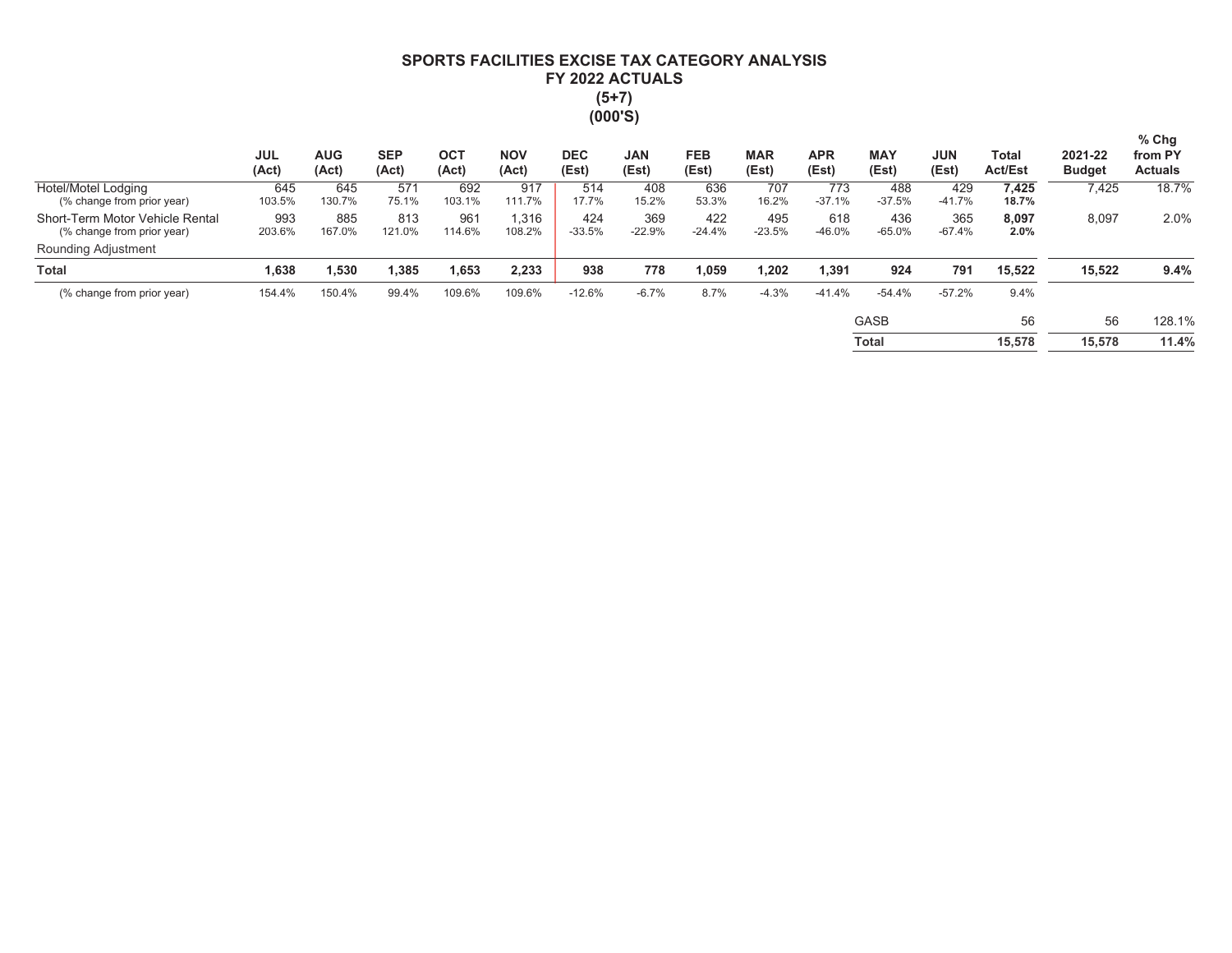# **JET FUEL EXCISE TAX BY MONTH (In Thousands) (5+7)**

|                        | 2020-21<br>Actual | 2021-22<br><b>Budget</b> | 2021-22<br>Actual   | % Change<br>from PY | 2021-22<br>Estimate | % Change<br>from PY | 2022-23<br>Proposed<br><b>Budget</b> | % Change<br>from PY |
|------------------------|-------------------|--------------------------|---------------------|---------------------|---------------------|---------------------|--------------------------------------|---------------------|
| July                   | \$33              | \$82                     | \$59                | 78.9%               | \$59                | 78.9%               | \$0                                  | <b>NA</b>           |
| August                 | 34                | 81                       | 48                  | 42.0%               | 48                  | 42.0%               | $\mathsf 0$                          | <b>NA</b>           |
| September              | 33                | 60                       | 45                  | 37.8%               | 45                  | 37.8%               | $\mathsf 0$                          | <b>NA</b>           |
| October                | 43                | $\overline{7}$           | 32                  | $-25.0%$            | 32                  | $-25.0%$            | $\mathsf 0$                          | <b>NA</b>           |
| November               | 28                | 36                       | 44                  | 59.3%               | 44                  | 59.3%               | $\mathsf 0$                          | <b>NA</b>           |
| December               | 55                | 41                       | $\mathbf 0$         | <b>NA</b>           | $\mathbf 0$         | <b>NA</b>           | $\mathsf 0$                          | <b>NA</b>           |
| January                | 54                | 51                       | 0                   | <b>NA</b>           | $\mathbf 0$         | <b>NA</b>           | $\mathsf 0$                          | <b>NA</b>           |
| February               | 201               | 168                      | 0                   | <b>NA</b>           | $\mathsf{O}\xspace$ | <b>NA</b>           | $\mathsf{O}\xspace$                  | <b>NA</b>           |
| March                  | 46                | 55                       | $\mathbf 0$         | <b>NA</b>           | $\mathsf 0$         | <b>NA</b>           | $\mathsf 0$                          | <b>NA</b>           |
| April                  | 96                | 78                       | $\mathsf{O}\xspace$ | <b>NA</b>           | $\mathbf 0$         | <b>NA</b>           | $\mathsf 0$                          | <b>NA</b>           |
| May                    | 103               | 41                       | 0                   | <b>NA</b>           | $\mathbf 0$         | <b>NA</b>           | $\mathsf 0$                          | <b>NA</b>           |
| June                   | 56                | 43                       | 0                   | <b>NA</b>           | $\mathbf 0$         | <b>NA</b>           | $\mathsf 0$                          | <b>NA</b>           |
| Subtotal:              | \$781             | \$743                    | \$229               | <b>NA</b>           | \$229               | $-70.7%$            | \$0                                  | <b>NA</b>           |
| Year End<br>Adjustment | 57                | $\mathbf{1}$             | $\mathbf 0$         | <b>NA</b>           | $\mathbf 0$         | <b>NA</b>           | $\mathsf 0$                          | <b>NA</b>           |
| <b>TOTAL:</b>          | \$838             | \$744                    | \$229               | <b>NA</b>           | \$229               | $-72.7%$            | $\overline{50}$                      | <b>NA</b>           |

# **Actual vs. Budget**

| <b>YTD Actual Revenue:</b> | \$229    |
|----------------------------|----------|
| <b>YTD Budget:</b>         | 266      |
|                            |          |
| Dollars Over/Under:        | (\$37)   |
| Percent Over/Under:        | $-14.0%$ |

# **Actual vs. Prior Year**

| <b>YTD Actual Revenue:</b>    | \$229 |
|-------------------------------|-------|
| <b>YTD Prior Year Actual:</b> | 171   |
|                               |       |
| Dollars Over/Under PY:        | \$58  |
| Percent Over/Under PY:        | 34.2% |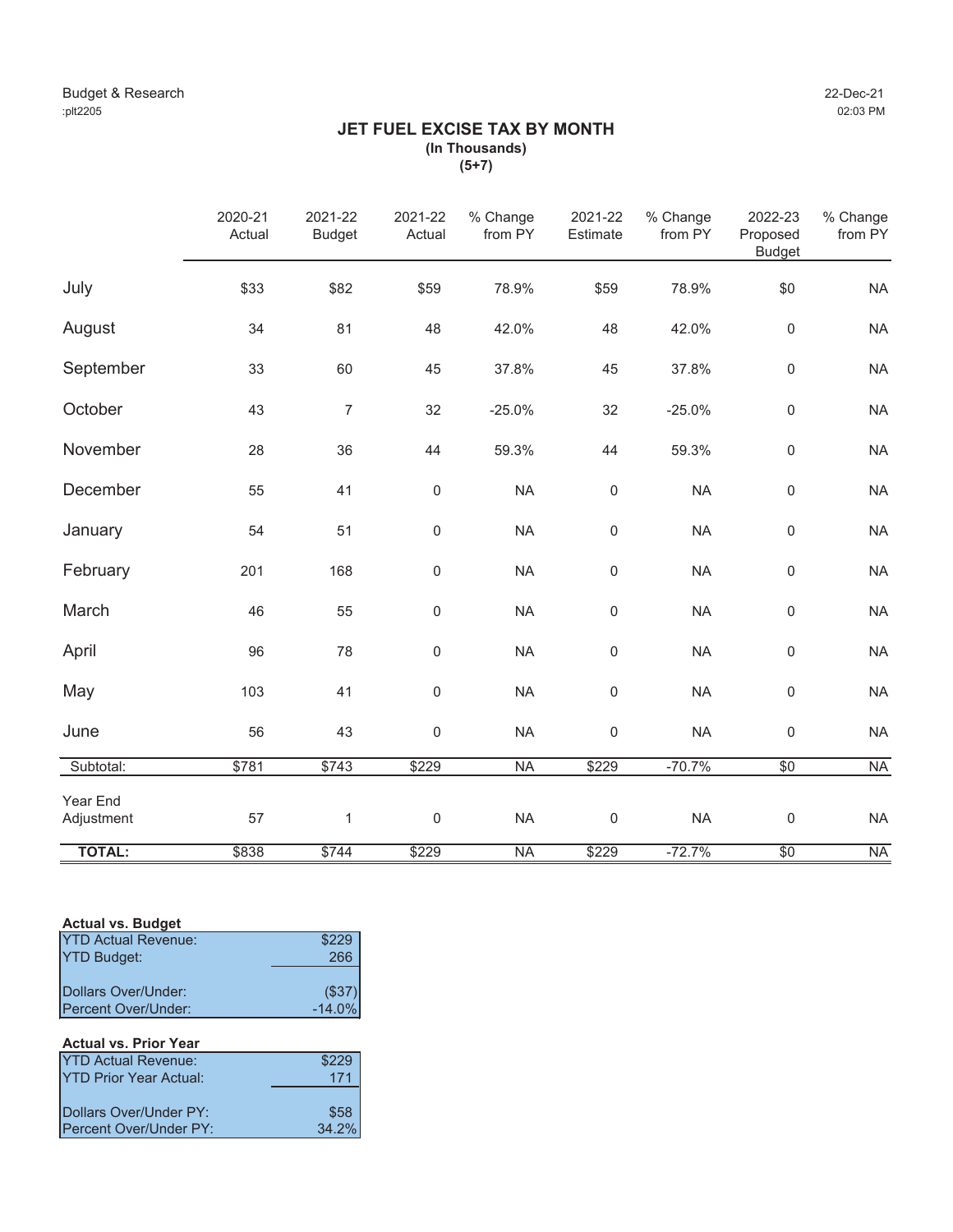# JET FUEL EXCISE TAXES EXCISE TAX CATEGORY ANALYSIS FY 2022 ACTUALS  $(5+7)$  $(000'S)$

|                                        | <b>JUL</b><br>(Act) | <b>AUG</b><br>(Act) | <b>SEP</b><br>(Act) | <b>OCT</b><br>(Act) | <b>NOV</b><br>(Act) | <b>DEC</b><br>(Est) | <b>JAN</b><br>(Est) | <b>FEB</b><br>(Est) | <b>MAR</b><br>(Est) | <b>APR</b><br>(Est) | <b>MAY</b><br>(Est) | <b>JUN</b><br>(Est) | Total<br><b>Act/Est</b> | 2021-22<br><b>Budget</b> | $%$ Chg<br>from PY<br><b>Actuals</b> |
|----------------------------------------|---------------------|---------------------|---------------------|---------------------|---------------------|---------------------|---------------------|---------------------|---------------------|---------------------|---------------------|---------------------|-------------------------|--------------------------|--------------------------------------|
| Jet Fuel<br>(% change from prior year) | 59<br>78.9%         | 48<br>42.0%         | 45<br>37.8%         | 32<br>$-25.0%$      | 44<br>56.4%         | 43<br>$-23.2%$      | 51<br>$-5.5%$       | 185<br>$-8.0%$      | 56<br>21.7%         | 84<br>$-12.4%$      | 55<br>$-46.1%$      | 41<br>$-26.2%$      | 743<br>$-4.8%$          | 743                      | $-4.8%$                              |
| Rounding Adjustment                    |                     |                     |                     |                     |                     |                     |                     |                     |                     |                     |                     |                     |                         |                          |                                      |
| <b>Total</b>                           | 59                  | 48                  | 45                  | 32                  | 44                  | 43                  | 51                  | 185                 | 56                  | 84                  | 55                  | 41                  | 743                     | 743                      | $-4.8%$                              |
| (% change from prior year)             | 78.9%               | 42.0%               | 37.8%               | $-25.0%$            | 59.3%               | $-23.2%$            | $-5.5%$             | $-8.0%$             | 21.7%               | $-12.4%$            | $-46.1%$            | $-26.2%$            | $-4.8%$                 |                          |                                      |
|                                        |                     |                     |                     |                     |                     |                     |                     |                     |                     |                     | <b>GASB</b>         |                     |                         |                          | $-98.2%$                             |
|                                        |                     |                     |                     |                     |                     |                     |                     |                     |                     |                     | <b>Total</b>        |                     | 744                     | 744                      | $-11.3%$                             |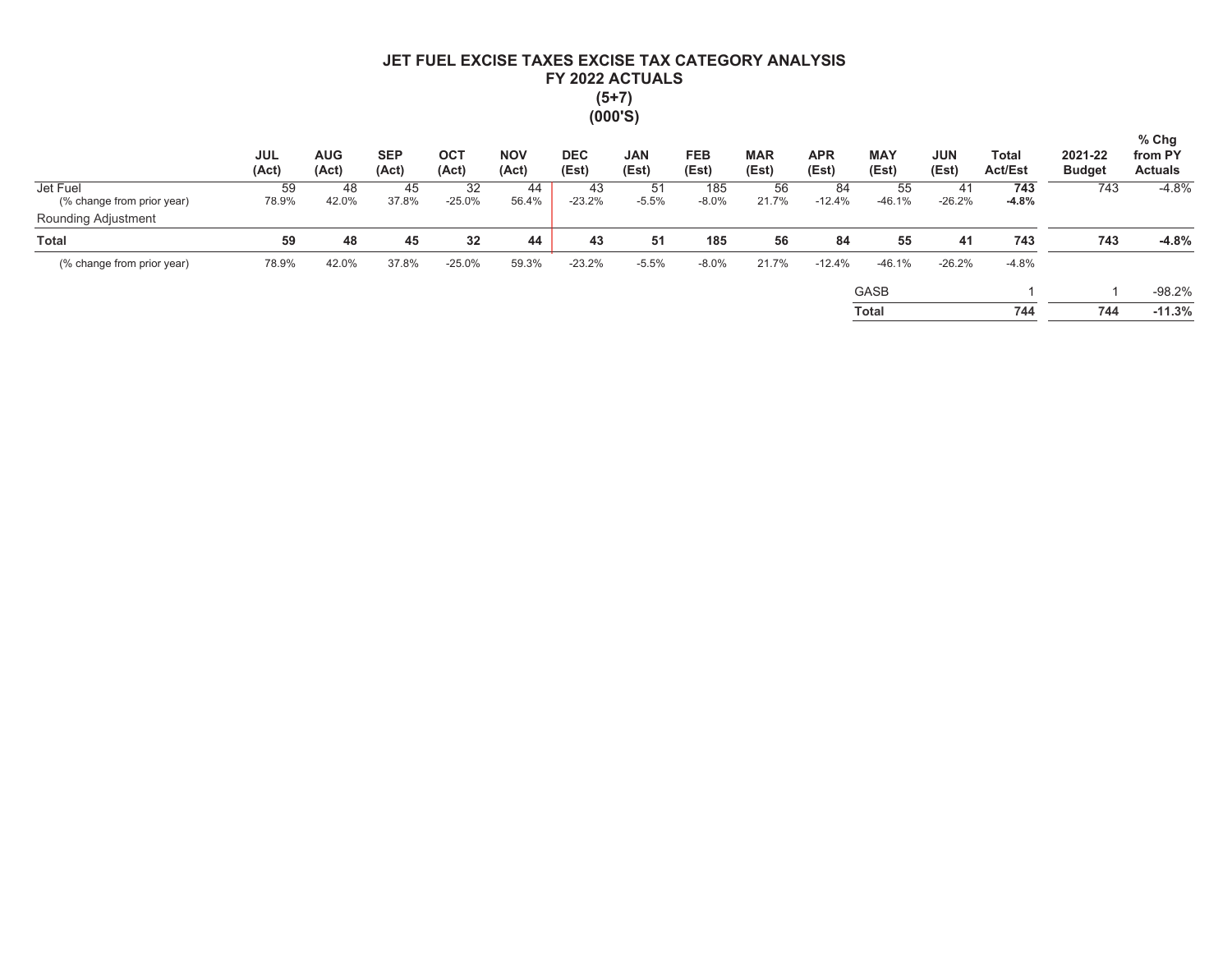# **TRANSPORTATION 2050 EXCISE TAX BY MONTH (In Thousands)**

**(5+7)**

|                        | 2020-21<br>Actual | 2021-22<br><b>Budget</b> | 2021-22<br>Actual | % Change<br>from PY | 2021-22<br>Estimate | % Change<br>from PY | 2022-23<br>Proposed<br><b>Budget</b> | % Change<br>from PY |
|------------------------|-------------------|--------------------------|-------------------|---------------------|---------------------|---------------------|--------------------------------------|---------------------|
| July                   | \$22,041          | \$22,402                 | \$26,452          | 20.0%               | \$26,452            | 20.0%               | \$0                                  | <b>NA</b>           |
| August                 | 22,675            | 20,581                   | 24,715            | 9.0%                | 24,715              | 9.0%                | $\boldsymbol{0}$                     | <b>NA</b>           |
| September              | 20,872            | 21,422                   | 24,870            | 19.2%               | 24,870              | 19.2%               | $\boldsymbol{0}$                     | <b>NA</b>           |
| October                | 21,895            | 21,626                   | 26,094            | 19.2%               | 26,094              | 19.2%               | $\mathsf 0$                          | <b>NA</b>           |
| November               | 21,208            | 22,476                   | 26,202            | 23.5%               | 26,202              | 23.5%               | $\mathsf 0$                          | <b>NA</b>           |
| December               | 22,922            | 22,703                   | $\boldsymbol{0}$  | <b>NA</b>           | $\boldsymbol{0}$    | <b>NA</b>           | $\mathbf 0$                          | <b>NA</b>           |
| January                | 26,022            | 26,481                   | $\boldsymbol{0}$  | <b>NA</b>           | $\boldsymbol{0}$    | <b>NA</b>           | $\mathbf 0$                          | <b>NA</b>           |
| February               | 21,572            | 22,432                   | 0                 | <b>NA</b>           | $\mathbf 0$         | <b>NA</b>           | $\mathbf 0$                          | <b>NA</b>           |
| March                  | 21,094            | 22,274                   | 0                 | <b>NA</b>           | $\mathbf 0$         | <b>NA</b>           | $\boldsymbol{0}$                     | <b>NA</b>           |
| April                  | 26,728            | 24,865                   | 0                 | NA                  | $\mathbf 0$         | <b>NA</b>           | $\mathbf 0$                          | <b>NA</b>           |
| May                    | 25,000            | 22,527                   | $\boldsymbol{0}$  | <b>NA</b>           | 0                   | <b>NA</b>           | $\mathbf 0$                          | <b>NA</b>           |
| June                   | 24,981            | 23,255                   | 0                 | <b>NA</b>           | $\boldsymbol{0}$    | <b>NA</b>           | $\mathbf 0$                          | <b>NA</b>           |
| Subtotal:              | \$277,012         | \$273,044                | \$128,333         | <b>NA</b>           | \$128,333           | $-53.7%$            | \$0                                  | $\sf NA$            |
| Year End<br>Adjustment | 2,336             | 1,351                    | $\boldsymbol{0}$  | <b>NA</b>           | $\boldsymbol{0}$    | <b>NA</b>           | $\boldsymbol{0}$                     | <b>NA</b>           |
| <b>TOTAL:</b>          | \$279,348         | \$274,395                | \$128,333         | <b>NA</b>           | \$128,333           | $-54.1%$            | $\overline{50}$                      | <b>NA</b>           |

# **Actual vs. Budget**

| <b>YTD Actual Revenue:</b> | \$128,333 |
|----------------------------|-----------|
| <b>YTD Budget:</b>         | 108,507   |
|                            |           |
| Dollars Over/Under:        | \$19,826  |
| Percent Over/Under:        | 18.3%     |

| <b>Actual vs. Prior Year</b>  |           |
|-------------------------------|-----------|
| <b>YTD Actual Revenue:</b>    | \$128,333 |
| <b>YTD Prior Year Actual:</b> | 108,692   |
|                               |           |
| Dollars Over/Under PY:        | 19,640    |
| Percent Over/Under PY:        | 18.1%     |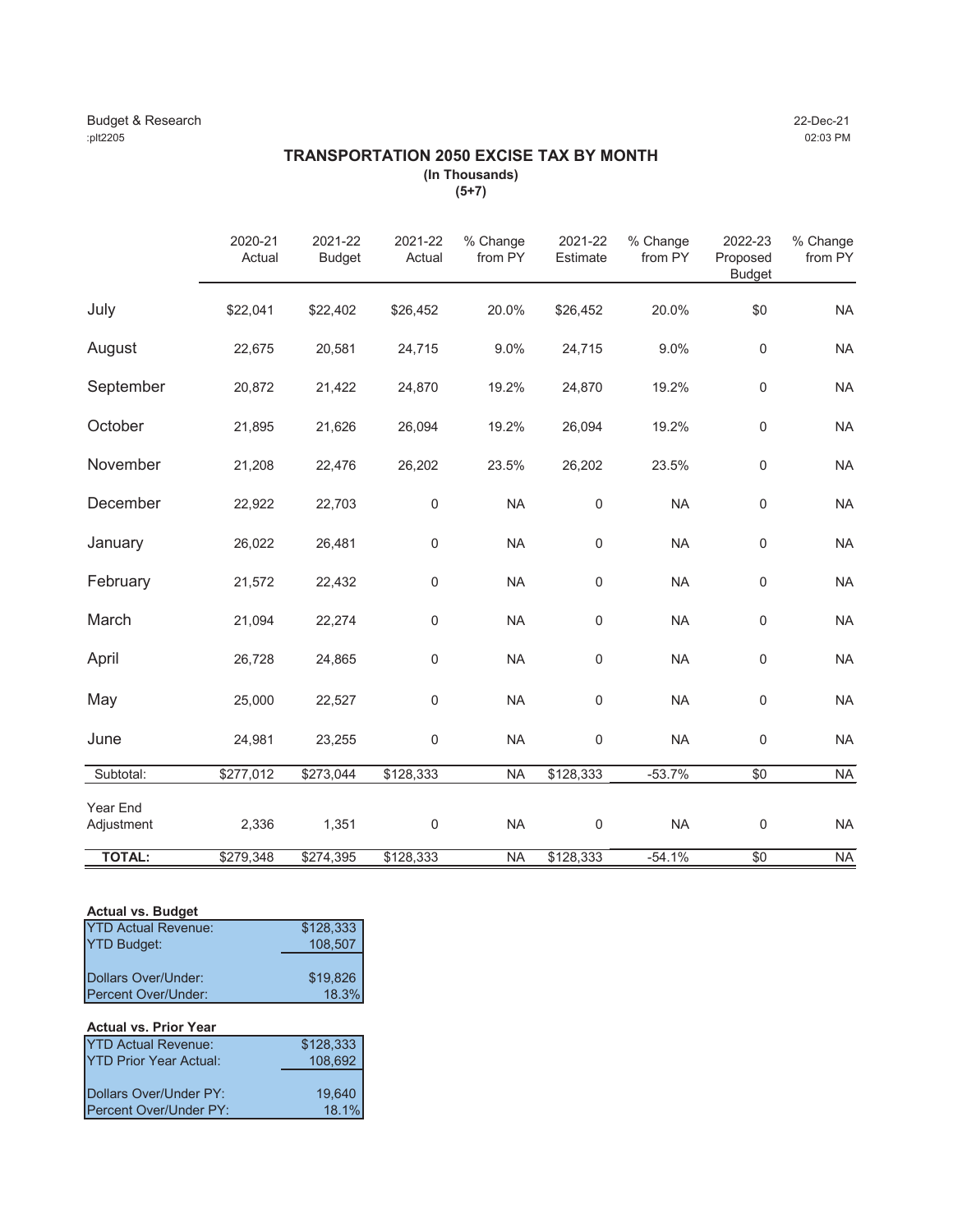# **7FRANSPORTATION 2050 - PUBLIC TRANSIT EXCISE TAX CATEGORY ANALYSIS** FY 2022 ACTUALS  $(5+7)$ (000'S)

|                                                                  | <b>JUL</b><br>(Act)        | <b>AUG</b><br>(Act)   | <b>SEP</b><br>(Act)        | <b>OCT</b><br>(Act)      | <b>NOV</b><br>(Act)    | <b>DEC</b><br>(Est)      | <b>JAN</b><br>(Est) | <b>FEB</b><br>(Est)   | <b>MAR</b><br>(Est)      | <b>APR</b><br>(Est) | <b>MAY</b><br>(Est)      | <b>JUN</b><br>(Est)      | <b>Total</b><br><b>Act/Est</b> | 2021-22<br><b>Budget</b> | $%$ Chg<br>from PY<br><b>Actuals</b> |
|------------------------------------------------------------------|----------------------------|-----------------------|----------------------------|--------------------------|------------------------|--------------------------|---------------------|-----------------------|--------------------------|---------------------|--------------------------|--------------------------|--------------------------------|--------------------------|--------------------------------------|
| Amusements<br>(% change from prior year)                         | 367<br>922.5%              | 378<br>600.0%         | 174<br>296.9%              | 156<br>179.4%            | 206<br>160.0%          | (16)<br>$-120.8%$        | (16)<br>$-123.3%$   | (15)<br>$-119.6%$     | (18)<br>$-117.4%$        | (19)<br>$-113.2%$   | (13)<br>$-109.1%$        | (18)<br>$-109.0%$        | 1,166<br>8.0%                  | 1,166                    | 8.0%                                 |
| <b>Commercial Property Rental</b><br>(% change from prior year)  | 1,942<br>0.1%              | 1,746<br>$-49.6%$     | 1,820<br>25.8%             | 1,827<br>3.9%            | 1,765<br>6.6%          | 1,536<br>$-8.2%$         | 1,688<br>$-6.5%$    | 1,468<br>$-8.3%$      | 1,433<br>$-12.2%$        | 1,676<br>$-7.4%$    | 1,505<br>$-12.5%$        | 1,476<br>$-13.2%$        | 19,882<br>$-10.5%$             | 19,882                   | $-10.5%$                             |
| <b>Construction Contracting</b><br>(% change from prior year)    | 2,621<br>18.9%             | 2,170<br>10.8%        | 2,449<br>26.3%             | 2,492<br>32.0%           | 2,472<br>13.8%         | 1,837<br>$-23.1%$        | 1,942<br>$-9.8%$    | 1,679<br>$-4.6%$      | 1,626<br>$-15.6%$        | 1.816<br>$-24.3%$   | 1,834<br>$-13.9%$        | 1,873<br>$-16.2%$        | 24,811<br>$-1.4%$              | 24,811                   | $-1.4%$                              |
| Hotel/Motel Lodging<br>(% change from prior year)                | 398<br>105.8%              | 401<br>132.1%         | 354<br>74.8%               | 428<br>102.1%            | 566<br>113.6%          | 316<br>17.3%             | 251<br>14.1%        | 391<br>51.6%          | 434<br>15.0%             | 475<br>38.5%        | 299<br>$-37.8%$          | 262<br>$-42.1%$          | 4,575<br>32.8%                 | 4,575                    | 32.8%                                |
| Job Printing<br>(% change from prior year)                       | 46<br>2.3%                 | 38<br>$-25.6%$        | 43<br>$-2.6%$              | 54<br>$-0.2%$            | 78<br>81.6%            | 42<br>$-6.4%$            | 38<br>$-13.7%$      | 32<br>$-1.1%$         | 33<br>1.6%               | 35<br>$-21.0%$      | 46<br>50.7%              | 32<br>$-34.8%$           | 517<br>0.5%                    | 517                      | 0.5%                                 |
| Publishing<br>(% change from prior year)                         | $\overline{1}$<br>$-41.5%$ | 30<br>2196.3%         | $\overline{1}$<br>$-36.4%$ | 3<br>68.8%               | $\overline{2}$<br>6.8% | (1)<br>$-206.3%$         | (3)<br>$-173.5%$    | (2)<br>$-253.1%$      | (1)<br>$-236.0%$         | (2)<br>$-192.1%$    | (2)<br>$-159.0%$         | $\mathbf 0$<br>$-198.9%$ | 26<br>26.7%                    | 26                       | 26.7%                                |
| Rentals of Personal Property<br>(% change from prior year)       | 1,040<br>41.8%             | 987<br>30.3%          | 1,016<br>39.0%             | 1,010<br>30.8%           | 1,042<br>26.3%         | 725<br>$-13.4%$          | 768<br>$-24.1%$     | 714<br>$-6.2%$        | 762<br>0.6%              | 940<br>$-32.1%$     | 714<br>$-26.7%$          | 657<br>$-25.9%$          | 10,375<br>$-0.5%$              | 10,375                   | $-0.5%$                              |
| <b>Residential Property Rental</b><br>(% change from prior year) | 1,375<br>7.7%              | 1,372<br>15.1%        | 1,491<br>23.6%             | 1.472<br>10.5%           | 1,393<br>19.4%         | 1,266<br>$-4.2%$         | 1,347<br>$-3.9%$    | 1,210<br>$-2.2%$      | 1,258<br>$-2.4%$         | 1,335<br>$-5.6%$    | 1,237<br>$-4.0%$         | 1,267<br>$-11.7%$        | 16,023<br>3.0%                 | 16,023                   | 3.0%                                 |
| <b>Restaurant and Bars</b><br>(% change from prior year)         | 2,099<br>40.0%             | 2.079<br>50.7%        | 2.013<br>33.3%             | 2.158<br>33.0%           | 2.408<br>43.8%         | 1.599<br>$-4.1%$         | 1.625<br>$-3.8%$    | 1.660<br>$-3.6%$      | 1.635<br>$-11.9%$        | 1.766<br>$-23.2%$   | 1,542<br>$-28.1%$        | 1,650<br>$-27.6%$        | 22,234<br>4.2%                 | 22,234                   | 4.2%                                 |
| <b>Retail Sales</b><br>(% change from prior year)                | 11,753<br>17.2%            | 11,172<br>17.2%       | 11,053<br>11.0%            | 11,641<br>16.5%          | 11,562<br>23.8%        | 8,932<br>$-12.7%$        | 10,907<br>$-12.7%$  | 8,630<br>$-12.9%$     | 8,394<br>$-13.9%$        | 9.731<br>$-17.8%$   | 9,136<br>$-21.3%$        | 9,655<br>$-15.6%$        | 122,566<br>$-2.8%$             | 122,566                  | $-2.8%$                              |
| Timber/Extracting<br>(% change from prior year)                  | $\Omega$<br>$-100.0%$      | $\Omega$<br>$-100.0%$ | $\Omega$<br>$-100.0%$      | $\mathbf 0$<br>$-100.0%$ | 0<br>$-100.0%$         | $\mathbf 0$<br>$-100.0%$ | 0<br>$-100.0%$      | $\Omega$<br>$-100.0%$ | $\mathbf 0$<br>$-100.0%$ | 0<br>$-100.0%$      | $\mathbf 0$<br>$-100.0%$ | $\mathbf 0$<br>$-100.0%$ | $\Omega$<br>$-100.0%$          | $\Omega$                 | $-100.0%$                            |
| Transportation<br>(% change from prior year)                     | -1<br>$-89.5%$             | $\Omega$<br>$-95.6%$  | 0<br>$-96.4%$              | -1<br>$-93.3%$           | 0<br>$-95.5%$          | 75<br>$-49.8%$           | 7<br>$-47.7%$       | 7<br>$-23.7%$         | 7<br>$-26.7%$            | 7<br>$-20.5%$       | 12<br>28.9%              | 9<br>$-2.0%$             | 126<br>$-50.9%$                | 126                      | $-50.9%$                             |
| Use Tax<br>(% change from prior year)                            | 1,158<br>12.1%             | 927<br>$-4.8%$        | 1,023<br>13.7%             | 1,251<br>6.4%            | 1,094<br>4.1%          | 1,057<br>$-3.4%$         | 1,386<br>$-9.0%$    | 1,150<br>$-6.2%$      | 767<br>72.2%             | 1,273<br>$-5.5%$    | 1,029<br>0.5%            | 956<br>12.0%             | 13,071<br>3.3%                 | 13,071                   | 3.3%                                 |
| <b>Rounding Adjustment</b>                                       |                            |                       |                            |                          |                        |                          |                     |                       |                          |                     |                          |                          |                                |                          |                                      |
| <b>Total</b>                                                     | 22,802                     | 21,302                | 21,438                     | 22,493                   | 22,588                 | 17,368                   | 19,941              | 16,922                | 16,330                   | 19,032              | 17,340                   | 17,816                   | 235,372                        | 235,372                  | $-1.4%$                              |
| (% change from prior year)                                       | 20.0%                      | 9.0%                  | 19.2%                      | 19.2%                    | 23.5%                  | $-12.1%$                 | $-11.1%$            | $-9.0%$               | $-10.2%$                 | $-17.4%$            | $-19.5%$                 | $-17.3%$                 | $-1.4%$                        |                          |                                      |
|                                                                  |                            |                       |                            |                          |                        |                          |                     |                       |                          |                     | <b>GASB</b>              |                          | 1,164                          | 1,164                    | $-42.1%$                             |

**Total** 236,536 236,536  $-1.8%$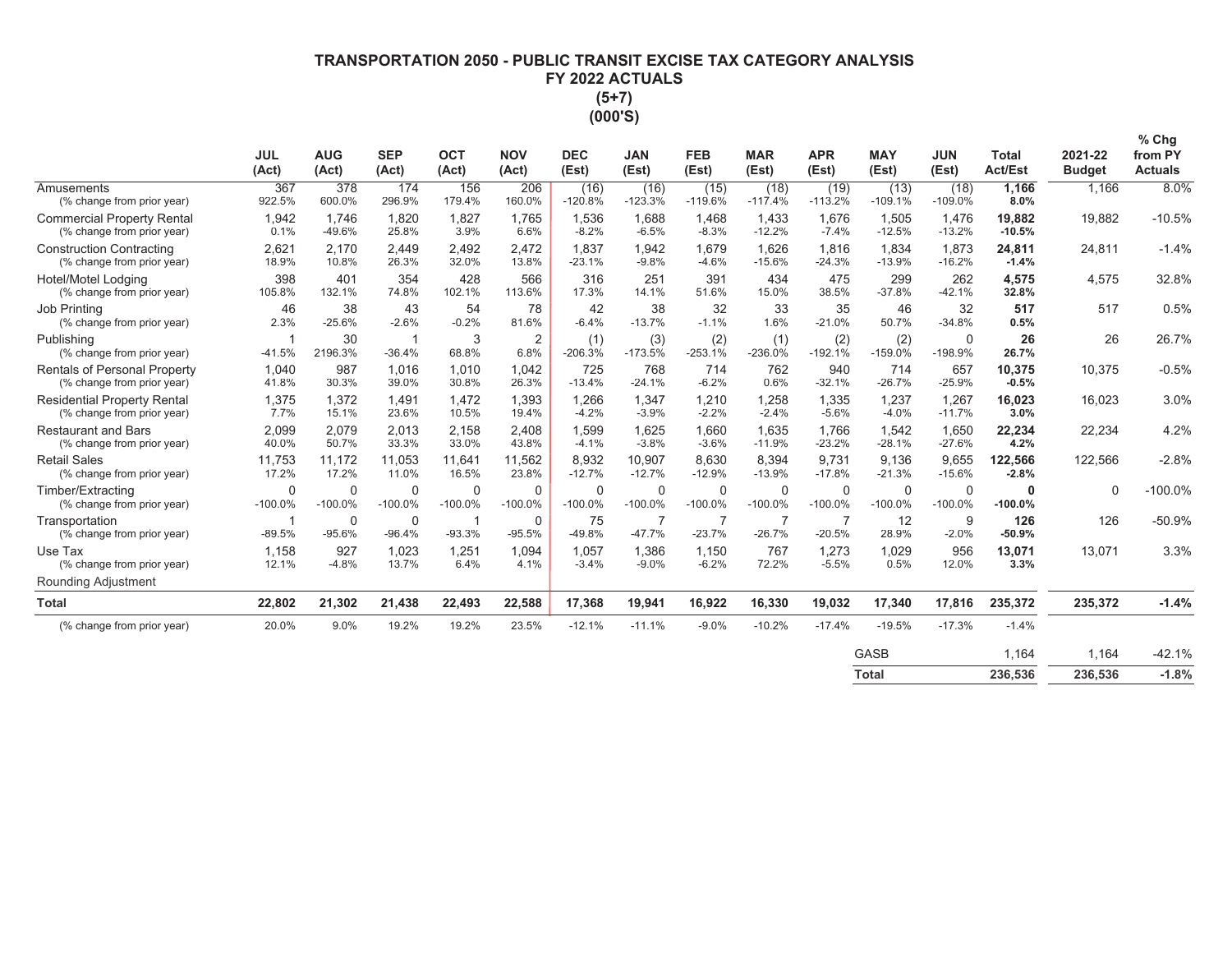# **7FRANSPORTATION 2050 - STREET TRANSPORTATION EXCISE TAX CATEGORY ANALYSIS** FY 2022 ACTUALS  $(5+7)$ (000'S)

|                                                                   | <b>JUL</b><br>(Act)       | <b>AUG</b><br>(Act) | <b>SEP</b><br>(Act)     | <b>OCT</b><br>(Act) | <b>NOV</b><br>(Act)      | <b>DEC</b><br>(Est)       | <b>JAN</b><br>(Est)      | <b>FEB</b><br>(Est) | <b>MAR</b><br>(Est)      | <b>APR</b><br>(Est)      | <b>MAY</b><br>(Est)      | <b>JUN</b><br>(Est)       | <b>Total</b><br><b>Act/Est</b> | 2021-22<br><b>Budget</b> | $%$ Chg<br>from PY<br><b>Actuals</b> |
|-------------------------------------------------------------------|---------------------------|---------------------|-------------------------|---------------------|--------------------------|---------------------------|--------------------------|---------------------|--------------------------|--------------------------|--------------------------|---------------------------|--------------------------------|--------------------------|--------------------------------------|
| Amusements<br>(% change from prior year)                          | 59<br>922.5%              | 60<br>600.0%        | 28<br>296.9%            | 25<br>179.4%        | 33<br>160.0%             | (3)<br>$-120.8%$          | (2)<br>$-123.3%$         | (2)<br>$-119.6%$    | (3)<br>$-117.4%$         | (3)<br>$-113.2%$         | (2)<br>$-109.2%$         | (3)<br>$-109.0%$          | 187<br>8.0%                    | 187                      | 8.0%                                 |
| <b>Commercial Property Rental</b><br>(% change from prior year)   | 311<br>0.1%               | 280<br>-49.6%       | 291<br>25.7%            | 292<br>3.9%         | 282<br>6.6%              | 246<br>$-8.3%$            | 270<br>$-6.5%$           | 235<br>$-8.3%$      | 229<br>$-12.2%$          | 268<br>$-7.4%$           | 241<br>$-12.5%$          | 238<br>$-13.2%$           | 3,183<br>$-10.5%$              | 3,183                    | $-10.5%$                             |
| <b>Construction Contracting</b><br>(% change from prior year)     | 420<br>18.9%              | 347<br>11.0%        | 392<br>26.3%            | 399<br>32.2%        | 396<br>13.8%             | 294<br>$-23.3%$           | 310<br>$-9.9%$           | 268<br>$-4.8%$      | 260<br>$-15.7%$          | 290<br>$-24.4%$          | 293<br>$-14.0%$          | 299<br>$-16.3%$           | 3,968<br>$-1.4%$               | 3,968                    | $-1.4%$                              |
| Hotel/Motel Lodging<br>(% change from prior year)                 | 64<br>105.8%              | 64<br>132.1%        | 57<br>74.8%             | 69<br>102.1%        | 91<br>113.6%             | 51<br>17.3%               | 40<br>14.1%              | 63<br>51.6%         | 70<br>15.0%              | 76<br>38.5%              | 48<br>$-37.8%$           | 39<br>$-42.1%$            | 732<br>32.8%                   | 732                      | 32.8%                                |
| Job Printing<br>(% change from prior year)                        | $\overline{7}$<br>2.3%    | 6<br>$-25.5%$       | 7<br>$-2.6%$            | 9<br>$-0.3%$        | 13<br>81.6%              | $\overline{7}$<br>$-6.4%$ | 6<br>$-13.8%$            | 5<br>$-1.1%$        | 5<br>1.6%                | 6<br>$-21.0%$            | $\overline{7}$<br>50.6%  | 5<br>$-34.8%$             | 83<br>0.5%                     | 83                       | 0.5%                                 |
| Publishing<br>(% change from prior year)                          | $\mathbf 0$<br>$-41.5%$   | 5<br>2196.3%        | $\mathbf 0$<br>$-36.4%$ | 68.8%               | $\mathbf 0$<br>6.8%      | $\mathbf 0$<br>$-206.3%$  | $\mathbf 0$<br>$-173.5%$ | 0<br>$-253.1%$      | $\mathbf 0$<br>$-236.0%$ | $\mathbf 0$<br>$-192.1%$ | $\mathbf 0$<br>$-159.0%$ | (2)<br>$-198.9%$          | 4<br>26.7%                     | 4                        | 26.7%                                |
| <b>Rentals of Personal Property</b><br>(% change from prior year) | 166<br>41.8%              | 158<br>30.4%        | 163<br>39.0%            | 162<br>30.8%        | 167<br>26.4%             | 116<br>$-13.5%$           | 123<br>$-24.1%$          | 114<br>$-6.3%$      | 122<br>0.6%              | 150<br>$-32.1%$          | 114<br>$-26.7%$          | 106<br>$-25.9%$           | 1,661<br>$-0.5%$               | 1,661                    | $-0.5%$                              |
| <b>Residential Property Rental</b><br>(% change from prior year)  | 220<br>7.9%               | 220<br>15.1%        | 239<br>23.6%            | 236<br>10.6%        | 221<br>18.7%             | 203<br>$-4.3%$            | 216<br>$-3.9%$           | 194<br>$-2.3%$      | 201<br>$-2.5%$           | 214<br>$-5.6%$           | 198<br>$-4.0%$           | 201<br>$-11.7%$           | 2,563<br>2.9%                  | 2,563                    | 2.9%                                 |
| <b>Restaurant and Bars</b><br>(% change from prior year)          | 336<br>40.0%              | 333<br>50.6%        | 322<br>33.3%            | 345<br>33.1%        | 386<br>43.8%             | 256<br>$-4.1%$            | 260<br>$-3.8%$           | 266<br>$-3.6%$      | 262<br>$-11.9%$          | 283<br>$-23.2%$          | 247<br>$-28.3%$          | 263<br>$-27.6%$           | 3,559<br>4.1%                  | 3,559                    | 4.1%                                 |
| <b>Retail Sales</b><br>(% change from prior year)                 | 1,881<br>17.2%            | 1.792<br>17.4%      | 1.769<br>11.0%          | 1,863<br>16.5%      | 1,851<br>24.0%           | 1,429<br>$-12.8%$         | 1.745<br>$-12.8%$        | 1,380<br>$-13.0%$   | 1,343<br>$-14.0%$        | 1,556<br>$-17.9%$        | 1.461<br>$-21.3%$        | 1,545<br>$-15.7%$         | 19,615<br>$-2.8%$              | 19,615                   | $-2.8%$                              |
| Timber/Extracting<br>(% change from prior year)                   | $\mathbf 0$<br>$-100.0\%$ | 0<br>$-100.0%$      | 0<br>$-100.0%$          | 0<br>$-100.0%$      | $\mathbf 0$<br>$-100.0%$ | $\mathbf 0$<br>$-100.0%$  | 0<br>$-100.0%$           | 0<br>$-100.0%$      | 0<br>$-100.0%$           | $\mathbf 0$<br>$-100.0%$ | 0<br>$-100.0%$           | $\mathbf 0$<br>$-100.0%$  | $\mathbf{0}$<br>$-100.0%$      | $\mathbf 0$              | $-100.0%$                            |
| Transportation<br>(% change from prior year)                      | $\mathbf 0$<br>$-89.5%$   | 0<br>$-95.6%$       | 0<br>$-96.4%$           | 0<br>$-93.3%$       | $\mathbf 0$<br>$-95.5%$  | 12<br>$-49.8%$            | -1<br>$-47.7%$           | 1<br>$-23.7%$       | -1<br>$-26.7%$           | -1<br>$-20.5%$           | 2<br>28.9%               | $\overline{2}$<br>$-2.0%$ | 20<br>$-50.9%$                 | 20                       | $-50.9%$                             |
| Use Tax<br>(% change from prior year)                             | 185<br>12.1%              | 148<br>$-4.8%$      | 164<br>12.6%            | 200<br>6.4%         | 175<br>3.7%              | 170<br>$-3.1%$            | 223<br>$-8.6%$           | 185<br>$-5.9%$      | 123<br>72.9%             | 205<br>$-5.2%$           | 165<br>0.6%              | 154<br>12.5%              | 2,097<br>3.5%                  | 2,097                    | 3.5%                                 |
| Rounding Adjustment                                               |                           |                     |                         |                     |                          |                           |                          |                     |                          |                          |                          |                           |                                |                          |                                      |
| <b>Total</b>                                                      | 3.650                     | 3,413               | 3,432                   | 3,601               | 3,615                    | 2,779                     | 3,191                    | 2,708               | 2,613                    | 3,045                    | 2,775                    | 2,850                     | 37,672                         | 37,672                   | $-1.4%$                              |
| (% change from prior year)                                        | 20.0%                     | 9.1%                | 19.1%                   | 19.2%               | 23.6%                    | $-12.1%$                  | $-11.1%$                 | $-9.0%$             | $-10.2%$                 | $-17.4%$                 | $-19.6%$                 | $-17.3%$                  | $-1.4%$                        |                          |                                      |
|                                                                   |                           |                     |                         |                     |                          |                           |                          |                     |                          |                          | <b>GASB</b>              |                           | 187                            | 187                      | $-42.3%$                             |
|                                                                   |                           |                     |                         |                     |                          |                           |                          |                     |                          |                          | <b>Total</b>             |                           | 37.859                         | 37.859                   | $-1.8%$                              |

| Total | 37,859 | 37,859 | .8 |
|-------|--------|--------|----|
|       |        |        |    |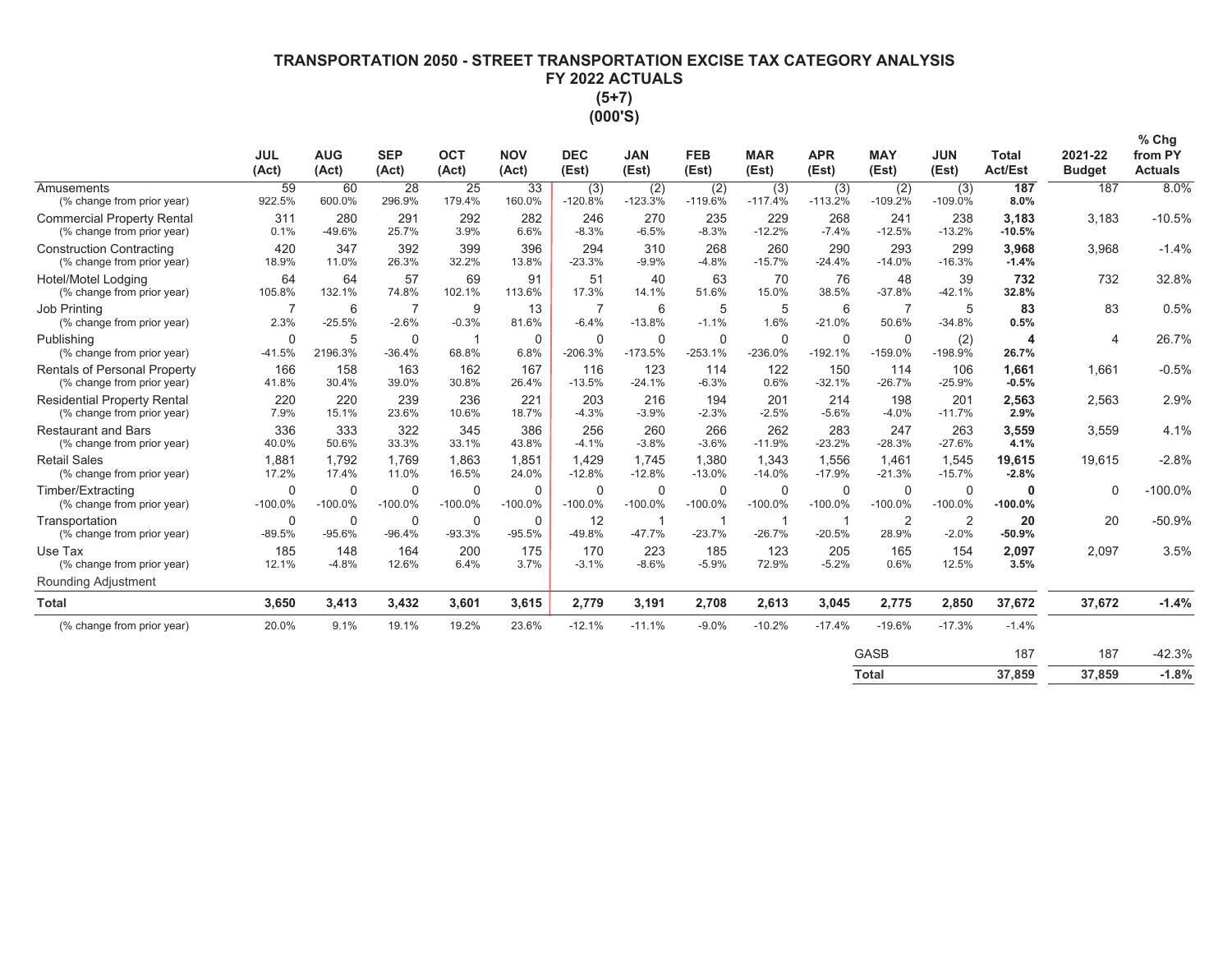#### Budget & Research 22-Dec-21 :plt2205 02:03 PM

#### **PARKS & PRESERVES EXCISE TAX BY MONTH (In Thousands)**

**(5+7)**

|                        | 2020-21<br>Actual | 2021-22<br><b>Budget</b> | 2021-22<br>Actual   | % Change<br>from PY | 2021-22<br>Estimate | % Change<br>from PY | 2022-23<br>Proposed<br><b>Budget</b> | % Change<br>from PY |
|------------------------|-------------------|--------------------------|---------------------|---------------------|---------------------|---------------------|--------------------------------------|---------------------|
| July                   | \$3,224           | \$3,282                  | \$3,876             | 20.2%               | \$3,876             | 20.2%               | \$0                                  | <b>NA</b>           |
| August                 | 3,314             | 3,015                    | 3,632               | 9.6%                | 3,632               | 9.6%                | $\mathsf{O}\xspace$                  | <b>NA</b>           |
| September              | 3,062             | 3,138                    | 3,643               | 19.0%               | 3,643               | 19.0%               | $\mathbf 0$                          | <b>NA</b>           |
| October                | 3,211             | 3,167                    | 3,827               | 19.2%               | 3,827               | 19.2%               | $\mathsf{O}\xspace$                  | <b>NA</b>           |
| November               | 3,110             | 3,290                    | 3,837               | 23.4%               | 3,837               | 23.4%               | $\mathsf{O}\xspace$                  | <b>NA</b>           |
| December               | 3,351             | 3,325                    | $\mathbf 0$         | <b>NA</b>           | 0                   | <b>NA</b>           | $\mathsf{O}\xspace$                  | <b>NA</b>           |
| January                | 3,815             | 3,884                    | $\mathbf 0$         | <b>NA</b>           | 0                   | <b>NA</b>           | $\mathsf{O}\xspace$                  | <b>NA</b>           |
| February               | 3,158             | 3,285                    | $\mathbf 0$         | <b>NA</b>           | 0                   | <b>NA</b>           | $\mathsf{O}\xspace$                  | <b>NA</b>           |
| March                  | 3,090             | 3,260                    | $\mathbf 0$         | <b>NA</b>           | 0                   | <b>NA</b>           | $\mathsf{O}\xspace$                  | <b>NA</b>           |
| April                  | 3,925             | 3,642                    | $\mathbf 0$         | <b>NA</b>           | 0                   | <b>NA</b>           | $\mathsf{O}\xspace$                  | <b>NA</b>           |
| May                    | 3,668             | 3,298                    | $\mathbf 0$         | <b>NA</b>           | 0                   | <b>NA</b>           | $\mathbf 0$                          | <b>NA</b>           |
| June                   | 3,670             | 3,411                    | $\mathsf 0$         | <b>NA</b>           | 0                   | <b>NA</b>           | $\mathbf 0$                          | <b>NA</b>           |
| Subtotal:              | \$40,599          | \$39,997                 | \$18,814            | <b>NA</b>           | \$18,814            | $-53.7%$            | \$0                                  | <b>NA</b>           |
| Year End<br>Adjustment | 341               | 217                      | $\mathsf{O}\xspace$ | <b>NA</b>           | 0                   | <b>NA</b>           | $\boldsymbol{0}$                     | <b>NA</b>           |
| <b>TOTAL:</b>          | \$40,940          | \$40,214                 | \$18,814            | <b>NA</b>           | \$18,814            | $-54.0%$            | \$0                                  | <b>NA</b>           |

#### **Actual vs. Budget**

| <b>IYTD Actual Revenue:</b> | \$18.814 |
|-----------------------------|----------|
| <b>YTD Budget:</b>          | 15.892   |
|                             |          |
| Dollars Over/Under:         | \$2.922  |
| Percent Over/Under:         | 18.4%    |

## **Actual vs. Prior Year**

| <b>IYTD Actual Revenue:</b>    | \$18.814 |
|--------------------------------|----------|
| <b>IYTD Prior Year Actual:</b> | 15.921   |
|                                |          |
| Dollars Over/Under PY:         | 2.893    |
| Percent Over/Under PY:         | 18.2%    |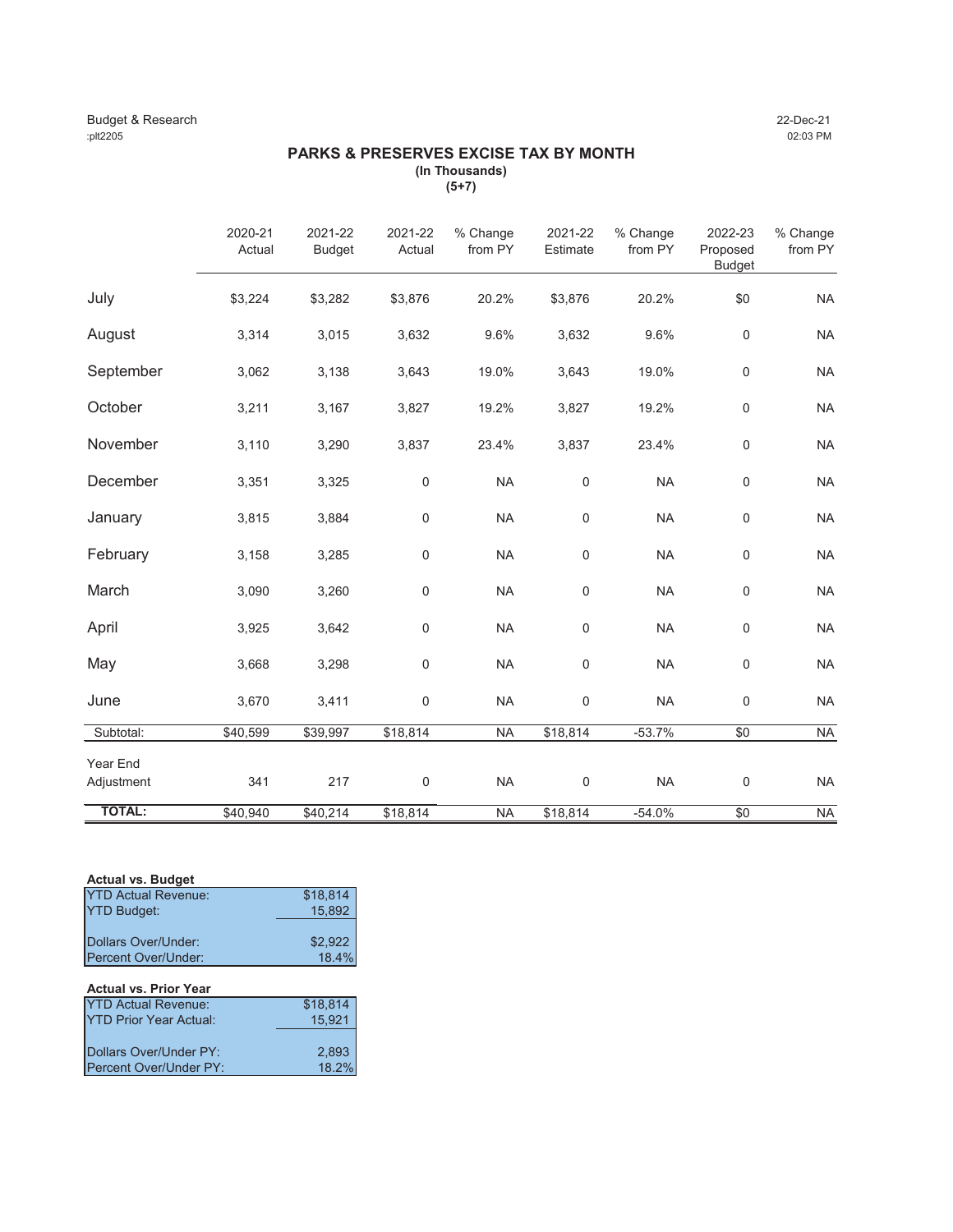# **PHOENIX PARKS AND PRESERVES INITIATIVE - PARKS EXCISE TAX CATEGORY ANALYSIS FY 2022 ACTUALS**  $(5+7)$

| п | n |
|---|---|
| П | L |

|                                                                   | <b>JUL</b><br>(Act)      | <b>AUG</b><br>(Act)       | <b>SEP</b><br>(Act)       | <b>OCT</b><br>(Act)      | <b>NOV</b><br>(Act)      | <b>DEC</b><br>(Est)       | <b>JAN</b><br>(Est)      | <b>FEB</b><br>(Est)      | <b>MAR</b><br>(Est)      | <b>APR</b><br>(Est)        | <b>MAY</b><br>(Est)      | <b>JUN</b><br>(Est)        | <b>Total</b><br><b>Act/Est</b> | 2021-22<br><b>Budget</b> | % Chg<br>from PY<br><b>Actuals</b> |
|-------------------------------------------------------------------|--------------------------|---------------------------|---------------------------|--------------------------|--------------------------|---------------------------|--------------------------|--------------------------|--------------------------|----------------------------|--------------------------|----------------------------|--------------------------------|--------------------------|------------------------------------|
| Amusements<br>(% change from prior year)                          | 36<br>922.5%             | $\overline{38}$<br>600.0% | 17<br>296.9%              | 16<br>179.4%             | 21<br>160.0%             | (2)<br>$-120.8%$          | (2)<br>$-123.3%$         | (2)<br>$-119.6%$         | (2)<br>$-117.3%$         | (2)<br>$-113.2%$           | (1)<br>$-109.1%$         | (1)<br>$-109.0%$           | 116<br>8.0%                    | 116                      | 8.0%                               |
| <b>Commercial Property Rental</b><br>(% change from prior year)   | 193<br>0.1%              | 174<br>$-49.6%$           | 181<br>25.9%              | 182<br>3.9%              | 175<br>6.5%              | 153<br>$-8.2%$            | 168<br>$-6.5%$           | 146<br>$-8.3%$           | 142<br>$-12.2%$          | 167<br>$-7.4%$             | 150<br>$-12.5%$          | 146<br>$-13.2%$            | 1,977<br>$-10.5%$              | 1,977                    | $-10.5%$                           |
| <b>Construction Contracting</b><br>(% change from prior year)     | 261<br>18.6%             | 216<br>10.5%              | 244<br>26.2%              | 248<br>31.9%             | 246<br>13.5%             | 183<br>$-22.8%$           | 194<br>$-9.7%$           | 168<br>$-4.4%$           | 162<br>$-15.3%$          | 181<br>$-24.0%$            | 183<br>$-13.6%$          | 186<br>$-15.9%$            | 2,472<br>$-1.3%$               | 2.472                    | $-1.3%$                            |
| Hotel/Motel Lodging<br>(% change from prior year)                 | 40<br>105.8%             | 40<br>132.1%              | 35<br>74.8%               | 43<br>102.1%             | 56<br>113.6%             | 31<br>17.3%               | 25<br>14.1%              | 39<br>51.6%              | 43<br>15.0%              | 47<br>38.5%                | 30<br>$-37.8%$           | 26<br>$-42.1%$             | 455<br>32.8%                   | 455                      | 32.8%                              |
| Job Printing<br>(% change from prior year)                        | 5<br>2.3%                | 4<br>$-25.6%$             | $\overline{4}$<br>$-2.6%$ | 5<br>$-0.2%$             | 8<br>81.6%               | $\overline{4}$<br>$-6.4%$ | 4<br>$-13.7%$            | 3<br>$-1.0%$             | 3<br>1.6%                | $\overline{4}$<br>$-21.0%$ | 5<br>50.7%               | $\overline{2}$<br>$-34.8%$ | 51<br>0.5%                     | 51                       | 0.5%                               |
| Publishing<br>(% change from prior year)                          | $\mathbf 0$<br>$-41.5%$  | 3<br>2196.3%              | $\mathbf 0$<br>$-36.4%$   | $\Omega$<br>68.8%        | $\mathbf 0$<br>6.8%      | $\mathbf 0$<br>$-206.3%$  | $\mathbf 0$<br>$-173.5%$ | $\mathbf 0$<br>$-253.1%$ | $\mathbf 0$<br>$-236.0%$ | $\mathbf 0$<br>$-192.1%$   | $\mathbf 0$<br>$-159.0%$ | $\mathbf 0$<br>$-198.9%$   | 3<br>26.7%                     | 3                        | 26.7%                              |
| <b>Rentals of Personal Property</b><br>(% change from prior year) | 103<br>41.8%             | 98<br>30.3%               | 101<br>39.0%              | 100<br>30.8%             | 104<br>26.2%             | 72<br>$-13.4%$            | 76<br>$-24.1%$           | 71<br>$-6.2%$            | 76<br>0.6%               | 93<br>$-32.0%$             | 71<br>$-26.6%$           | 67<br>$-25.9%$             | 1.032<br>$-0.5%$               | 1.032                    | $-0.5%$                            |
| <b>Residential Property Rental</b><br>(% change from prior year)  | 137<br>7.5%              | 136<br>15.1%              | 148<br>23.6%              | 146<br>10.5%             | 139<br>19.7%             | 126<br>$-4.2%$            | 134<br>$-3.8%$           | 120<br>$-2.2%$           | 125<br>$-2.4%$           | 133<br>$-5.6%$             | 123<br>$-4.0%$           | 127<br>$-11.7%$            | 1.594<br>3.0%                  | 1.594                    | 3.0%                               |
| <b>Restaurant and Bars</b><br>(% change from prior year)          | 209<br>40.0%             | 207<br>50.7%              | 200<br>33.3%              | 215<br>33.0%             | 239<br>43.8%             | 159<br>$-4.1%$            | 162<br>$-3.8%$           | 165<br>$-3.6%$           | 163<br>$-11.9%$          | 176<br>$-23.2%$            | 153<br>$-28.0%$          | 163<br>$-27.6%$            | 2.211<br>4.2%                  | 2.211                    | 4.2%                               |
| <b>Retail Food Sales</b><br>(% change from prior year)            | $\mathbf 0$<br>$-100.0%$ | $\Omega$<br>$-100.0%$     | $\Omega$<br>$-100.0%$     | $\mathbf 0$<br>$-100.0%$ | $\mathbf 0$<br>$-100.0%$ | $\Omega$<br>$-100.0%$     | $\Omega$<br>$-100.0%$    | $\mathbf 0$<br>$-100.0%$ | $\mathbf 0$<br>$-100.0%$ | 0<br>$-100.0%$             | $\mathbf 0$<br>$-100.0%$ | $\mathbf 0$<br>$-100.0%$   | $\mathbf 0$<br>$-100.0%$       | $\mathbf 0$              | $-100.0%$                          |
| <b>Retail Sales</b><br>(% change from prior year)                 | 1.221<br>17.7%           | 1.165<br>18.0%            | 1.147<br>10.8%            | 1.211<br>16.9%           | 1.201<br>23.9%           | 924<br>$-12.6%$           | 1.129<br>$-12.9%$        | 893<br>$-13.0%$          | 869<br>$-14.1%$          | 1.007<br>$-18.6%$          | 946<br>$-21.7%$          | 999<br>$-16.2%$            | 12,712<br>$-2.9%$              | 12.712                   | $-2.9%$                            |
| Timber/Extracting<br>(% change from prior year)                   | $\Omega$<br>$-100.0%$    | $\Omega$<br>$-100.0%$     | $\mathbf 0$<br>$-100.0%$  | $\mathbf 0$<br>$-100.0%$ | $\Omega$<br>$-100.0%$    | $\Omega$<br>$-100.0%$     | $\Omega$<br>$-100.0%$    | $\mathbf 0$<br>$-100.0%$ | $\mathbf 0$<br>$-100.0%$ | 0<br>$-100.0%$             | $\Omega$<br>$-100.0%$    | $\mathbf 0$<br>$-100.0%$   | $\mathbf 0$<br>$-100.0%$       | $\Omega$                 | $-100.0%$                          |
| Transportation<br>(% change from prior year)                      | $\mathbf 0$<br>$-89.5%$  | 0<br>$-95.6%$             | 0<br>$-96.4%$             | 0<br>$-93.3%$            | $\mathbf 0$<br>$-95.5%$  | 7<br>$-49.8%$             | -1<br>$-47.7%$           | -1<br>$-23.7%$           | -1<br>$-26.7%$           | -1<br>$-20.5%$             | -1<br>28.9%              | $-2.0%$                    | 13<br>$-50.9%$                 | 13                       | $-50.9%$                           |
| Use Tax<br>(% change from prior year)                             | 121<br>12.9%             | 99<br>$-2.5%$             | 108<br>16.9%              | 131<br>5.6%              | 113<br>2.0%              | 110<br>$-3.7%$            | 144<br>$-8.1%$           | 119<br>$-5.9%$           | 80<br>64.9%              | 132<br>$-5.0%$             | 107<br>0.0%              | 98<br>10.5%                | 1,362<br>3.5%                  | 1,362                    | 3.5%                               |
| Rounding Adjustment                                               |                          |                           |                           |                          |                          |                           |                          |                          |                          |                            |                          |                            |                                |                          |                                    |
| <b>Total</b>                                                      | 2,326                    | 2,179                     | 2,186                     | 2,296                    | 2,302                    | 1,769                     | 2,034                    | 1,723                    | 1,662                    | 1,938                      | 1,767                    | 1,816                      | 23,998                         | 23,998                   | $-1.5%$                            |
| (% change from prior year)                                        | 20.2%                    | 9.6%                      | 19.0%                     | 19.2%                    | 23.4%                    | $-12.0%$                  | $-11.1%$                 | $-9.1%$                  | $-10.4%$                 | $-17.7%$                   | $-19.7%$                 | $-17.5%$                   | $-1.5%$                        |                          |                                    |
|                                                                   |                          |                           |                           |                          |                          |                           |                          |                          |                          |                            | <b>GASB</b>              |                            | 130                            | 130                      | $-36.6%$                           |
|                                                                   |                          |                           |                           |                          |                          |                           |                          |                          |                          |                            | <b>Total</b>             |                            | 24.128                         | 24.128                   | $-1.8%$                            |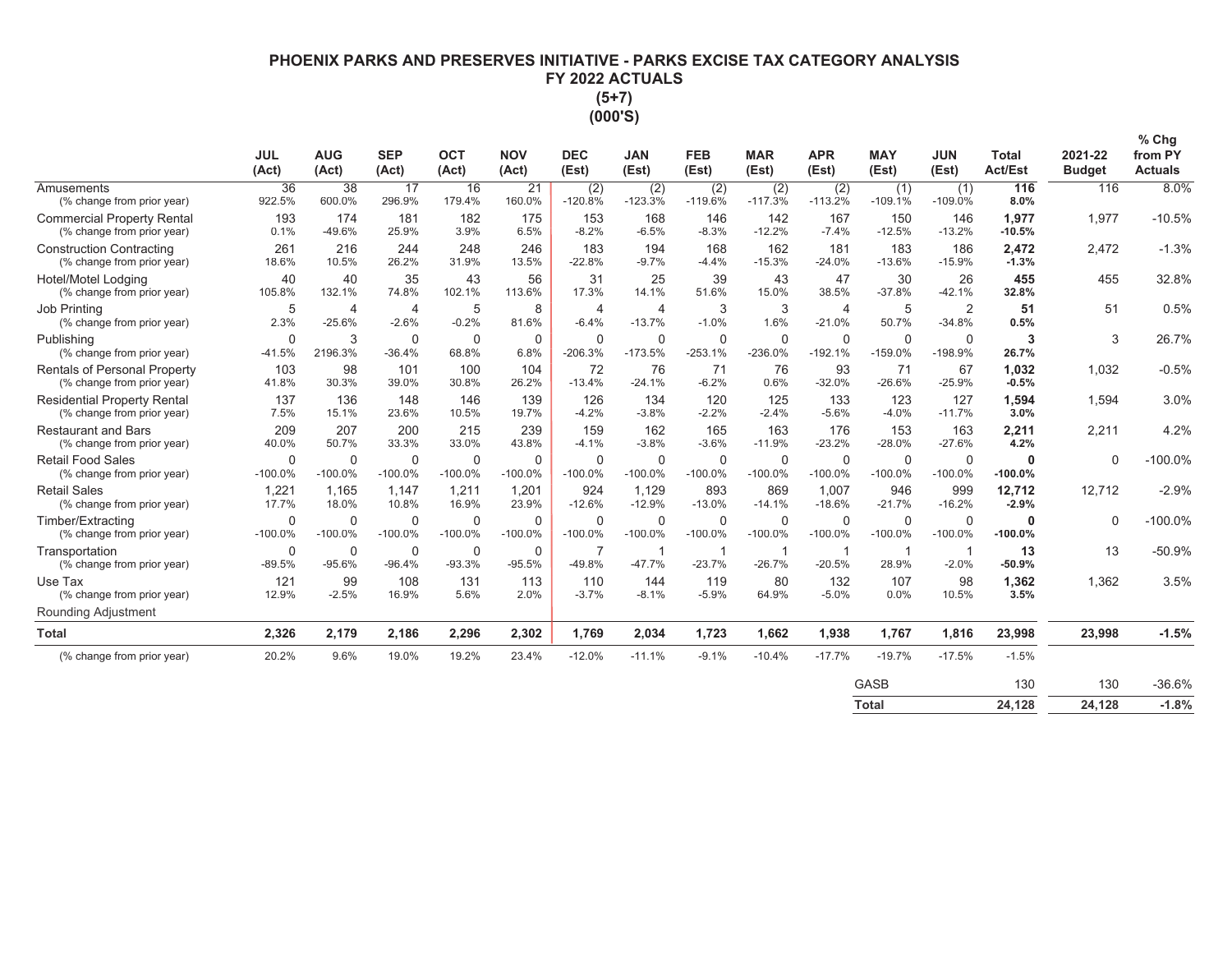# **PHOENIX PARKS AND PRESERVES INITIATIVE - PRESERVES EXCISE TAX CATEGORY ANALYSIS** FY 2022 ACTUALS  $(5+7)$

|                                                                     | <b>JUL</b><br>(Act)      | <b>AUG</b><br>(Act)       | <b>SEP</b><br>(Act)      | OCT<br>(Act)              | <b>NOV</b><br>(Act)   | <b>DEC</b><br>(Est)      | <b>JAN</b><br>(Est) | <b>FEB</b><br>(Est)       | <b>MAR</b><br>(Est)    | <b>APR</b><br>(Est)        | <b>MAY</b><br>(Est)      | <b>JUN</b><br>(Est) | Total<br><b>Act/Est</b>  | 2021-22<br><b>Budget</b> | % Chg<br>from PY<br><b>Actuals</b> |
|---------------------------------------------------------------------|--------------------------|---------------------------|--------------------------|---------------------------|-----------------------|--------------------------|---------------------|---------------------------|------------------------|----------------------------|--------------------------|---------------------|--------------------------|--------------------------|------------------------------------|
| Amusements<br>(% change from prior year)                            | 24<br>922.5%             | 25<br>600.0%              | 12<br>296.9%             | 10<br>179.4%              | 14<br>160.0%          | (1)<br>$-120.8%$         | (1)<br>$-123.3%$    | (1)<br>$-119.6%$          | (1)<br>$-117.3%$       | (1)<br>$-113.2%$           | (1)<br>$-109.1%$         | (2)<br>$-109.0%$    | 77<br>8.0%               | 77                       | 8.0%                               |
| <b>Commercial Property Rental</b><br>(% change from prior year)     | 129<br>0.1%              | 116<br>$-49.6%$           | 121<br>25.9%             | 121<br>3.9%               | 117<br>6.5%           | 102<br>$-8.2%$           | 112<br>$-6.5%$      | 97<br>$-8.3%$             | 95<br>$-12.2%$         | 111<br>$-7.4%$             | 100<br>$-12.5%$          | 97<br>$-13.2%$      | 1,318<br>$-10.5%$        | 1,318                    | $-10.5%$                           |
| <b>Construction Contracting</b><br>(% change from prior year)       | 174<br>18.6%             | 144<br>10.5%              | 162<br>26.2%             | 165<br>31.9%              | 164<br>13.5%          | 122<br>$-22.8%$          | 129<br>$-9.7%$      | 112<br>$-4.4%$            | 108<br>$-15.3%$        | 121<br>$-24.0%$            | 122<br>$-13.6%$          | 125<br>$-15.9%$     | 1,648<br>$-1.3%$         | 1.648                    | $-1.3%$                            |
| Hotel/Motel Lodging<br>(% change from prior year)                   | 26<br>105.8%             | 27<br>132.1%              | 23<br>74.8%              | 28<br>102.1%              | 38<br>113.6%          | 21<br>17.3%              | 17<br>14.1%         | 26<br>51.6%               | 29<br>15.0%            | 31<br>38.5%                | 20<br>$-37.8%$           | 17<br>$-42.1%$      | 303<br>32.8%             | 303                      | 32.8%                              |
| Job Printing<br>(% change from prior year)                          | 3<br>2.3%                | 3<br>$-25.6%$             | 3<br>$-2.6%$             | $\overline{4}$<br>$-0.2%$ | 5<br>81.6%            | 3<br>$-6.4%$             | 3<br>$-13.7%$       | $\overline{2}$<br>$-1.0%$ | $\overline{2}$<br>1.6% | $\overline{2}$<br>$-21.0%$ | 3<br>50.7%               | $-34.8%$            | 34<br>0.5%               | 34                       | 0.5%                               |
| Publishing<br>(% change from prior year)                            | $\Omega$<br>$-41.5%$     | $\overline{2}$<br>2196.3% | $\mathbf 0$<br>$-36.4%$  | $\mathbf 0$<br>68.8%      | 0<br>6.8%             | 0<br>$-206.3%$           | 0<br>$-173.5%$      | $\mathbf 0$<br>$-253.1%$  | 0<br>$-236.0%$         | 0<br>$-192.1%$             | $\mathbf 0$<br>$-159.0%$ | 0<br>$-198.9%$      | $\overline{2}$<br>26.7%  | $\overline{2}$           | 26.7%                              |
| <b>Rentals of Personal Property</b><br>(% change from prior year)   | 69<br>41.8%              | 65<br>30.3%               | 67<br>39.0%              | 67<br>30.8%               | 69<br>26.2%           | 48<br>$-13.4%$           | 51<br>$-24.1%$      | 47<br>$-6.2%$             | 50<br>0.6%             | 62<br>$-32.0%$             | 47<br>$-26.6%$           | 46<br>$-25.9%$      | 688<br>$-0.5%$           | 688                      | $-0.5%$                            |
| <b>Residential Property Rental</b><br>(% change from prior year)    | 91<br>7.5%               | 91<br>15.1%               | 99<br>23.6%              | 98<br>10.5%               | 93<br>19.7%           | 84<br>$-4.2%$            | 89<br>$-3.8%$       | 80<br>$-2.2%$             | 83<br>$-2.4%$          | 89<br>$-5.6%$              | 82<br>$-4.0%$            | 84<br>$-11.7%$      | 1,063<br>3.0%            | 1,063                    | 3.0%                               |
| <b>Restaurant and Bars</b><br>(% change from prior year)            | 139<br>40.0%             | 138<br>50.7%              | 133<br>33.3%             | 143<br>33.0%              | 160<br>43.8%          | 106<br>$-4.1%$           | 108<br>$-3.8%$      | 110<br>$-3.6%$            | 108<br>$-11.9%$        | 117<br>$-23.2%$            | 102<br>$-28.0%$          | 110<br>$-27.6%$     | 1,474<br>4.2%            | 1.474                    | 4.2%                               |
| <b>Retail Food Sales</b><br>(% change from prior year)              | $\Omega$<br>$-100.0%$    | $\Omega$<br>$-100.0%$     | $\mathbf 0$<br>$-100.0%$ | $\mathbf 0$<br>$-100.0%$  | $\Omega$<br>$-100.0%$ | $\mathbf 0$<br>$-100.0%$ | 0<br>$-100.0%$      | $\mathbf 0$<br>$-100.0%$  | 0<br>$-100.0%$         | $\Omega$<br>$-100.0%$      | $\Omega$<br>$-100.0%$    | 0<br>$-100.0%$      | $\Omega$<br>$-100.0\%$   | $\Omega$                 | $-100.0%$                          |
| <b>Retail Sales</b><br>(% change from prior year)                   | 814<br>17.7%             | 777<br>18.0%              | 765<br>10.8%             | 807<br>16.9%              | 801<br>23.9%          | 616<br>$-12.6%$          | 753<br>$-12.9%$     | 595<br>$-13.0%$           | 579<br>$-14.1%$        | 671<br>$-18.6%$            | 630<br>$-21.7%$          | 667<br>$-16.2%$     | 8,475<br>$-2.9%$         | 8.475                    | $-2.9%$                            |
| Timber/Extracting<br>(% change from prior year)                     | $\mathbf 0$<br>$-100.0%$ | $\mathbf 0$<br>$-100.0%$  | $\mathbf 0$<br>$-100.0%$ | $\mathbf 0$<br>$-100.0%$  | 0<br>$-100.0%$        | $\mathbf 0$<br>$-100.0%$ | 0<br>$-100.0%$      | $\mathbf 0$<br>$-100.0%$  | 0<br>$-100.0%$         | 0<br>$-100.0%$             | $\mathbf 0$<br>$-100.0%$ | 0<br>$-100.0%$      | $\mathbf 0$<br>$-100.0%$ | $\mathbf 0$              | $-100.0%$                          |
| Transportation<br>(% change from prior year)                        | $\Omega$<br>$-89.5%$     | $\mathbf 0$<br>$-95.6%$   | $\mathbf 0$<br>$-96.4%$  | $\mathbf 0$<br>$-93.3%$   | 0<br>$-95.5%$         | 5<br>-49.8%              | 0<br>$-47.7%$       | 0<br>$-23.7%$             | 0<br>$-26.7%$          | $\Omega$<br>$-20.5%$       | 28.9%                    | 2<br>$-2.0%$        | 8<br>$-50.9%$            | 8                        | $-50.9%$                           |
| Use Tax<br>(% change from prior year)<br><b>Rounding Adjustment</b> | 81<br>12.9%              | 66<br>$-2.5%$             | 72<br>16.9%              | 87<br>5.6%                | 75<br>2.0%            | 73<br>$-3.7%$            | 96<br>$-8.1%$       | 80<br>$-5.9%$             | 53<br>64.9%            | 88<br>$-5.0%$              | 71<br>0.0%               | 66<br>10.5%         | 908<br>3.5%              | 908                      | 3.5%                               |
| <b>Total</b>                                                        | 1,550                    | 1,453                     | 1,457                    | 1,531                     | 1,535                 | 1,179                    | 1,356               | 1,149                     | 1,108                  | 1,292                      | 1,178                    | 1,211               | 15,999                   | 15,999                   | $-1.5%$                            |
| (% change from prior year)                                          | 20.2%                    | 9.6%                      | 19.0%                    | 19.2%                     | 23.4%                 | $-12.0%$                 | $-11.1%$            | $-9.1%$                   | $-10.4%$               | $-17.7%$                   | $-19.7%$                 | $-17.5%$            | $-1.5%$                  |                          |                                    |
|                                                                     |                          |                           |                          |                           |                       |                          |                     |                           |                        |                            | GASB                     |                     | 87                       | 87                       | $-36.0%$                           |

| ----- | .      | .      | -----   |
|-------|--------|--------|---------|
| Total | 16,086 | 16,086 | $-1.8%$ |
|       |        |        |         |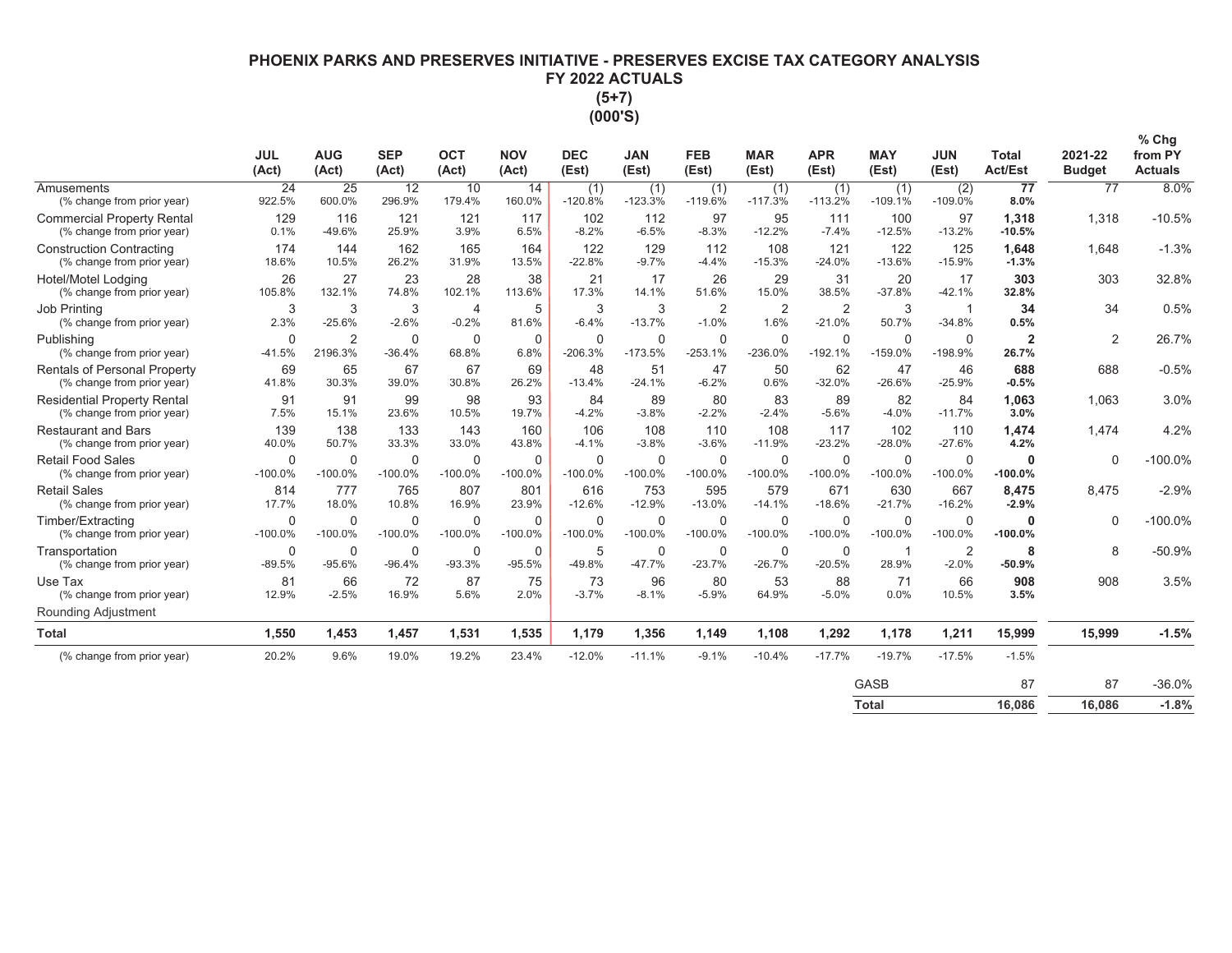#### Budget & Research 22-Dec-21<br>
22-Dec-21<br>
22:03 PM :plt2205 02:03 PM

#### **NEIGHBORHOOD PROTECTION EXCISE TAX BY MONTH (In Thousands) (5+7)**

|                        | 2020-21<br>Actual | 2021-22<br><b>Budget</b> | 2021-22<br>Actual | % Change<br>from PY | 2021-22<br>Estimate | % Change<br>from PY | 2022-23<br>Proposed<br><b>Budget</b> | % Change<br>from PY |
|------------------------|-------------------|--------------------------|-------------------|---------------------|---------------------|---------------------|--------------------------------------|---------------------|
| July                   | \$3,224           | \$3,282                  | \$3,876           | 20.2%               | \$3,876             | 20.2%               | \$0                                  | <b>NA</b>           |
| August                 | 3,314             | 3,016                    | 3,632             | 9.6%                | 3,632               | 9.6%                | $\mathsf 0$                          | <b>NA</b>           |
| September              | 3,064             | 3,139                    | 3,643             | 18.9%               | 3,643               | 18.9%               | $\mathbf 0$                          | <b>NA</b>           |
| October                | 3,210             | 3,167                    | 3,827             | 19.2%               | 3,827               | 19.2%               | $\mathsf 0$                          | <b>NA</b>           |
| November               | 3,111             | 3,291                    | 3,837             | 23.3%               | 3,837               | 23.3%               | $\mathsf 0$                          | <b>NA</b>           |
| December               | 3,351             | 3,325                    | $\mathsf{0}$      | <b>NA</b>           | $\mathsf 0$         | <b>NA</b>           | $\mathsf 0$                          | <b>NA</b>           |
| January                | 3,815             | 3,884                    | $\mathsf{0}$      | <b>NA</b>           | $\mathsf{O}\xspace$ | <b>NA</b>           | $\mathsf 0$                          | <b>NA</b>           |
| February               | 3,159             | 3,285                    | $\mathsf{0}$      | <b>NA</b>           | $\mathsf{O}\xspace$ | <b>NA</b>           | $\mathsf 0$                          | <b>NA</b>           |
| March                  | 3,089             | 3,260                    | $\mathbf 0$       | <b>NA</b>           | 0                   | <b>NA</b>           | $\mathbf 0$                          | <b>NA</b>           |
| April                  | 3,925             | 3,641                    | $\mathsf{0}$      | <b>NA</b>           | $\mathsf{O}\xspace$ | <b>NA</b>           | $\mathsf{O}\xspace$                  | <b>NA</b>           |
| May                    | 3,668             | 3,299                    | $\mathbf 0$       | <b>NA</b>           | $\mathbf 0$         | <b>NA</b>           | $\mathbf 0$                          | <b>NA</b>           |
| June                   | 3,668             | 3,407                    | $\mathsf{0}$      | <b>NA</b>           | $\mathsf{O}\xspace$ | <b>NA</b>           | $\mathsf 0$                          | <b>NA</b>           |
| Subtotal:              | \$40,599          | \$39,996                 | \$18,814          | <b>NA</b>           | \$18,814            | $-53.7%$            | $\overline{50}$                      | <b>NA</b>           |
| Year End<br>Adjustment | 341               | 218                      | $\mathsf{0}$      | <b>NA</b>           | $\mathbf 0$         | <b>NA</b>           | $\mathsf{O}\xspace$                  | <b>NA</b>           |
| <b>TOTAL:</b>          | \$40,940          | \$40,214                 | \$18,814          | <b>NA</b>           | \$18,814            | $-54.0%$            | \$0                                  | <b>NA</b>           |

#### **Actual vs. Budget**

| <b>YTD Actual Revenue:</b>    | \$18,814 |
|-------------------------------|----------|
| <b>YTD Budget:</b>            | 15,895   |
|                               |          |
| Dollars Over/Under:           | \$2,919  |
| Percent Over/Under:           | 18.4%    |
|                               |          |
| <b>Actual vs. Prior Year</b>  |          |
| <b>YTD Actual Revenue:</b>    | \$18,814 |
| <b>YTD Prior Year Actual:</b> | 15,923   |
|                               |          |
| Dollars Over/Under PY:        |          |
|                               | 2,891    |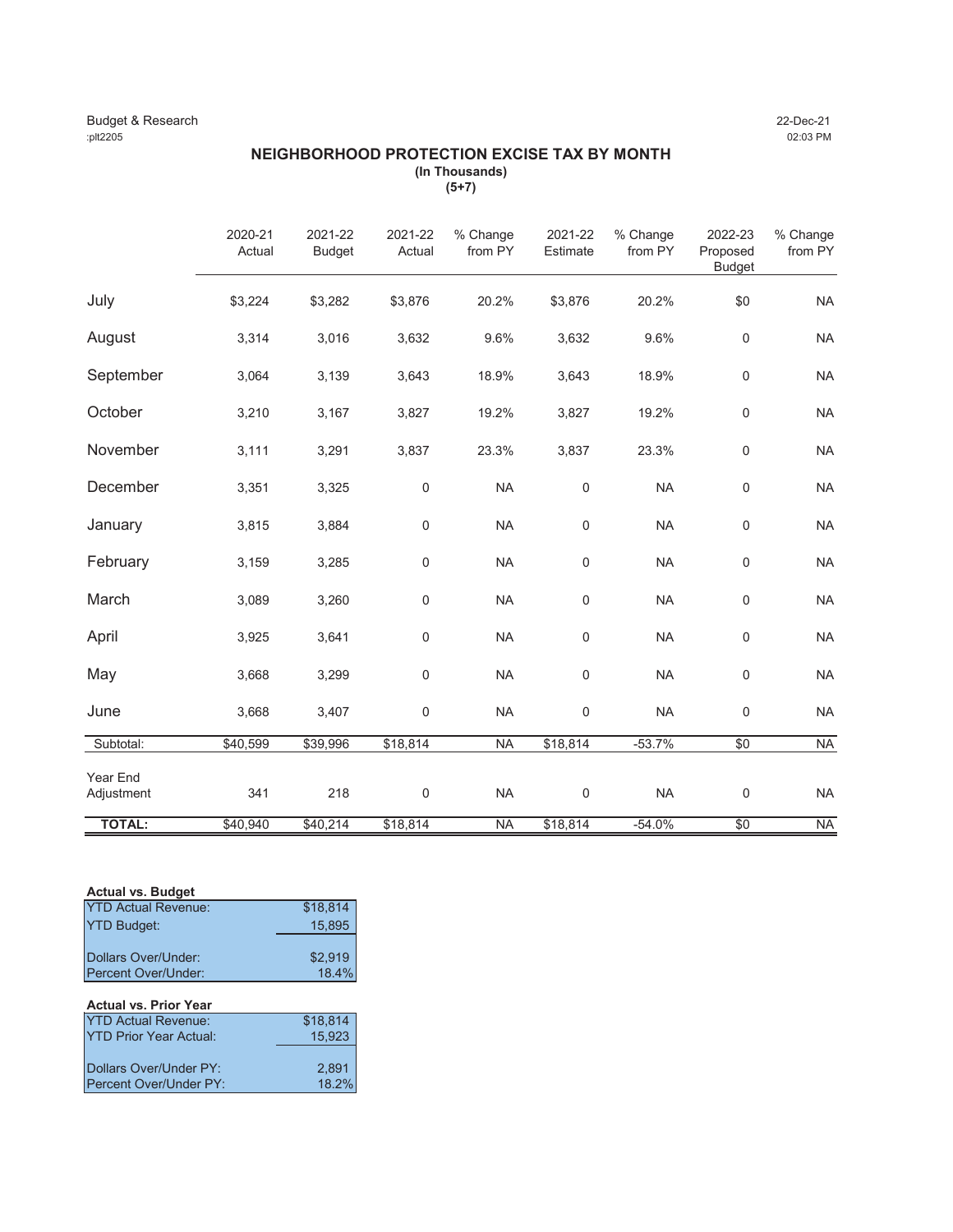# NEIGHBORHOOD PROTECTION - BLOCK WATCH EXCISE TAX CATEGORY ANALYSIS FY 2022 ACTUALS  $(5+7)$  $(000'S)$

|                                                                  | <b>JUL</b><br>(Act)      | <b>AUG</b><br>(Act)      | <b>SEP</b><br>(Act)      | <b>OCT</b><br>(Act)      | <b>NOV</b><br>(Act)      | <b>DEC</b><br>(Est)      | <b>JAN</b><br>(Est)      | <b>FEB</b><br>(Est)      | <b>MAR</b><br>(Est)       | <b>APR</b><br>(Est)      | <b>MAY</b><br>(Est)        | <b>JUN</b><br>(Est)        | <b>Total</b><br><b>Act/Est</b> | 2021-22<br><b>Budget</b> | % Chg<br>from PY<br><b>Actuals</b> |
|------------------------------------------------------------------|--------------------------|--------------------------|--------------------------|--------------------------|--------------------------|--------------------------|--------------------------|--------------------------|---------------------------|--------------------------|----------------------------|----------------------------|--------------------------------|--------------------------|------------------------------------|
| Amusements<br>(% change from prior year)                         | 3<br>922.5%              | 3<br>600.0%              | -1<br>296.9%             | $\overline{1}$<br>179.4% | 2<br>160.0%              | $\mathbf 0$<br>$-120.8%$ | $\mathbf 0$<br>$-123.3%$ | 0<br>$-119.6%$           | $\mathbf 0$<br>$-117.3%$  | $\mathbf 0$<br>$-113.2%$ | $\mathbf 0$<br>$-109.1%$   | $\mathbf 0$<br>$-109.0%$   | $\overline{10}$<br>8.0%        | 10                       | 8.0%                               |
| <b>Commercial Property Rental</b><br>(% change from prior year)  | 16<br>0.1%               | 14<br>-49.6%             | 15<br>25.9%              | 15<br>3.9%               | 15<br>6.5%               | 13<br>$-8.2%$            | 14<br>$-6.5%$            | 12<br>$-8.3%$            | 12<br>$-12.2%$            | 14<br>$-7.4%$            | 12<br>$-12.5%$             | 13<br>$-13.2%$             | 165<br>$-10.5%$                | 165                      | $-10.5%$                           |
| <b>Construction Contracting</b><br>(% change from prior year)    | 22<br>18.6%              | 18<br>10.5%              | 20<br>26.2%              | 21<br>31.9%              | 20<br>13.5%              | 15<br>$-22.8%$           | 16<br>$-9.7%$            | 14<br>$-4.4%$            | 14<br>$-15.3%$            | 15<br>$-24.0%$           | 15<br>$-13.6%$             | 16<br>$-15.9%$             | 206<br>$-1.3%$                 | 206                      | $-1.3%$                            |
| Hotel/Motel Lodging<br>(% change from prior year)                | 3<br>105.8%              | 3<br>132.1%              | 3<br>74.8%               | $\overline{4}$<br>102.1% | 5<br>113.6%              | 3<br>17.3%               | $\overline{2}$<br>14.1%  | 3<br>51.6%               | $\overline{4}$<br>15.0%   | $\overline{4}$<br>38.5%  | $\overline{2}$<br>$-37.8%$ | $\overline{2}$<br>$-42.1%$ | 38<br>32.8%                    | 38                       | 32.8%                              |
| <b>Job Printing</b><br>(% change from prior year)                | $\mathbf 0$<br>2.3%      | $\Omega$<br>$-25.6%$     | $\mathbf 0$<br>$-2.6%$   | $\Omega$<br>$-0.2%$      | 81.6%                    | 0<br>$-6.4%$             | $\mathbf 0$<br>$-13.7%$  | 0<br>$-1.0%$             | $\mathbf 0$<br>1.6%       | $\mathbf 0$<br>$-21.0%$  | $\mathbf 0$<br>50.7%       | 3<br>$-34.8%$              | Δ<br>0.5%                      | 4                        | 0.5%                               |
| Publishing<br>(% change from prior year)                         | $\Omega$<br>$-41.5%$     | $\Omega$<br>2196.3%      | $\Omega$<br>$-36.4%$     | $\Omega$<br>68.8%        | $\Omega$<br>6.8%         | $\Omega$<br>$-206.3%$    | $\Omega$<br>$-173.5%$    | $\Omega$<br>$-253.1%$    | $\mathbf{0}$<br>$-236.0%$ | $\Omega$<br>$-192.1%$    | $\Omega$<br>$-159.0%$      | $\mathbf 0$<br>$-198.9%$   | $\Omega$<br>26.7%              | $\Omega$                 | 26.7%                              |
| Rentals of Personal Property<br>(% change from prior year)       | 9<br>41.8%               | 8<br>30.3%               | 8<br>39.0%               | 8<br>30.8%               | 9<br>26.2%               | 6<br>$-13.4%$            | 6<br>$-24.1%$            | 6<br>$-6.2%$             | 6<br>0.6%                 | 8<br>$-32.0%$            | 6<br>$-26.6%$              | 6<br>$-25.9%$              | 86<br>$-0.5%$                  | 86                       | $-0.5%$                            |
| <b>Residential Property Rental</b><br>(% change from prior year) | 11<br>7.5%               | 11<br>15.1%              | 12<br>23.6%              | 12<br>10.5%              | 12<br>19.7%              | 10<br>$-4.2%$            | 11<br>$-3.8%$            | 10<br>$-2.2%$            | 10<br>$-2.4%$             | 11<br>$-5.6%$            | 10<br>$-4.0%$              | 13<br>$-11.7%$             | 133<br>3.0%                    | 133                      | 3.0%                               |
| <b>Restaurant and Bars</b><br>(% change from prior year)         | 17<br>40.0%              | 17<br>50.7%              | 17<br>33.3%              | 18<br>33.0%              | 20<br>43.8%              | 13<br>$-4.1%$            | 13<br>$-3.8%$            | 14<br>$-3.6%$            | 14<br>$-11.9%$            | 15<br>$-23.2%$           | 13<br>$-28.0%$             | 13<br>$-27.6%$             | 184<br>4.2%                    | 184                      | 4.2%                               |
| <b>Retail Food Sales</b><br>(% change from prior year)           | 0<br>$-100.0%$           | $\mathbf 0$<br>$-100.0%$ | $\mathbf 0$<br>$-100.0%$ | 0<br>$-100.0%$           | $\Omega$<br>$-100.0%$    | $\mathbf 0$<br>$-100.0%$ | 0<br>$-100.0%$           | $\mathbf 0$<br>$-100.0%$ | $\mathbf 0$<br>$-100.0%$  | $\Omega$<br>$-100.0%$    | $\mathbf 0$<br>$-100.0%$   | $\mathbf 0$<br>$-100.0%$   | $\Omega$<br>$-100.0%$          | $\mathbf 0$              | $-100.0%$                          |
| <b>Retail Sales</b><br>(% change from prior year)                | 102<br>17.7%             | 97<br>18.0%              | 96<br>10.8%              | 101<br>16.9%             | 100<br>23.9%             | 77<br>$-12.6%$           | 94<br>$-12.9%$           | 74<br>$-13.0%$           | 72<br>$-14.1%$            | 84<br>$-18.6%$           | 79<br>$-21.7%$             | 83<br>$-16.2%$             | 1,059<br>$-2.9%$               | 1,059                    | $-2.9%$                            |
| Timber/Extracting<br>(% change from prior year)                  | $\mathbf 0$<br>$-100.0%$ | $\mathbf 0$<br>$-100.0%$ | $\mathbf 0$<br>$-100.0%$ | $\mathbf 0$<br>$-100.0%$ | $\mathbf 0$<br>$-100.0%$ | $\mathbf 0$<br>$-100.0%$ | $\mathbf 0$<br>$-100.0%$ | 0<br>$-100.0%$           | $\mathbf 0$<br>$-100.0%$  | $\mathbf 0$<br>$-100.0%$ | $\mathbf 0$<br>$-100.0%$   | $\mathbf 0$<br>$-100.0%$   | $\Omega$<br>$-100.0%$          | $\mathbf 0$              | $-100.0\%$                         |
| Transportation<br>(% change from prior year)                     | $\mathbf 0$<br>$-89.5%$  | $\mathbf 0$<br>$-95.6%$  | $\mathbf 0$<br>$-96.4%$  | $\mathbf 0$<br>$-93.3%$  | 0<br>$-95.5%$            | $-49.8%$                 | $\mathbf 0$<br>$-47.7%$  | 0<br>$-23.7%$            | $\mathbf 0$<br>$-26.7%$   | $\mathbf 0$<br>$-20.5%$  | $\mathbf 0$<br>28.9%       | $\mathbf 0$<br>$-2.0%$     | $-50.9%$                       |                          | $-50.9%$                           |
| Use Tax<br>(% change from prior year)                            | 10<br>12.9%              | 8<br>$-2.5%$             | 9<br>16.9%               | 11<br>5.6%               | 9<br>2.0%                | 9<br>$-3.7%$             | 12<br>$-8.1%$            | 10<br>$-5.9%$            | 7<br>64.9%                | 11<br>$-5.0%$            | 9<br>0.0%                  | 9<br>10.5%                 | 114<br>3.5%                    | 114                      | 3.5%                               |
| Rounding Adjustment                                              |                          |                          |                          |                          |                          |                          |                          |                          |                           |                          |                            |                            |                                |                          |                                    |
| <b>Total</b>                                                     | 194                      | 182                      | 182                      | 191                      | 192                      | 147                      | 170                      | 144                      | 138                       | 162                      | 147                        | 151                        | 2,000                          | 2,000                    | $-1.5%$                            |
| (% change from prior year)                                       | 20.2%                    | 9.6%                     | 19.0%                    | 19.2%                    | 23.4%                    | $-12.0%$                 | $-11.1%$                 | $-9.1%$                  | $-10.4%$                  | $-17.7%$                 | $-19.7%$                   | $-17.5%$                   | $-1.5%$                        |                          |                                    |
|                                                                  |                          |                          |                          |                          |                          |                          |                          |                          |                           |                          | <b>GASB</b>                |                            | 11                             | 11                       | $-35.3%$                           |
|                                                                  |                          |                          |                          |                          |                          |                          |                          |                          |                           |                          | <b>Total</b>               |                            | 2.011                          | 2.011                    | $-1.8%$                            |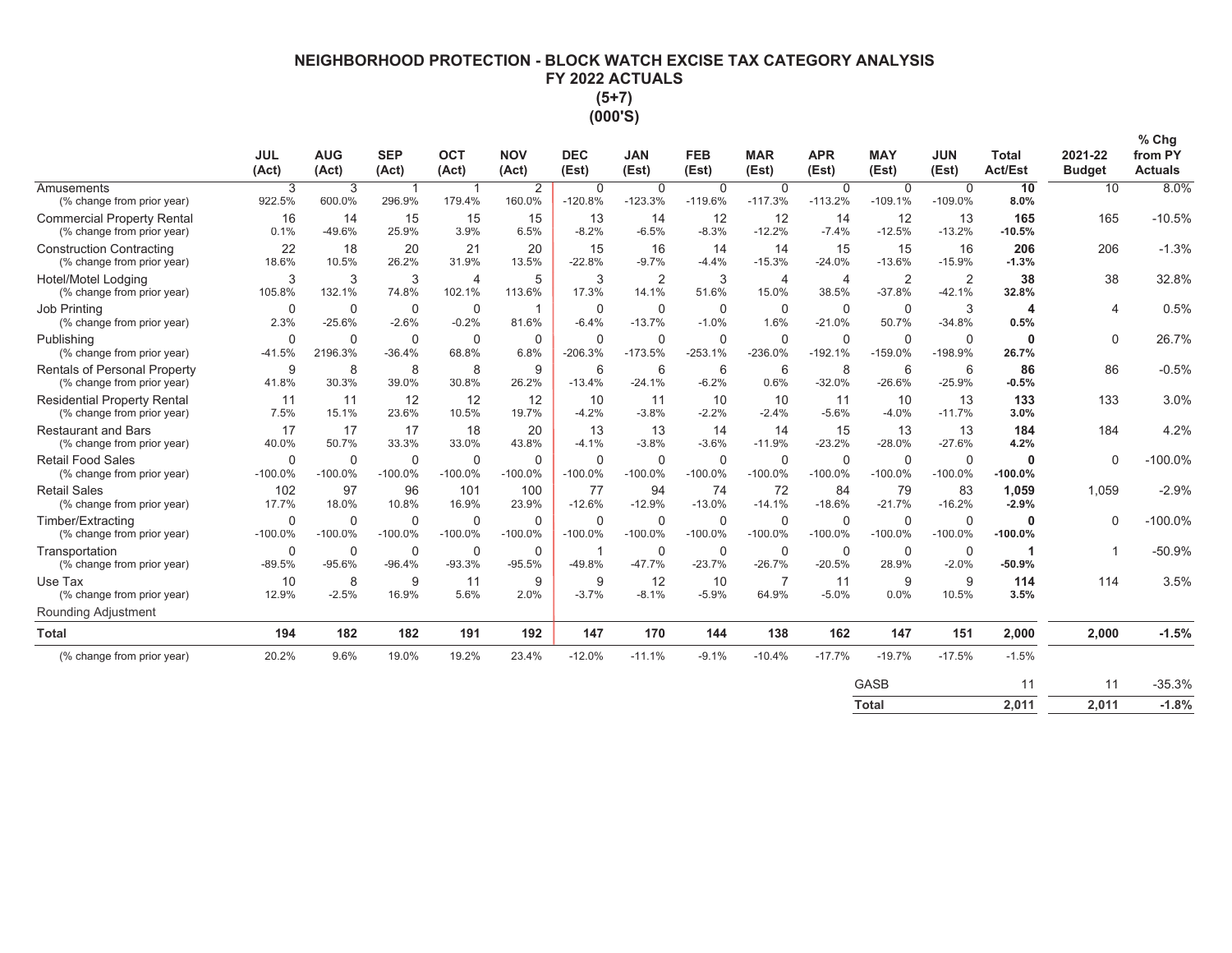# **NEIGHBORHOOD PROTECTION - FIRE EXCISE TAX CATEGORY ANALYSIS** FY 2022 ACTUALS  $(5+7)$ (000'S)

|                                                                  | <b>JUL</b><br>(Act)    | <b>AUG</b><br>(Act)        | <b>SEP</b><br>(Act)       | <b>OCT</b><br>(Act)       | <b>NOV</b><br>(Act) | <b>DEC</b><br>(Est)       | <b>JAN</b><br>(Est)        | <b>FEB</b><br>(Est)      | <b>MAR</b><br>(Est)      | <b>APR</b><br>(Est)      | <b>MAY</b><br>(Est)      | <b>JUN</b><br>(Est)      | <b>Total</b><br><b>Act/Est</b> | 2021-22<br><b>Budget</b> | $%$ Chg<br>from PY<br><b>Actuals</b> |
|------------------------------------------------------------------|------------------------|----------------------------|---------------------------|---------------------------|---------------------|---------------------------|----------------------------|--------------------------|--------------------------|--------------------------|--------------------------|--------------------------|--------------------------------|--------------------------|--------------------------------------|
| Amusements<br>(% change from prior year)                         | 15<br>922.5%           | 16<br>600.0%               | 7<br>296.9%               | 6<br>179.4%               | 9<br>160.0%         | (1)<br>$-120.8%$          | (1)<br>$-123.3%$           | (1)<br>$-119.6%$         | (1)<br>$-117.3%$         | (1)<br>$-113.2%$         | (1)<br>$-109.1%$         | $-109.0%$                | 48<br>8.0%                     | 48                       | 8.0%                                 |
| <b>Commercial Property Rental</b><br>(% change from prior year)  | 80<br>0.1%             | 72<br>$-49.6%$             | 75<br>25.9%               | 76<br>3.9%                | 73<br>6.5%          | 64<br>$-8.2%$             | 70<br>$-6.5%$              | 61<br>$-8.3%$            | 59<br>$-12.2%$           | 69<br>$-7.4%$            | 62<br>$-12.5%$           | 63<br>$-13.2%$           | 824<br>$-10.5%$                | 824                      | $-10.5%$                             |
| <b>Construction Contracting</b><br>(% change from prior year)    | 109<br>18.6%           | 90<br>10.5%                | 102<br>26.2%              | 103<br>31.9%              | 102<br>13.5%        | 76<br>$-22.8%$            | 81<br>$-9.7%$              | 70<br>$-4.4%$            | 68<br>$-15.3%$           | 76<br>$-24.0%$           | 76<br>$-13.6%$           | 77<br>$-15.9%$           | 1,030<br>$-1.3%$               | 1,030                    | $-1.3%$                              |
| Hotel/Motel Lodging<br>(% change from prior year)                | 16<br>105.8%           | 17<br>132.1%               | 15<br>74.8%               | 18<br>102.1%              | 23<br>113.6%        | 13<br>17.3%               | 10<br>14.1%                | 16<br>51.6%              | 18<br>15.0%              | 20<br>38.5%              | 12<br>$-37.8%$           | 12<br>$-42.1%$           | 190<br>32.8%                   | 190                      | 32.8%                                |
| Job Printing<br>(% change from prior year)                       | $\overline{2}$<br>2.3% | $\overline{2}$<br>$-25.6%$ | $\overline{2}$<br>$-2.6%$ | $\overline{2}$<br>$-0.2%$ | 3<br>81.6%          | $\overline{2}$<br>$-6.4%$ | $\overline{2}$<br>$-13.7%$ | -1<br>$-1.0%$            | -1<br>1.6%               | -1<br>$-21.0%$           | $\overline{2}$<br>50.7%  | $-34.8%$                 | 21<br>0.5%                     | 21                       | 0.5%                                 |
| Publishing<br>(% change from prior year)                         | 0<br>$-41.5%$          | -1<br>2196.3%              | $\mathbf 0$<br>$-36.4%$   | $\mathbf 0$<br>68.8%      | 0<br>6.8%           | $\mathbf 0$<br>$-206.3%$  | 0<br>$-173.5%$             | 0<br>$-253.1%$           | 0<br>$-236.0%$           | 0<br>$-192.1%$           | $\mathbf 0$<br>$-159.0%$ | $\mathbf 0$<br>-198.9%   | 26.7%                          |                          | 26.7%                                |
| Rentals of Personal Property<br>(% change from prior year)       | 43<br>41.8%            | 41<br>30.3%                | 42<br>39.0%               | 42<br>30.8%               | 43<br>26.2%         | 30<br>$-13.4%$            | 32<br>$-24.1%$             | 30<br>$-6.2%$            | 32<br>0.6%               | 39<br>$-32.0%$           | 30<br>$-26.6%$           | 26<br>$-25.9%$           | 430<br>$-0.5%$                 | 430                      | $-0.5%$                              |
| <b>Residential Property Rental</b><br>(% change from prior year) | 57<br>7.5%             | 57<br>15.1%                | 62<br>23.6%               | 61<br>10.5%               | 58<br>19.7%         | 52<br>$-4.2%$             | 56<br>$-3.8%$              | 50<br>$-2.2%$            | 52<br>$-2.4%$            | 55<br>$-5.6%$            | 51<br>$-4.0%$            | 53<br>$-11.7%$           | 664<br>3.0%                    | 664                      | 3.0%                                 |
| <b>Restaurant and Bars</b><br>(% change from prior year)         | 87<br>40.0%            | 86<br>50.7%                | 83<br>33.3%               | 89<br>33.0%               | 100<br>43.8%        | 66<br>$-4.1%$             | 67<br>$-3.8%$              | 69<br>$-3.6%$            | 68<br>$-11.9%$           | 73<br>$-23.2%$           | 64<br>$-28.0%$           | 69<br>$-27.6%$           | 921<br>4.2%                    | 921                      | 4.2%                                 |
| <b>Retail Food Sales</b><br>(% change from prior year)           | 0<br>$-100.0%$         | $\mathbf 0$<br>$-100.0%$   | $\mathbf 0$<br>$-100.0%$  | $\mathbf 0$<br>$-100.0%$  | 0<br>$-100.0%$      | $\Omega$<br>$-100.0%$     | $\mathbf 0$<br>$-100.0%$   | $\mathbf 0$<br>$-100.0%$ | $\mathbf 0$<br>$-100.0%$ | $\mathbf 0$<br>$-100.0%$ | $\Omega$<br>$-100.0%$    | $\mathbf 0$<br>$-100.0%$ | 0<br>$-100.0%$                 | $\mathbf 0$              | $-100.0%$                            |
| <b>Retail Sales</b><br>(% change from prior year)                | 509<br>17.7%           | 486<br>18.0%               | 478<br>10.8%              | 504<br>16.9%              | 500<br>23.9%        | 385<br>$-12.6%$           | 470<br>$-12.9%$            | 372<br>$-13.0%$          | 362<br>$-14.1%$          | 420<br>$-18.6%$          | 394<br>$-21.7%$          | 417<br>$-16.2%$          | 5,297<br>$-2.9%$               | 5,297                    | $-2.9%$                              |
| Timber/Extracting<br>(% change from prior year)                  | 0<br>$-100.0%$         | $\mathbf 0$<br>$-100.0%$   | $\mathbf 0$<br>$-100.0%$  | $\mathbf 0$<br>$-100.0%$  | 0<br>$-100.0%$      | $\Omega$<br>$-100.0%$     | 0<br>$-100.0%$             | 0<br>$-100.0%$           | 0<br>$-100.0%$           | 0<br>$-100.0%$           | 0<br>$-100.0%$           | $\mathbf 0$<br>$-100.0%$ | 0<br>$-100.0%$                 | $\mathbf 0$              | $-100.0%$                            |
| Transportation<br>(% change from prior year)                     | 0<br>$-89.5%$          | 0<br>$-95.6%$              | $\mathbf 0$<br>$-96.4%$   | $\mathbf 0$<br>$-93.3%$   | 0<br>$-95.5%$       | 3<br>$-49.8%$             | 0<br>$-47.7%$              | $\mathbf 0$<br>$-23.7%$  | $\Omega$<br>$-26.7%$     | 0<br>$-20.5%$            | 28.9%                    | $-2.0%$                  | 5<br>$-50.9%$                  | 5                        | $-50.9%$                             |
| Use Tax<br>(% change from prior year)<br>Rounding Adjustment     | 50<br>12.9%            | 41<br>$-2.5%$              | 45<br>16.9%               | 55<br>5.6%                | 47<br>2.0%          | 46<br>$-3.7%$             | 60<br>$-8.1%$              | 50<br>$-5.9%$            | 33<br>64.9%              | 55<br>$-5.0%$            | 45<br>0.0%               | 41<br>10.5%              | 568<br>3.5%                    | 568                      | 3.5%                                 |
| <b>Total</b>                                                     | 969                    | 908                        | 911                       | 957                       | 959                 | 737                       | 848                        | 718                      | 692                      | 808                      | 736                      | 756                      | 9,999                          | 9,999                    | $-1.5%$                              |
| (% change from prior year)                                       | 20.2%                  | 9.6%                       | 19.0%                     | 19.2%                     | 23.4%               | $-12.0%$                  | $-11.1%$                   | $-9.1%$                  | $-10.4%$                 | $-17.7%$                 | $-19.7%$                 | $-17.5%$                 | $-1.5%$                        |                          |                                      |
|                                                                  |                        |                            |                           |                           |                     |                           |                            |                          |                          |                          | GASB                     |                          | 54                             | 54                       | $-36.1%$                             |

| Total | 10,053 | 10,053 | $-1.8%$ |
|-------|--------|--------|---------|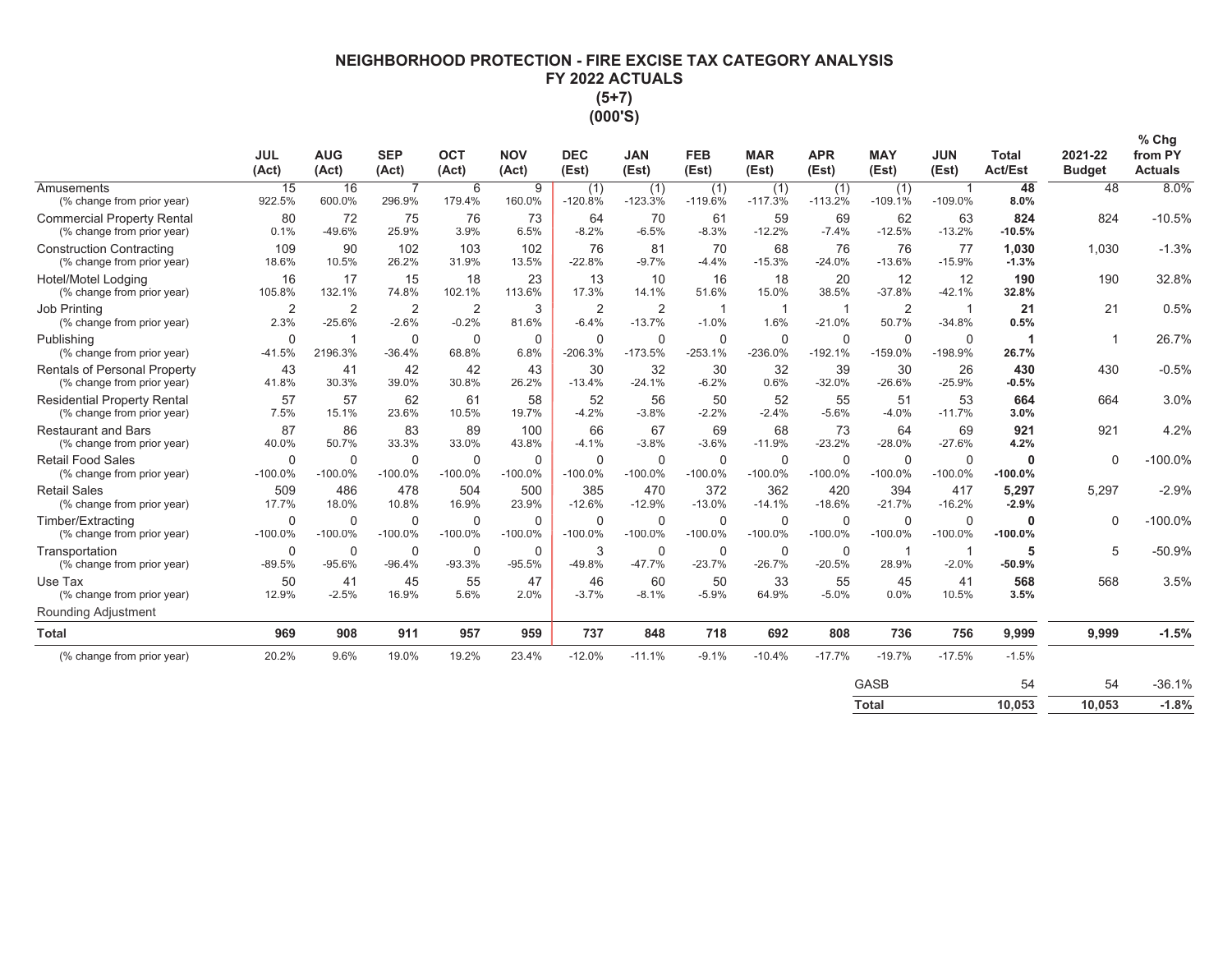# NEIGHBORHOOD PROTECTION - POLICE EXCISE TAX CATEGORY ANALYSIS FY 2022 ACTUALS  $(5+7)$ (000'S)

|                                                                  | <b>JUL</b>               | <b>AUG</b>                | <b>SEP</b>               | <b>OCT</b>               | <b>NOV</b>               | <b>DEC</b>            | <b>JAN</b>                 | <b>FEB</b>                | <b>MAR</b>               | <b>APR</b>                 | <b>MAY</b>               | <b>JUN</b>               | Total                 | 2021-22       | $%$ Chg<br>from PY |
|------------------------------------------------------------------|--------------------------|---------------------------|--------------------------|--------------------------|--------------------------|-----------------------|----------------------------|---------------------------|--------------------------|----------------------------|--------------------------|--------------------------|-----------------------|---------------|--------------------|
|                                                                  | (Act)                    | (Act)                     | (Act)                    | (Act)                    | (Act)                    | (Est)                 | (Est)                      | (Est)                     | (Est)                    | (Est)                      | (Est)                    | (Est)                    | Act/Est               | <b>Budget</b> | <b>Actuals</b>     |
| Amusements<br>(% change from prior year)                         | 43<br>922.5%             | 44<br>600.0%              | 20<br>296.9%             | 18<br>179.4%             | 24<br>160.0%             | (2)<br>$-120.8%$      | (2)<br>$-123.3%$           | (2)<br>$-119.6%$          | (2)<br>$-117.3%$         | (2)<br>$-113.2%$           | (1)<br>$-109.1%$         | (3)<br>$-109.0%$         | 135<br>8.0%           | 135           | 8.0%               |
| <b>Commercial Property Rental</b><br>(% change from prior year)  | 225<br>0.1%              | 203<br>$-49.6%$           | 211<br>25.9%             | 212<br>3.9%              | 205<br>6.5%              | 178<br>$-8.2%$        | 196<br>$-6.5%$             | 170<br>$-8.3%$            | 166<br>$-12.2%$          | 194<br>$-7.4%$             | 175<br>$-12.5%$          | 172<br>$-13.2%$          | 2,307<br>$-10.5%$     | 2,307         | $-10.5%$           |
| <b>Construction Contracting</b><br>(% change from prior year)    | 304<br>18.6%             | 252<br>10.5%              | 284<br>26.2%             | 289<br>31.9%             | 287<br>13.5%             | 214<br>$-22.8%$       | 226<br>$-9.7%$             | 196<br>$-4.4%$            | 189<br>$-15.3%$          | 211<br>$-24.0%$            | 214<br>$-13.6%$          | 218<br>$-15.9%$          | 2.884<br>$-1.3%$      | 2.884         | $-1.3%$            |
| Hotel/Motel Lodging<br>(% change from prior year)                | 46<br>105.8%             | 47<br>132.1%              | 41<br>74.8%              | 50<br>102.1%             | 66<br>113.6%             | 37<br>17.3%           | 29<br>14.1%                | 45<br>51.6%               | 50<br>15.0%              | 55<br>38.5%                | 35<br>$-37.8%$           | 30<br>$-42.1%$           | 531<br>32.8%          | 531           | 32.8%              |
| Job Printing<br>(% change from prior year)                       | 5<br>2.3%                | 4<br>$-25.6%$             | 5<br>$-2.6%$             | 6<br>$-0.2%$             | 9<br>81.6%               | 5<br>$-6.4%$          | $\overline{4}$<br>$-13.7%$ | $\overline{4}$<br>$-1.0%$ | $\overline{4}$<br>1.6%   | $\overline{4}$<br>$-21.0%$ | 5<br>50.7%               | 5<br>$-34.8%$            | 60<br>0.5%            | 60            | 0.5%               |
| Publishing<br>(% change from prior year)                         | $\Omega$<br>$-41.5%$     | $\overline{4}$<br>2196.3% | $\mathbf 0$<br>$-36.4%$  | $\Omega$<br>68.8%        | 0<br>6.8%                | $\Omega$<br>$-206.3%$ | $\Omega$<br>$-173.5%$      | $\Omega$<br>$-253.1%$     | $\Omega$<br>$-236.0%$    | $\Omega$<br>$-192.1%$      | $\Omega$<br>$-159.0%$    | (1)<br>$-198.9%$         | 3<br>26.7%            | 3             | 26.7%              |
| Rentals of Personal Property<br>(% change from prior year)       | 121<br>41.8%             | 114<br>30.3%              | 118<br>39.0%             | 117<br>30.8%             | 121<br>26.2%             | 84<br>$-13.4%$        | 89<br>$-24.1%$             | 83<br>$-6.2%$             | 88<br>0.6%               | 109<br>$-32.0%$            | 83<br>$-26.6%$           | 77<br>$-25.9%$           | 1,204<br>$-0.5%$      | 1,204         | $-0.5%$            |
| <b>Residential Property Rental</b><br>(% change from prior year) | 160<br>7.5%              | 159<br>15.1%              | 173<br>23.6%             | 171<br>10.5%             | 162<br>19.7%             | 147<br>$-4.2%$        | 156<br>$-3.8%$             | 140<br>$-2.2%$            | 146<br>$-2.4%$           | 155<br>$-5.6%$             | 144<br>$-4.0%$           | 147<br>$-11.7%$          | 1.860<br>3.0%         | 1.860         | 3.0%               |
| <b>Restaurant and Bars</b><br>(% change from prior year)         | 244<br>40.0%             | 241<br>50.7%              | 233<br>33.3%             | 250<br>33.0%             | 279<br>43.8%             | 185<br>$-4.1%$        | 189<br>$-3.8%$             | 193<br>$-3.6%$            | 190<br>$-11.9%$          | 205<br>$-23.2%$            | 179<br>$-28.0%$          | 192<br>$-27.6%$          | 2,580<br>4.2%         | 2,580         | 4.2%               |
| <b>Retail Food Sales</b><br>(% change from prior year)           | $\mathbf 0$<br>$-100.0%$ | 0<br>$-100.0%$            | $\mathbf 0$<br>$-100.0%$ | $\mathbf 0$<br>$-100.0%$ | 0<br>$-100.0%$           | 0<br>$-100.0%$        | 0<br>$-100.0%$             | $\mathbf 0$<br>$-100.0%$  | $\mathbf 0$<br>$-100.0%$ | $\mathbf 0$<br>$-100.0%$   | $\mathbf 0$<br>$-100.0%$ | $\mathbf 0$<br>$-100.0%$ | $\Omega$<br>$-100.0%$ | $\Omega$      | $-100.0%$          |
| <b>Retail Sales</b><br>(% change from prior year)                | 1,425<br>17.7%           | 1,359<br>18.0%            | 1,338<br>10.8%           | 1.413<br>16.9%           | 1.401<br>23.9%           | 1.079<br>$-12.6%$     | 1,317<br>$-12.9%$          | 1.042<br>$-13.0%$         | 1.014<br>$-14.1%$        | 1.175<br>$-18.6%$          | 1,103<br>$-21.7%$        | 1,165<br>$-16.2%$        | 14,831<br>$-2.9%$     | 14,831        | $-2.9%$            |
| Timber/Extracting<br>(% change from prior year)                  | $\mathbf 0$<br>$-100.0%$ | $\mathbf 0$<br>$-100.0%$  | $\mathbf 0$<br>$-100.0%$ | $\mathbf 0$<br>$-100.0%$ | $\mathbf 0$<br>$-100.0%$ | 0<br>$-100.0%$        | 0<br>$-100.0%$             | 0<br>$-100.0%$            | $\mathbf 0$<br>$-100.0%$ | $\mathbf 0$<br>$-100.0%$   | $\mathbf 0$<br>$-100.0%$ | $\mathbf 0$<br>$-100.0%$ | 0<br>$-100.0%$        | $\Omega$      | $-100.0%$          |
| Transportation<br>(% change from prior year)                     | $\Omega$<br>$-89.5%$     | $\mathbf 0$<br>$-95.6%$   | $\mathbf 0$<br>$-96.4%$  | $\pmb{0}$<br>$-93.3%$    | 0<br>$-95.5%$            | 9<br>$-49.8%$         | -1<br>$-47.7%$             | -1<br>$-23.7%$            | $-26.7%$                 | $-20.5%$                   | 28.9%                    | $-2.0%$                  | 15<br>$-50.9%$        | 15            | $-50.9%$           |
| Use Tax<br>(% change from prior year)                            | 141<br>12.9%             | 115<br>$-2.5%$            | 126<br>16.9%             | 153<br>5.6%              | 132<br>2.0%              | 128<br>$-3.7%$        | 168<br>$-8.1%$             | 139<br>$-5.9%$            | 93<br>64.9%              | 154<br>$-5.0%$             | 125<br>0.0%              | 115<br>10.5%             | 1,589<br>3.5%         | 1,589         | 3.5%               |
| Rounding Adjustment                                              |                          |                           |                          |                          |                          |                       |                            |                           |                          |                            |                          |                          |                       |               |                    |
| <b>Total</b>                                                     | 2,713                    | 2,542                     | 2,550                    | 2,679                    | 2,686                    | 2,063                 | 2,373                      | 2,011                     | 1,939                    | 2,261                      | 2,061                    | 2,119                    | 27,997                | 27,997        | $-1.5%$            |
| (% change from prior year)                                       | 20.2%                    | 9.6%                      | 19.0%                    | 19.2%                    | 23.4%                    | $-12.0%$              | $-11.1%$                   | $-9.1%$                   | $-10.4%$                 | $-17.7%$                   | $-19.7%$                 | $-17.5%$                 | $-1.5%$               |               |                    |
|                                                                  |                          |                           |                          |                          |                          |                       |                            |                           |                          |                            | <b>GASB</b>              |                          | 153                   | 153           | $-35.7%$           |

| ິ     | .      | .      | <b>00.179</b> |
|-------|--------|--------|---------------|
| Total | 28,150 | 28,150 | $-1.8%$       |
|       |        |        |               |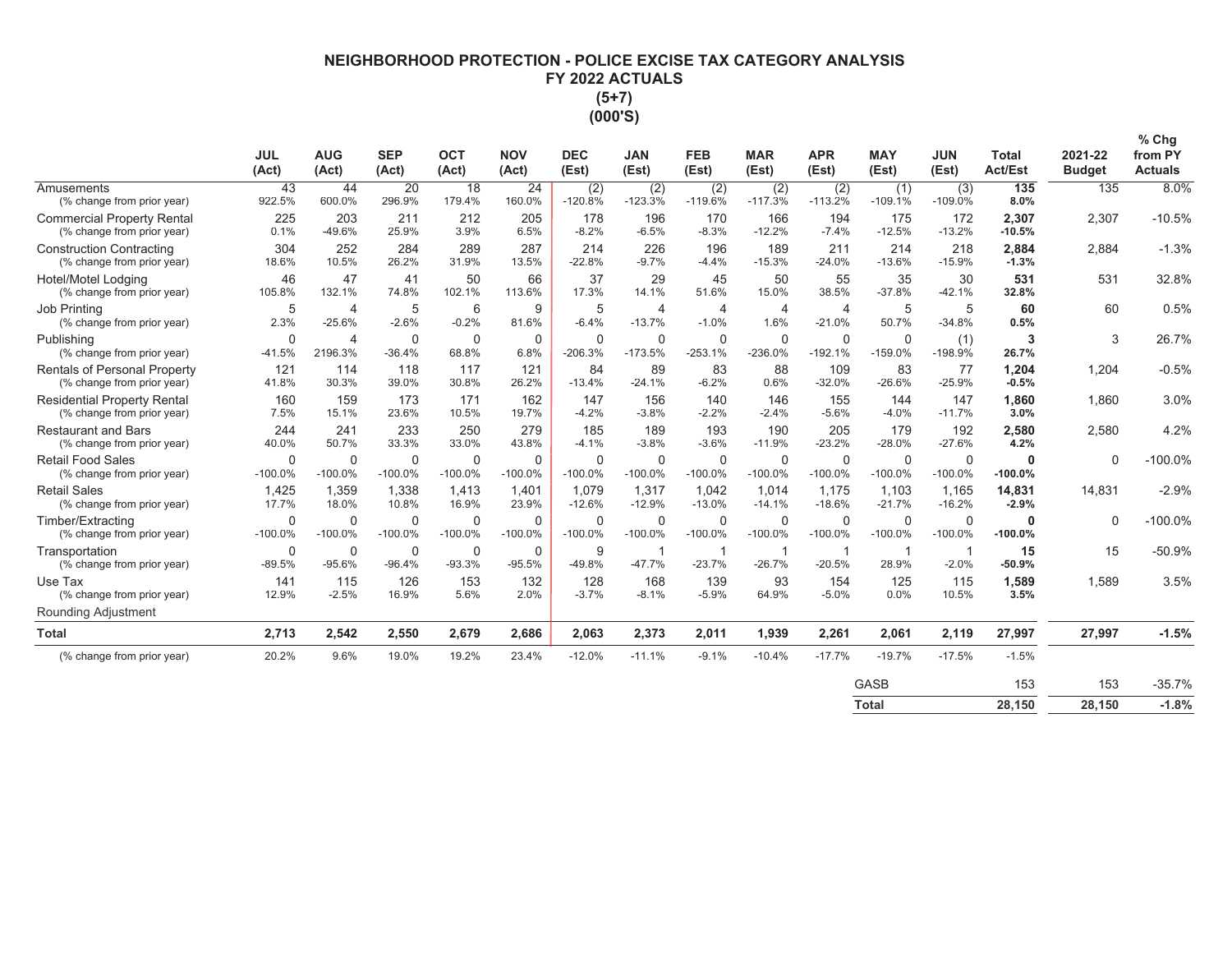#### Budget & Research 22-Dec-21<br>
22-Dec-21<br>
22:03 PM :plt2205 02:03 PM

#### **CAPITAL CONSTRUCTION EXCISE TAX BY MONTH (In Thousands) (5+7)**

|                        | 2020-21<br>Actual | 2021-22<br><b>Budget</b> | 2021-22<br>Actual | % Change<br>from PY | 2021-22<br>Estimate | % Change<br>from PY | 2022-23<br>Proposed<br><b>Budget</b> | % Change<br>from PY |
|------------------------|-------------------|--------------------------|-------------------|---------------------|---------------------|---------------------|--------------------------------------|---------------------|
| July                   | \$722             | \$667                    | \$569             | $-21.3%$            | \$569               | $-21.3%$            | \$0                                  | <b>NA</b>           |
| August                 | 681               | 605                      | 515               | $-24.4%$            | 515                 | $-24.4%$            | $\boldsymbol{0}$                     | <b>NA</b>           |
| September              | 625               | 659                      | 532               | $-14.9%$            | 532                 | $-14.9%$            | $\mathbf 0$                          | <b>NA</b>           |
| October                | 560               | 603                      | 549               | $-2.0%$             | 549                 | $-2.0%$             | $\mathbf 0$                          | <b>NA</b>           |
| November               | 670               | 624                      | 542               | $-19.1%$            | 542                 | $-19.1%$            | $\mathbf 0$                          | <b>NA</b>           |
| December               | 554               | 596                      | $\mathsf 0$       | <b>NA</b>           | $\mathsf 0$         | <b>NA</b>           | $\mathbf 0$                          | <b>NA</b>           |
| January                | 574               | 605                      | $\mathbf 0$       | <b>NA</b>           | $\mathbf 0$         | <b>NA</b>           | $\mathbf 0$                          | <b>NA</b>           |
| February               | 527               | 610                      | $\mathsf 0$       | <b>NA</b>           | $\mathsf{O}\xspace$ | <b>NA</b>           | $\boldsymbol{0}$                     | <b>NA</b>           |
| March                  | 536               | 584                      | $\mathsf 0$       | <b>NA</b>           | $\mathsf{O}\xspace$ | <b>NA</b>           | $\mathsf 0$                          | <b>NA</b>           |
| April                  | 574               | 609                      | $\mathbf 0$       | <b>NA</b>           | $\mathsf{O}\xspace$ | <b>NA</b>           | $\mathbf 0$                          | <b>NA</b>           |
| May                    | 555               | 613                      | $\mathsf 0$       | <b>NA</b>           | $\mathsf{O}\xspace$ | <b>NA</b>           | $\mathbf 0$                          | <b>NA</b>           |
| June                   | 539               | 614                      | $\mathsf 0$       | <b>NA</b>           | $\boldsymbol{0}$    | <b>NA</b>           | $\boldsymbol{0}$                     | <b>NA</b>           |
| Subtotal:              | \$7,117           | \$7,389                  | \$2,706           | <b>NA</b>           | \$2,706             | $-62.0%$            | \$0                                  | <b>NA</b>           |
| Year End<br>Adjustment | (87)              | (19)                     | $\mathbf 0$       | <b>NA</b>           | 0                   | <b>NA</b>           | $\mathbf 0$                          | <b>NA</b>           |
| <b>TOTAL:</b>          | \$7,030           | \$7,370                  | \$2,706           | <b>NA</b>           | \$2,706             | $-61.5%$            | $\overline{50}$                      | <b>NA</b>           |

#### **Actual vs. Budget**

| <b>IYTD Actual Revenue:</b>  | \$2,706            |
|------------------------------|--------------------|
| <b>YTD Budget:</b>           | 3,158              |
|                              |                    |
| <b>IDollars Over/Under:</b>  |                    |
| <b>IPercent Over/Under:</b>  | $(*452)$<br>-14.3% |
| <b>Actual vs. Prior Year</b> |                    |
|                              |                    |

| <b>IYTD Actual Revenue:</b>    | \$2,706  |
|--------------------------------|----------|
| <b>IYTD Prior Year Actual:</b> | 3.258    |
| <b>IDollars Over/Under PY:</b> | (552)    |
| <b>IPercent Over/Under PY:</b> | $-17.0%$ |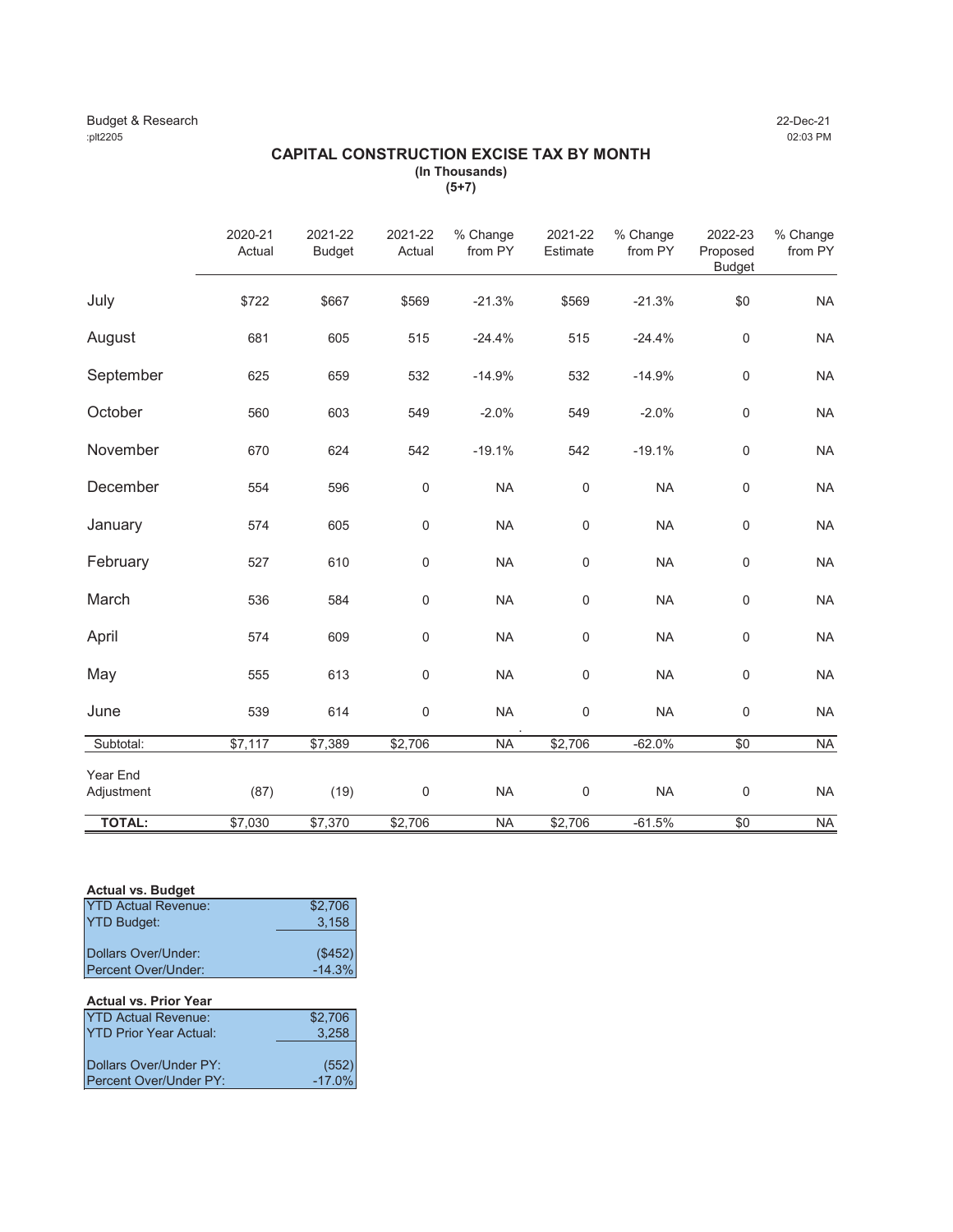# CAPITAL CONSTRUCTION EXCISE TAX CATEGORY ANALYSIS FY 2022 ACTUALS  $(5+7)$  $(000'S)$

|                                                              | <b>JUL</b><br>(Act) | <b>AUG</b><br>(Act) | <b>SEP</b><br>(Act) | ОСТ<br>(Act)   | <b>NOV</b><br>(Act) | <b>DEC</b><br>(Est) | <b>JAN</b><br>(Est) | <b>FEB</b><br>(Est) | <b>MAR</b><br>(Est) | <b>APR</b><br>(Est) | <b>MAY</b><br>(Est) | <b>JUN</b><br>(Est) | Total<br><b>Act/Est</b> | 2021-22<br><b>Budget</b> | $%$ Chg<br>from PY<br><b>Actuals</b> |
|--------------------------------------------------------------|---------------------|---------------------|---------------------|----------------|---------------------|---------------------|---------------------|---------------------|---------------------|---------------------|---------------------|---------------------|-------------------------|--------------------------|--------------------------------------|
| Telecommunication and Cable TV<br>(% change from prior year) | 569<br>$-21.2%$     | 515<br>$-24.4%$     | 532<br>$-15.0%$     | 549<br>$-2.0%$ | 542<br>$-19.1%$     | 661<br>19.4%        | 670<br>16.7%        | 651<br>23.6%        | 653<br>21.8%        | 683<br>19.0%        | 683<br>23.1%        | 681<br>26.4%        | 7,389<br>3.8%           | 7,389                    | 3.8%                                 |
| Rounding Adjustment                                          |                     |                     |                     |                |                     |                     |                     |                     |                     |                     |                     |                     |                         |                          |                                      |
| <b>Total</b>                                                 | 569                 | 515                 | 532                 | 549            | 542                 | 661                 | 670                 | 651                 | 653                 | 683                 | 683                 | 681                 | 7,389                   | 7,389                    | 3.8%                                 |
| (% change from prior year)                                   | $-21.2%$            | $-24.4%$            | $-15.0%$            | $-2.0%$        | $-19.1%$            | 19.4%               | 16.7%               | 23.6%               | 21.8%               | 19.0%               | 23.1%               | 26.4%               | 3.8%                    |                          |                                      |
|                                                              |                     |                     |                     |                |                     |                     |                     |                     |                     |                     | <b>GASB</b>         |                     | (19)                    | (19)                     | $100% +$                             |
|                                                              |                     |                     |                     |                |                     |                     |                     |                     |                     |                     | Total               |                     | 7.370                   | 7,370                    | 4.8%                                 |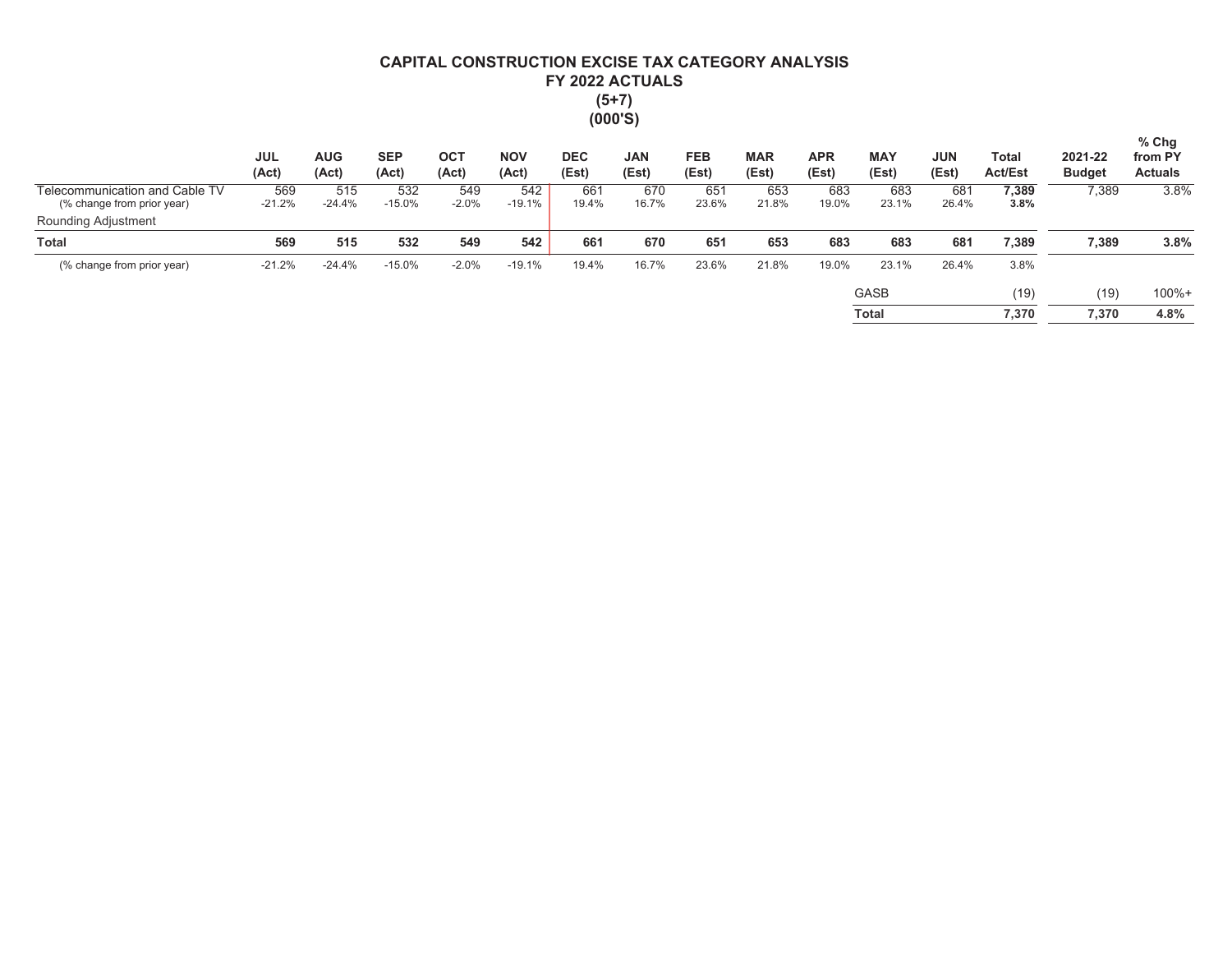#### Budget & Research 22-Dec-21<br>
22-Dec-21<br>
22:03 PM :plt2205 02:03 PM

#### **PUBLIC SAFETY ENHANCEMENT EXCISE TAX BY MONTH (In Thousands) (5+7)**

|                        | 2020-21<br>Actual | 2021-22<br><b>Budget</b> | 2021-22<br>Actual | % Change<br>from PY | 2021-22<br>Estimate | % Change<br>from PY | 2022-23<br>Proposed<br><b>Budget</b> | % Change<br>from PY |
|------------------------|-------------------|--------------------------|-------------------|---------------------|---------------------|---------------------|--------------------------------------|---------------------|
| July                   | \$1,816           | \$2,182                  | \$2,618           | 44.2%               | \$2,618             | 44.2%               | \$0                                  | <b>NA</b>           |
| August                 | 2,614             | 2,661                    | 2,769             | 5.9%                | 2,769               | 5.9%                | $\pmb{0}$                            | <b>NA</b>           |
| September              | 2,986             | 2,705                    | 2,762             | $-7.5%$             | 2,762               | $-7.5%$             | $\mathsf 0$                          | <b>NA</b>           |
| October                | 2,750             | 1,887                    | 2,674             | $-2.8%$             | 2,674               | $-2.8%$             | $\mathbf 0$                          | <b>NA</b>           |
| November               | 2,098             | 1,524                    | 2,228             | 6.2%                | 2,228               | 6.2%                | $\pmb{0}$                            | <b>NA</b>           |
| December               | 1,663             | 1,187                    | $\mathsf{0}$      | <b>NA</b>           | $\mathsf{O}\xspace$ | <b>NA</b>           | 0                                    | <b>NA</b>           |
| January                | 1,651             | 1,102                    | $\mathsf 0$       | <b>NA</b>           | $\mathbf 0$         | <b>NA</b>           | $\mathbf 0$                          | <b>NA</b>           |
| February               | 1,845             | 1,349                    | 0                 | <b>NA</b>           | $\mathbf 0$         | <b>NA</b>           | $\mathbf 0$                          | <b>NA</b>           |
| March                  | 1,726             | 1,307                    | 0                 | <b>NA</b>           | $\mathbf 0$         | <b>NA</b>           | $\pmb{0}$                            | <b>NA</b>           |
| April                  | 1,562             | 5,063                    | 0                 | <b>NA</b>           | $\mathsf{O}\xspace$ | <b>NA</b>           | 0                                    | <b>NA</b>           |
| May                    | 1,718             | 1,785                    | 0                 | <b>NA</b>           | $\mathsf{O}\xspace$ | <b>NA</b>           | $\mathsf 0$                          | <b>NA</b>           |
| June                   | 1,745             | 1,906                    | 0                 | <b>NA</b>           | $\mathsf{O}\xspace$ | <b>NA</b>           | $\pmb{0}$                            | <b>NA</b>           |
| Subtotal:              | \$24,175          | \$24,658                 | \$13,051          | <b>NA</b>           | \$13,051            | $-46.0%$            | \$0                                  | <b>NA</b>           |
| Year End<br>Adjustment | \$300             | \$48                     | 0                 | <b>NA</b>           | $\boldsymbol{0}$    | <b>NA</b>           | 0                                    | <b>NA</b>           |
| <b>TOTAL:</b>          | \$24,475          | \$24,706                 | \$13,051          | <b>NA</b>           | \$13,051            | $-46.7%$            | $\overline{60}$                      | <b>NA</b>           |

### **Actual vs. Budget**

| <b>YTD Actual Revenue:</b>    | \$13,051             |
|-------------------------------|----------------------|
| <b>YTD Budget:</b>            | 10,959               |
|                               |                      |
| Dollars Over/Under:           |                      |
| Percent Over/Under:           | $$2,092$<br>$19.1\%$ |
|                               |                      |
| <b>Actual vs. Prior Year</b>  |                      |
| <b>YTD Actual Revenue:</b>    | \$13,051             |
| <b>YTD Prior Year Actual:</b> | 12,265               |

| $11011$ cal $70001$ .  | 12.200 |
|------------------------|--------|
|                        |        |
| Dollars Over/Under PY: | 786    |
| Percent Over/Under PY: | 6.4%   |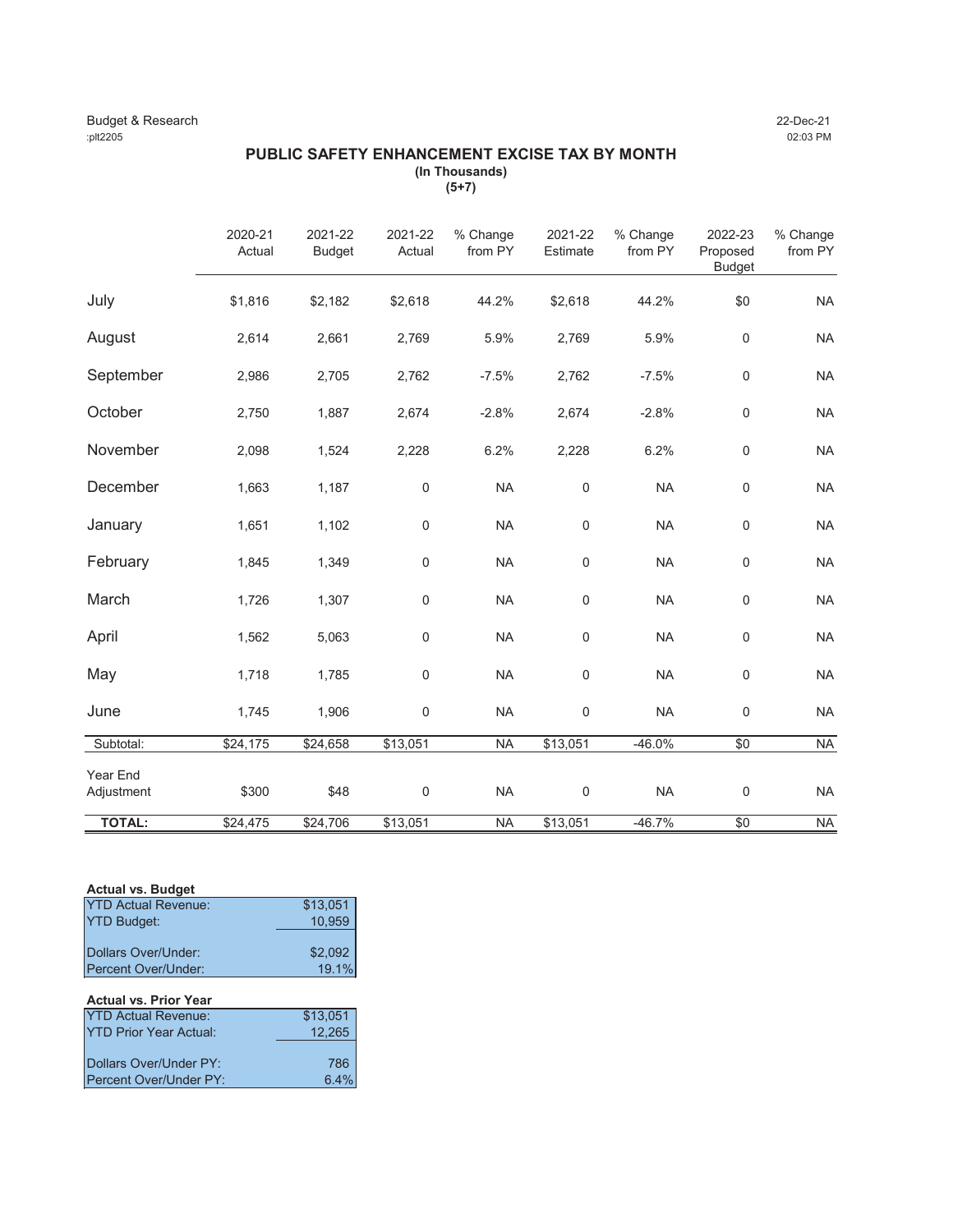# PUBLIC SAFETY ENHANCEMENT - FIRE EXCISE TAX CATEGORY ANALYSIS FY 2022 ACTUALS  $(5+7)$  $(000'S)$

|                                                      | <b>JUL</b><br>(Act) | <b>AUG</b><br>(Act) | <b>SEP</b><br>(Act) | OC1<br>(Act)     | <b>NOV</b><br>(Act) | <b>DEC</b><br>(Est) | <b>JAN</b><br>(Est) | <b>FEB</b><br>(Est) | <b>MAR</b><br>(Est) | <b>APR</b><br>(Est) | <b>MAY</b><br>(Est) | <b>JUN</b><br>(Est) | Total<br><b>Act/Est</b> | 2021-22<br><b>Budget</b> | $%$ Chg<br>from PY<br><b>Actuals</b> |
|------------------------------------------------------|---------------------|---------------------|---------------------|------------------|---------------------|---------------------|---------------------|---------------------|---------------------|---------------------|---------------------|---------------------|-------------------------|--------------------------|--------------------------------------|
| <b>Other Utilities</b><br>(% change from prior year) | 995<br>44.2%        | ,052<br>5.9%        | 1,050<br>$-7.5%$    | 1,016<br>$-2.8%$ | 847<br>6.2%         | 376<br>$-40.5%$     | 349<br>$-44.4%$     | 446<br>$-36.3%$     | 375<br>$-42.8%$     | 1.675<br>182.2%     | 593<br>$-9.1%$      | 596<br>$-10.2%$     | 9,370<br>$2.0\%$        | 9,370                    | 2.0%                                 |
| Rounding Adjustment                                  |                     |                     |                     |                  |                     |                     |                     |                     |                     |                     |                     |                     |                         |                          |                                      |
| <b>Total</b>                                         | 995                 | .052                | 1,050               | 1,016            | 847                 | 376                 | 349                 | 446                 | 375                 | 1,675               | 593                 | 596                 | 9,370                   | 9,370                    | 2.0%                                 |
| (% change from prior year)                           | 44.2%               | 5.9%                | $-7.5%$             | $-2.8%$          | 6.2%                | $-40.5%$            | -44.4%              | $-36.3%$            | $-42.8%$            | 182.2%              | $-9.1%$             | $-10.2%$            | 2.0%                    |                          |                                      |
|                                                      |                     |                     |                     |                  |                     |                     |                     |                     |                     |                     | <b>GASB</b>         |                     | 18                      | 18                       | $-84.2%$                             |
|                                                      |                     |                     |                     |                  |                     |                     |                     |                     |                     |                     | <b>Total</b>        |                     | 9,388                   | 9.388                    | 0.9%                                 |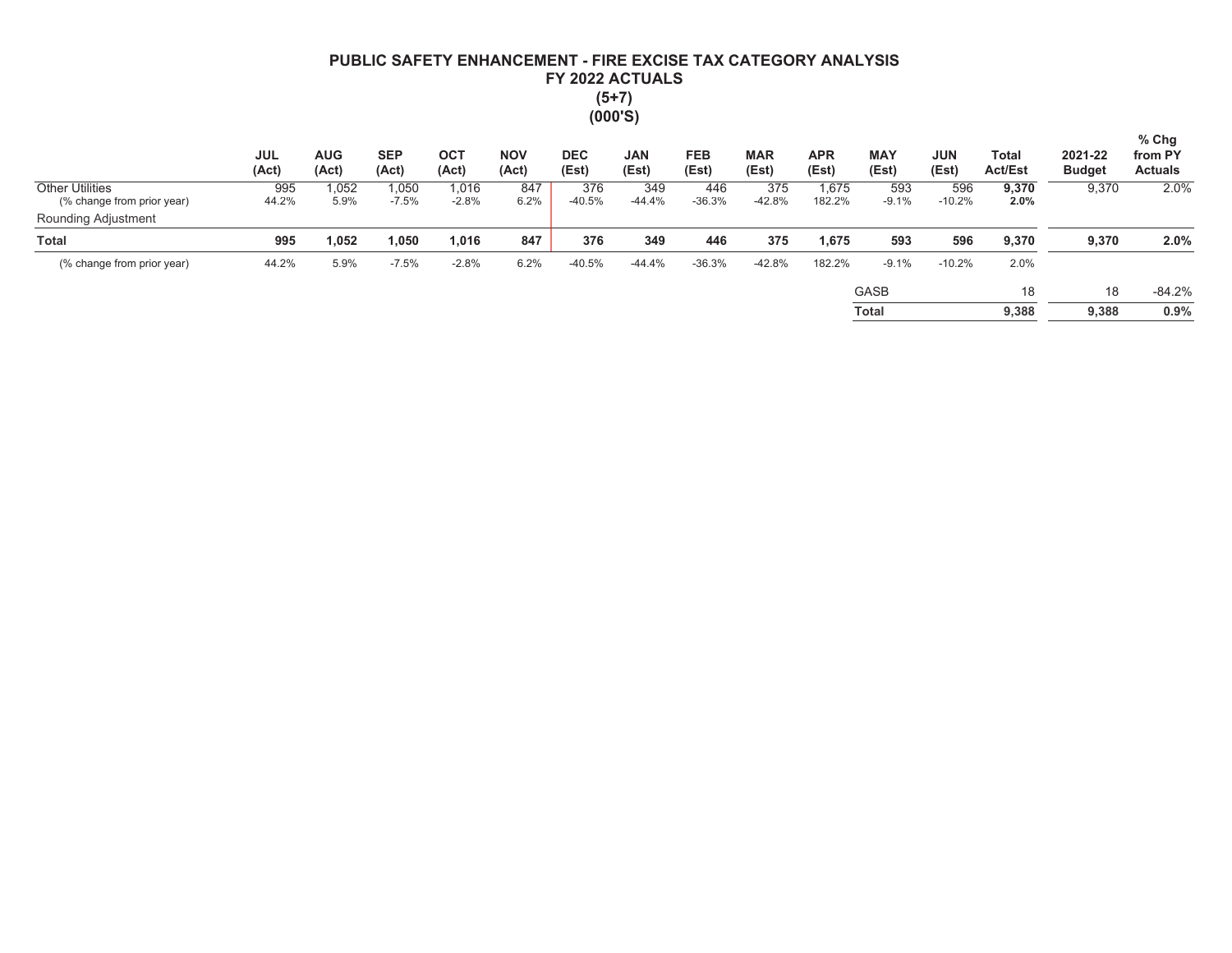# PUBLIC SAFETY ENHANCEMENT - POLICE EXCISE TAX CATEGORY ANALYSIS FY 2022 ACTUALS  $(5+7)$  $(000'S)$

|                                                      | <b>JUL</b><br>(Act) | <b>AUG</b><br>(Act) | <b>SEP</b><br>(Act) | <b>OCT</b><br>(Act) | <b>NOV</b><br>(Act) | <b>DEC</b><br>(Est) | <b>JAN</b><br>(Est) | <b>FEB</b><br>(Est) | <b>MAR</b><br>(Est) | <b>APR</b><br>(Est) | <b>MAY</b><br>(Est) | <b>JUN</b><br>(Est) | Total<br><b>Act/Est</b> | 2021-22<br><b>Budget</b> | $%$ Chg<br>from PY<br><b>Actuals</b> |
|------------------------------------------------------|---------------------|---------------------|---------------------|---------------------|---------------------|---------------------|---------------------|---------------------|---------------------|---------------------|---------------------|---------------------|-------------------------|--------------------------|--------------------------------------|
| <b>Other Utilities</b><br>(% change from prior year) | 1,623<br>44.2%      | 717،<br>5.9%        | 1,712<br>$-7.5%$    | 1,658<br>$-2.8%$    | 1,381<br>6.2%       | 614<br>$-40.5%$     | 569<br>$-44.4%$     | 728<br>$-36.3%$     | 612<br>$-42.8%$     | 2.733<br>182.2%     | 968<br>$-9.1%$      | 973<br>$-10.2%$     | 15.288<br>2.0%          | 15,288                   | 2.0%                                 |
| Rounding Adjustment                                  |                     |                     |                     |                     |                     |                     |                     |                     |                     |                     |                     |                     |                         |                          |                                      |
| <b>Total</b>                                         | 1,623               | 1,717               | 1,712               | 1,658               | 1,381               | 614                 | 569                 | 728                 | 612                 | 2,733               | 968                 | 973                 | 15.288                  | 15.288                   | 2.0%                                 |
| (% change from prior year)                           | 44.2%               | 5.9%                | $-7.5%$             | $-2.8%$             | 6.2%                | $-40.5%$            | $-44.4%$            | $-36.3%$            | $-42.8%$            | 182.2%              | $-9.1%$             | $-10.2%$            | 2.0%                    |                          |                                      |
|                                                      |                     |                     |                     |                     |                     |                     |                     |                     |                     |                     | <b>GASB</b>         |                     | 30                      | 30                       | $-83.9%$                             |
|                                                      |                     |                     |                     |                     |                     |                     |                     |                     |                     |                     | <b>Total</b>        |                     | 15.318                  | 15.318                   | 0.9%                                 |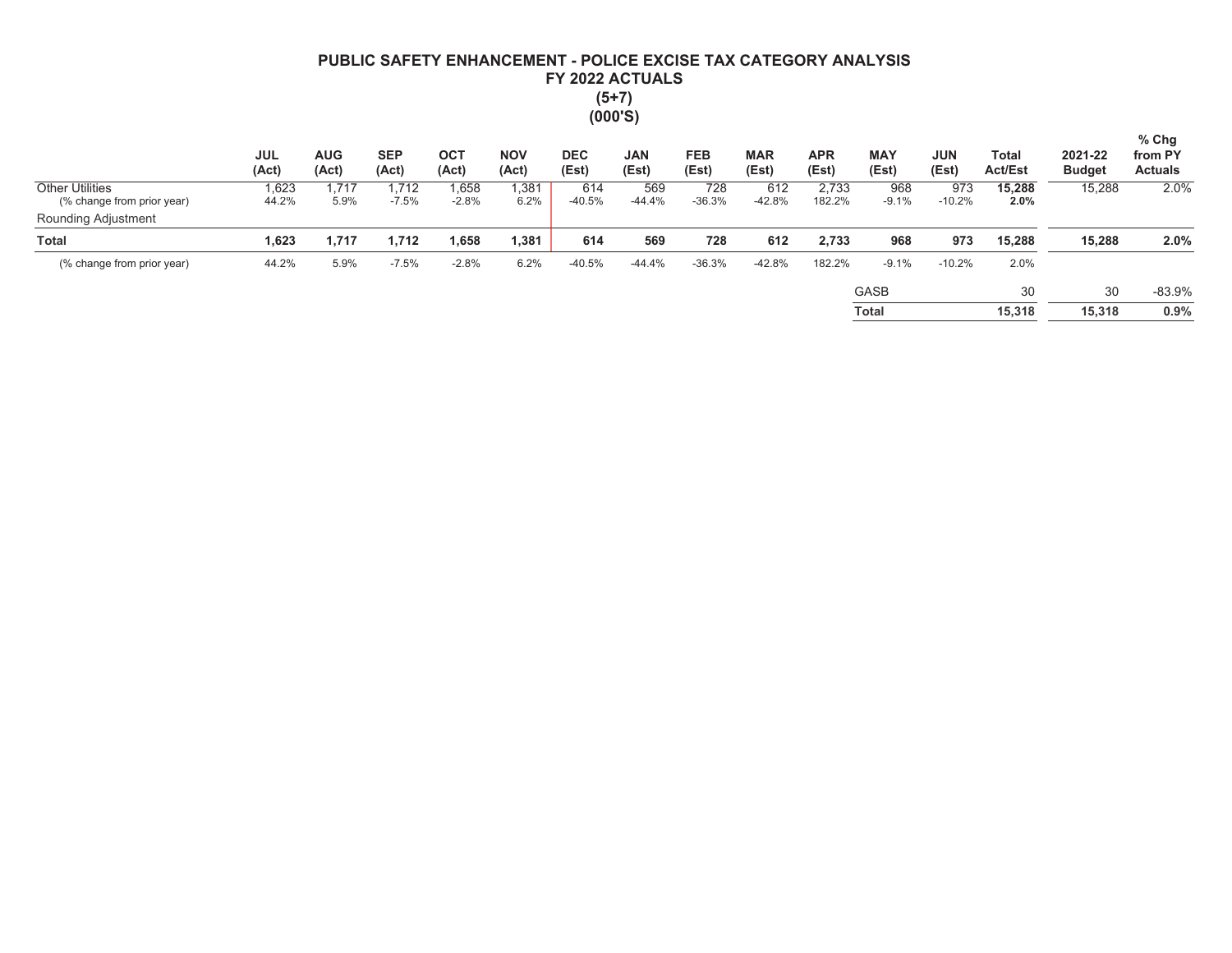#### Budget & Research 22-Dec-21<br>
22-Dec-21<br>
22:03 PM :plt2205 02:03 PM

#### **2007 PUBLIC SAFETY EXPANSION EXCISE TAX BY MONTH (In Thousands) (5+7)**

|                        | 2020-21<br>Actual | 2021-22<br><b>Budget</b> | 2021-22<br>Actual | % Change<br>from PY | 2021-22<br>Estimate | % Change<br>from PY | 2022-23<br>Proposed<br><b>Budget</b> | % Change<br>from PY |
|------------------------|-------------------|--------------------------|-------------------|---------------------|---------------------|---------------------|--------------------------------------|---------------------|
| July                   | \$6,448           | \$6,564                  | \$7,752           | 20.2%               | \$7,752             | 20.2%               | \$0                                  | <b>NA</b>           |
| August                 | 6,628             | 6,030                    | 7,263             | 9.6%                | 7,263               | 9.6%                | $\mathsf 0$                          | <b>NA</b>           |
| September              | 6,124             | 6,277                    | 7,286             | 19.0%               | 7,286               | 19.0%               | $\mathbf 0$                          | <b>NA</b>           |
| October                | 6,423             | 6,334                    | 7,654             | 19.2%               | 7,654               | 19.2%               | $\mathsf{O}\xspace$                  | <b>NA</b>           |
| November               | 6,220             | 6,581                    | 7,673             | 23.4%               | 7,673               | 23.4%               | $\mathbf 0$                          | <b>NA</b>           |
| December               | 6,703             | 6,650                    | $\mathbf 0$       | <b>NA</b>           | $\mathsf{O}\xspace$ | <b>NA</b>           | $\mathsf 0$                          | <b>NA</b>           |
| January                | 7,630             | 7,768                    | $\mathbf 0$       | <b>NA</b>           | $\mathbf 0$         | <b>NA</b>           | $\mathsf 0$                          | <b>NA</b>           |
| February               | 6,317             | 6,571                    | $\mathsf{0}$      | <b>NA</b>           | $\mathsf{O}\xspace$ | <b>NA</b>           | $\mathsf 0$                          | <b>NA</b>           |
| March                  | 6,180             | 6,520                    | 0                 | <b>NA</b>           | $\mathbf 0$         | <b>NA</b>           | $\mathsf 0$                          | <b>NA</b>           |
| April                  | 7,850             | 7,283                    | $\mathbf 0$       | <b>NA</b>           | 0                   | <b>NA</b>           | $\mathsf{O}\xspace$                  | <b>NA</b>           |
| May                    | 7,336             | 6,597                    | $\mathbf 0$       | <b>NA</b>           | $\mathbf 0$         | <b>NA</b>           | $\mathsf 0$                          | <b>NA</b>           |
| June                   | 7,339             | 6,818                    | $\pmb{0}$         | <b>NA</b>           | 0                   | <b>NA</b>           | $\mathbf 0$                          | <b>NA</b>           |
| Subtotal:              | \$81,199          | \$79,993                 | \$37,629          | <b>NA</b>           | \$37,629            | $-53.7%$            | $\overline{60}$                      | <b>NA</b>           |
| Year End<br>Adjustment | 682               | 435                      | $\mathbf 0$       | <b>NA</b>           | $\mathsf 0$         | <b>NA</b>           | $\boldsymbol{0}$                     | <b>NA</b>           |
| <b>TOTAL:</b>          | \$81,881          | \$80,428                 | \$37,629          | <b>NA</b>           | \$37,629            | $-54.0%$            | \$0                                  | <b>NA</b>           |

#### **Actual vs. Budget**

| <b>YTD Actual Revenue:</b>                           | \$37,629 |
|------------------------------------------------------|----------|
| <b>YTD Budget:</b>                                   | 31,786   |
|                                                      |          |
| <b>IDollars Over/Under:</b>                          | \$5,843  |
| Percent Over/Under:                                  | 18.4%    |
|                                                      |          |
|                                                      |          |
| <b>Actual vs. Prior Year</b>                         |          |
|                                                      | \$37,629 |
| <b>YTD Prior Year Actual:</b>                        | 31,843   |
|                                                      |          |
| <b>YTD Actual Revenue:</b><br>Dollars Over/Under PY: | 5,786    |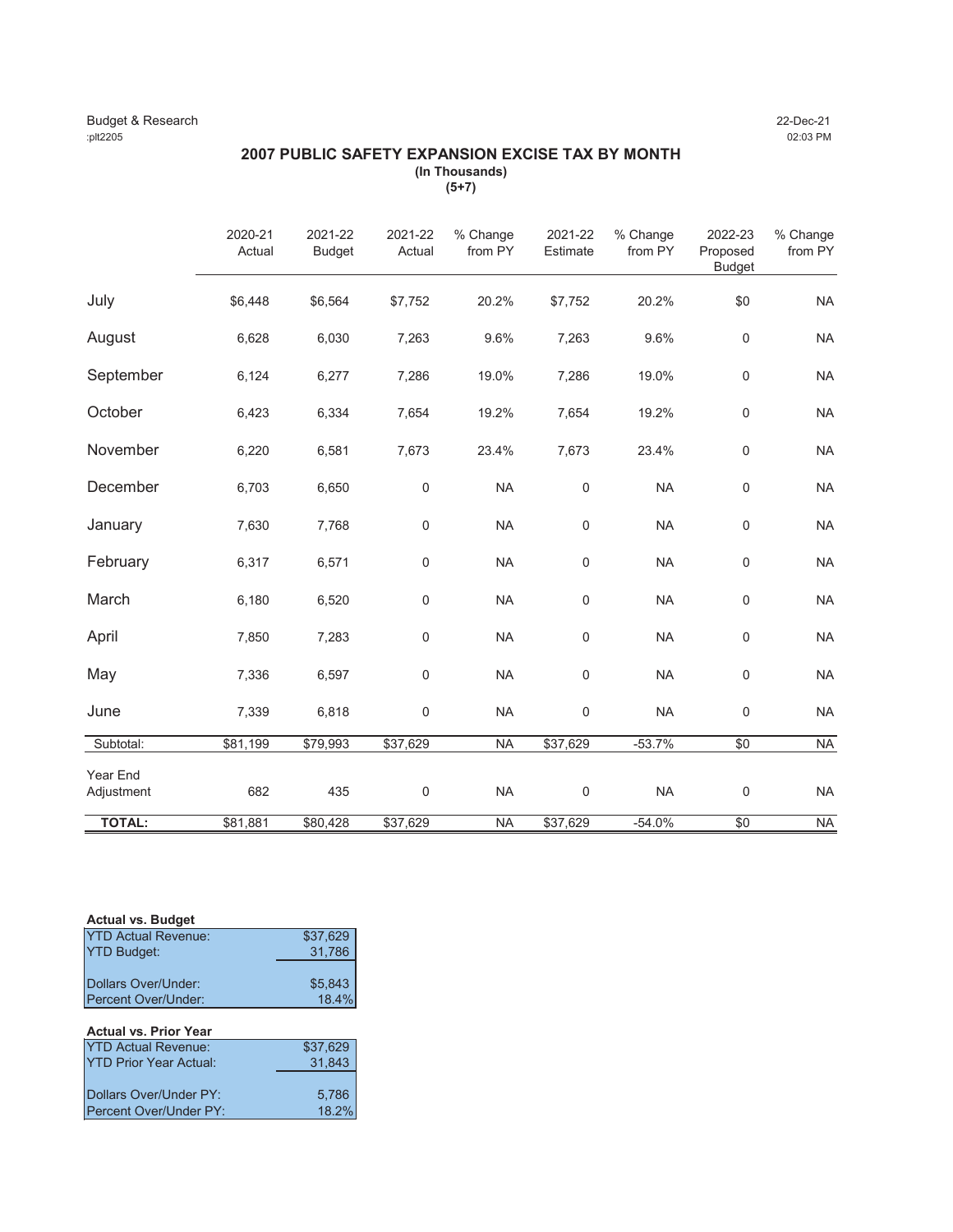## PUBLIC SAFETY EXPANSION - POLICE EXCISE TAX CATEGORY ANALYSIS FY 2022 ACTUALS  $(5+7)$ (000'S)

|                                                                   | <b>JUL</b><br>(Act)      | <b>AUG</b><br>(Act)   | <b>SEP</b><br>(Act)      | <b>OCT</b><br>(Act)      | <b>NOV</b><br>(Act)      | <b>DEC</b><br>(Est)      | <b>JAN</b><br>(Est)        | <b>FEB</b><br>(Est)      | <b>MAR</b><br>(Est)      | <b>APR</b><br>(Est)        | <b>MAY</b><br>(Est)      | <b>JUN</b><br>(Est)      | <b>Total</b><br><b>Act/Est</b> | 2021-22<br><b>Budget</b> | $%$ Chg<br>from PY<br><b>Actuals</b> |
|-------------------------------------------------------------------|--------------------------|-----------------------|--------------------------|--------------------------|--------------------------|--------------------------|----------------------------|--------------------------|--------------------------|----------------------------|--------------------------|--------------------------|--------------------------------|--------------------------|--------------------------------------|
| Amusements<br>(% change from prior year)                          | 97<br>922.5%             | 100<br>600.0%         | 46<br>296.9%             | 41<br>179.4%             | 55<br>160.0%             | (4)<br>$-120.8%$         | (4)<br>$-123.3%$           | (4)<br>$-119.6%$         | (5)<br>$-117.3%$         | (5)<br>$-113.2%$           | (3)<br>$-109.1%$         | (5)<br>$-109.0%$         | 309<br>8.0%                    | 309                      | 8.0%                                 |
| <b>Commercial Property Rental</b><br>(% change from prior year)   | 515<br>0.1%              | 463<br>$-49.6%$       | 483<br>25.9%             | 484<br>3.9%              | 468<br>6.5%              | 407<br>$-8.2%$           | 448<br>$-6.5%$             | 389<br>$-8.3%$           | 380<br>$-12.2%$          | 444<br>$-7.4%$             | 399<br>$-12.5%$          | 392<br>$-13.2%$          | 5,272<br>$-10.5%$              | 5,272                    | $-10.5%$                             |
| <b>Construction Contracting</b><br>(% change from prior year)     | 695<br>18.6%             | 576<br>10.5%          | 650<br>26.2%             | 661<br>31.9%             | 656<br>13.5%             | 489<br>$-22.8%$          | 517<br>$-9.7%$             | 447<br>$-4.4%$           | 433<br>$-15.3%$          | 483<br>$-24.0%$            | 488<br>$-13.6%$          | 497<br>$-15.9%$          | 6,592<br>$-1.3%$               | 6,592                    | $-1.3%$                              |
| Hotel/Motel Lodging<br>(% change from prior year)                 | 106<br>105.8%            | 106<br>132.1%         | 94<br>74.8%              | 114<br>102.1%            | 150<br>113.6%            | 84<br>17.3%              | 66<br>14.1%                | 104<br>51.6%             | 115<br>15.0%             | 126<br>38.5%               | 79<br>$-37.8%$           | 69<br>$-42.1%$           | 1.213<br>32.8%                 | 1,213                    | 32.8%                                |
| Job Printing<br>(% change from prior year)                        | 12<br>2.3%               | 10<br>$-25.6%$        | 11<br>$-2.6%$            | 14<br>$-0.2%$            | 21<br>81.6%              | 11<br>$-6.4%$            | 10<br>$-13.7%$             | 9<br>$-1.0%$             | 9<br>1.6%                | 9<br>$-21.0%$              | 12<br>50.7%              | 9<br>$-34.8%$            | 137<br>0.5%                    | 137                      | 0.5%                                 |
| Publishing<br>(% change from prior year)                          | $\mathbf 0$<br>$-41.5%$  | 8<br>2196.3%          | 0<br>$-36.4%$            | 68.8%                    | $\mathbf 0$<br>6.8%      | $\mathbf 0$<br>$-206.3%$ | (1)<br>$-173.5%$           | $\mathbf 0$<br>$-253.1%$ | $\mathbf 0$<br>$-236.0%$ | 0<br>$-192.1%$             | 0<br>$-159.0%$           | (1)<br>$-198.9%$         | 7<br>26.7%                     | 7                        | 26.7%                                |
| <b>Rentals of Personal Property</b><br>(% change from prior year) | 276<br>41.8%             | 262<br>30.3%          | 270<br>39.0%             | 268<br>30.8%             | 276<br>26.2%             | 192<br>$-13.4%$          | 204<br>$-24.1%$            | 189<br>$-6.2%$           | 202<br>0.6%              | 249<br>$-32.0%$            | 189<br>$-26.6%$          | 174<br>$-25.9%$          | 2,751<br>$-0.5%$               | 2,751                    | $-0.5%$                              |
| <b>Residential Property Rental</b><br>(% change from prior year)  | 365<br>7.5%              | 364<br>15.1%          | 395<br>23.6%             | 390<br>10.5%             | 371<br>19.7%             | 336<br>$-4.2%$           | 357<br>$-3.8%$             | 321<br>$-2.2%$           | 334<br>$-2.4%$           | 354<br>$-5.6%$             | 328<br>$-4.0%$           | 335<br>$-11.7%$          | 4,250<br>3.0%                  | 4,250                    | 3.0%                                 |
| <b>Restaurant and Bars</b><br>(% change from prior year)          | 557<br>40.0%             | 551<br>50.7%          | 534<br>33.3%             | 572<br>33.0%             | 639<br>43.8%             | 424<br>$-4.1%$           | 431<br>$-3.8%$             | 440<br>$-3.6%$           | 434<br>$-11.9%$          | 468<br>$-23.2%$            | 409<br>$-28.0%$          | 437<br>$-27.6%$          | 5,896<br>4.2%                  | 5,896                    | 4.2%                                 |
| <b>Retail Food Sales</b><br>(% change from prior year)            | $\mathbf 0$<br>$-100.0%$ | $\Omega$<br>$-100.0%$ | $\mathbf 0$<br>$-100.0%$ | $\mathbf 0$<br>$-100.0%$ | $\Omega$<br>$-100.0%$    | $\mathbf 0$<br>$-100.0%$ | $\Omega$<br>$-100.0%$      | $\Omega$<br>$-100.0%$    | 0<br>$-100.0%$           | $\mathbf 0$<br>$-100.0%$   | $\mathbf 0$<br>$-100.0%$ | $\Omega$<br>$-100.0%$    | 0<br>$-100.0%$                 | $\Omega$                 | $-100.0%$                            |
| <b>Retail Sales</b><br>(% change from prior year)                 | 3,256<br>17.7%           | 3,107<br>18.0%        | 3,059<br>10.8%           | 3,229<br>16.9%           | 3,202<br>23.9%           | 2,465<br>$-12.6%$        | 3,010<br>$-12.9%$          | 2,382<br>$-13.0%$        | 2,317<br>$-14.1%$        | 2,686<br>$-18.6%$          | 2,522<br>$-21.7%$        | 2,664<br>$-16.2%$        | 33,899<br>$-2.9%$              | 33,899                   | $-2.9%$                              |
| Timber/Extracting<br>(% change from prior year)                   | $\mathbf 0$<br>$-100.0%$ | 0<br>$-100.0%$        | 0<br>$-100.0%$           | $\mathbf 0$<br>$-100.0%$ | $\mathbf 0$<br>$-100.0%$ | $\mathbf 0$<br>$-100.0%$ | 0<br>$-100.0%$             | $\mathbf 0$<br>$-100.0%$ | 0<br>$-100.0%$           | 0<br>$-100.0%$             | 0<br>$-100.0%$           | $\mathbf 0$<br>$-100.0%$ | 0<br>$-100.0%$                 | $\Omega$                 | $-100.0%$                            |
| Transportation<br>(% change from prior year)                      | $\mathbf 0$<br>$-89.5%$  | 0<br>$-95.6%$         | 0<br>$-96.4%$            | 0<br>$-93.3%$            | $\mathbf 0$<br>$-95.5%$  | 20<br>$-49.8%$           | $\overline{2}$<br>$-47.7%$ | 2<br>$-23.7%$            | 2<br>$-26.7%$            | $\overline{2}$<br>$-20.5%$ | 3<br>28.9%               | 2<br>$-2.0%$             | 33<br>$-50.9%$                 | 33                       | $-50.9%$                             |
| Use Tax<br>(% change from prior year)                             | 323<br>12.9%             | 263<br>$-2.5%$        | 287<br>16.9%             | 349<br>5.6%              | 301<br>2.0%              | 293<br>$-3.7%$           | 384<br>$-8.1%$             | 318<br>$-5.9%$           | 212<br>64.9%             | 353<br>$-5.0%$             | 285<br>0.0%              | 265<br>10.5%             | 3,633<br>3.5%                  | 3,633                    | 3.5%                                 |
| <b>Rounding Adjustment</b>                                        |                          |                       |                          |                          |                          |                          |                            |                          |                          |                            |                          |                          |                                |                          |                                      |
| <b>Total</b>                                                      | 6,202                    | 5,810                 | 5,829                    | 6,123                    | 6,139                    | 4,716                    | 5,424                      | 4,596                    | 4,432                    | 5,169                      | 4,711                    | 4,843                    | 63,994                         | 63,994                   | $-1.5%$                              |
| (% change from prior year)                                        | 20.2%                    | 9.6%                  | 19.0%                    | 19.2%                    | 23.4%                    | $-12.0%$                 | $-11.1%$                   | $-9.1%$                  | $-10.4%$                 | $-17.7%$                   | $-19.7%$                 | $-17.5%$                 | $-1.5%$                        |                          |                                      |
|                                                                   |                          |                       |                          |                          |                          |                          |                            |                          |                          |                            | GASB                     |                          | 348                            | 348                      | $-36.1%$                             |

| ------- | - - -  | - - -  | -----   |
|---------|--------|--------|---------|
| Total   | 64,342 | 64,342 | $-1.8%$ |
|         |        |        |         |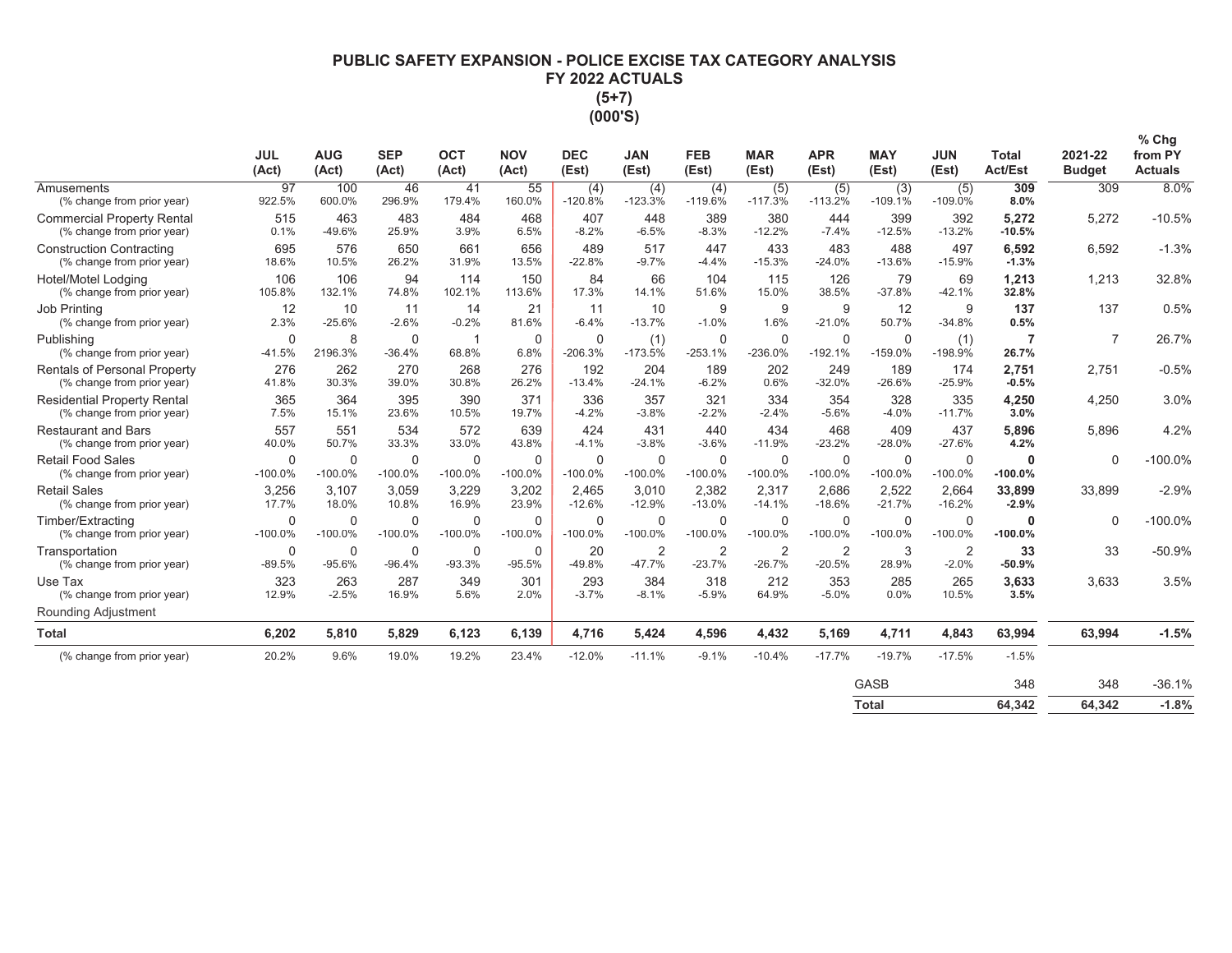## PUBLIC SAFETY EXPANSION - FIRE EXCISE TAX CATEGORY ANALYSIS FY 2022 ACTUALS  $(5+7)$ (000'S)

|                                                                   | <b>JUL</b><br>(Act)       | <b>AUG</b><br>(Act)       | <b>SEP</b><br>(Act)      | OCT<br>(Act)              | <b>NOV</b><br>(Act)       | <b>DEC</b><br>(Est)      | <b>JAN</b><br>(Est)      | <b>FEB</b><br>(Est)       | <b>MAR</b><br>(Est)      | <b>APR</b><br>(Est)        | <b>MAY</b><br>(Est)      | <b>JUN</b><br>(Est)      | <b>Total</b><br><b>Act/Est</b> | 2021-22<br><b>Budget</b> | $%$ Chg<br>from PY<br><b>Actuals</b> |
|-------------------------------------------------------------------|---------------------------|---------------------------|--------------------------|---------------------------|---------------------------|--------------------------|--------------------------|---------------------------|--------------------------|----------------------------|--------------------------|--------------------------|--------------------------------|--------------------------|--------------------------------------|
| Amusements<br>(% change from prior year)                          | $\overline{24}$<br>922.5% | 25<br>600.0%              | 12<br>296.9%             | 10<br>179.4%              | 14<br>160.0%              | (1)<br>$-120.8%$         | (1)<br>$-123.3%$         | (1)<br>$-119.6%$          | (1)<br>$-117.3%$         | (1)<br>$-113.2%$           | (1)<br>$-109.1%$         | (2)<br>$-109.0%$         | 77<br>8.0%                     | 77                       | 8.0%                                 |
| <b>Commercial Property Rental</b><br>(% change from prior year)   | 129<br>0.1%               | 116<br>$-49.6%$           | 121<br>25.9%             | 121<br>3.9%               | 117<br>6.5%               | 102<br>$-8.2%$           | 112<br>$-6.5%$           | 97<br>$-8.3%$             | 95<br>$-12.2%$           | 111<br>$-7.4%$             | 100<br>$-12.5%$          | 97<br>$-13.2%$           | 1,318<br>$-10.5%$              | 1,318                    | $-10.5%$                             |
| <b>Construction Contracting</b><br>(% change from prior year)     | 174<br>18.6%              | 144<br>10.5%              | 162<br>26.2%             | 165<br>31.9%              | 164<br>13.5%              | 122<br>$-22.8%$          | 129<br>$-9.7%$           | 112<br>$-4.4%$            | 108<br>$-15.3%$          | 121<br>$-24.0%$            | 122<br>$-13.6%$          | 125<br>$-15.9%$          | 1.648<br>$-1.3%$               | 1.648                    | $-1.3%$                              |
| Hotel/Motel Lodging<br>(% change from prior year)                 | 26<br>105.8%              | 27<br>132.1%              | 23<br>74.8%              | 28<br>102.1%              | 38<br>113.6%              | 21<br>17.3%              | 17<br>14.1%              | 26<br>51.6%               | 29<br>15.0%              | 31<br>38.5%                | 20<br>$-37.8%$           | 17<br>$-42.1%$           | 303<br>32.8%                   | 303                      | 32.8%                                |
| Job Printing<br>(% change from prior year)                        | 3<br>2.3%                 | 3<br>$-25.6%$             | 3<br>$-2.6%$             | $\overline{4}$<br>$-0.2%$ | 5<br>81.6%                | 3<br>$-6.4%$             | 3<br>$-13.7%$            | $\overline{2}$<br>$-1.0%$ | $\overline{2}$<br>1.6%   | $\overline{2}$<br>$-21.0%$ | 3<br>50.7%               | -1<br>$-34.8%$           | 34<br>0.5%                     | 34                       | 0.5%                                 |
| Publishing<br>(% change from prior year)                          | $\Omega$<br>$-41.5%$      | $\overline{2}$<br>2196.3% | $\mathbf 0$<br>$-36.4%$  | 0<br>68.8%                | $\mathbf 0$<br>6.8%       | $\mathbf 0$<br>$-206.3%$ | $\mathbf 0$<br>$-173.5%$ | $\Omega$<br>$-253.1%$     | $\mathbf 0$<br>$-236.0%$ | $\mathbf 0$<br>$-192.1%$   | $\mathbf 0$<br>$-159.0%$ | $\mathbf 0$<br>$-198.9%$ | $\overline{2}$<br>26.7%        | $\overline{2}$           | 26.7%                                |
| <b>Rentals of Personal Property</b><br>(% change from prior year) | 69<br>41.8%               | 65<br>30.3%               | 67<br>39.0%              | 67<br>30.8%               | 69<br>26.2%               | 48<br>$-13.4%$           | 51<br>$-24.1%$           | 47<br>$-6.2%$             | 50<br>0.6%               | 62<br>$-32.0%$             | 47<br>$-26.6%$           | 46<br>$-25.9%$           | 688<br>$-0.5%$                 | 688                      | $-0.5%$                              |
| <b>Residential Property Rental</b><br>(% change from prior year)  | 91<br>7.5%                | 91<br>15.1%               | 99<br>23.6%              | 98<br>10.5%               | 93<br>19.7%               | 84<br>$-4.2%$            | 89<br>$-3.8%$            | 80<br>$-2.2%$             | 83<br>$-2.4%$            | 89<br>$-5.6%$              | 82<br>$-4.0%$            | 84<br>$-11.7%$           | 1,063<br>3.0%                  | 1,063                    | 3.0%                                 |
| <b>Restaurant and Bars</b><br>(% change from prior year)          | 139<br>40.0%              | 138<br>50.7%              | 133<br>33.3%             | 143<br>33.0%              | 160<br>43.8%              | 106<br>$-4.1%$           | 108<br>$-3.8%$           | 110<br>$-3.6%$            | 108<br>$-11.9%$          | 117<br>$-23.2%$            | 102<br>$-28.0%$          | 110<br>$-27.6%$          | 1,474<br>4.2%                  | 1.474                    | 4.2%                                 |
| <b>Retail Food Sales</b><br>(% change from prior year)            | $\Omega$<br>$-100.0%$     | $\Omega$<br>$-100.0%$     | $\Omega$<br>$-100.0%$    | $\Omega$<br>$-100.0%$     | $\mathbf{0}$<br>$-100.0%$ | $\Omega$<br>$-100.0%$    | $\Omega$<br>$-100.0%$    | $\Omega$<br>$-100.0%$     | $\Omega$<br>$-100.0%$    | 0<br>$-100.0%$             | $\Omega$<br>$-100.0%$    | 0<br>$-100.0%$           | $\bf{0}$<br>$-100.0%$          | $\Omega$                 | $-100.0%$                            |
| <b>Retail Sales</b><br>(% change from prior year)                 | 814<br>17.7%              | 777<br>18.0%              | 765<br>10.8%             | 807<br>16.9%              | 801<br>23.9%              | 616<br>$-12.6%$          | 753<br>$-12.9%$          | 595<br>$-13.0%$           | 579<br>$-14.1%$          | 671<br>$-18.6%$            | 630<br>$-21.7%$          | 667<br>$-16.2%$          | 8.475<br>$-2.9%$               | 8.475                    | $-2.9%$                              |
| Timber/Extracting<br>(% change from prior year)                   | $\Omega$<br>$-100.0%$     | $\mathbf 0$<br>$-100.0%$  | $\mathbf 0$<br>$-100.0%$ | $\Omega$<br>$-100.0%$     | $\mathbf 0$<br>$-100.0%$  | $\mathbf 0$<br>$-100.0%$ | $\mathbf 0$<br>$-100.0%$ | $\Omega$<br>$-100.0%$     | $\Omega$<br>$-100.0%$    | $\Omega$<br>$-100.0%$      | $\mathbf 0$<br>$-100.0%$ | $\Omega$<br>$-100.0%$    | $\Omega$<br>$-100.0%$          | $\Omega$                 | $-100.0%$                            |
| Transportation<br>(% change from prior year)                      | $\Omega$<br>$-89.5%$      | 0<br>$-95.6%$             | $\mathbf 0$<br>$-96.4%$  | 0<br>$-93.3%$             | 0<br>$-95.5%$             | 5<br>$-49.8%$            | $\mathbf 0$<br>$-47.7%$  | $\Omega$<br>$-23.7%$      | $\Omega$<br>$-26.7%$     | $\Omega$<br>$-20.5%$       | 1<br>28.9%               | 2<br>$-2.0%$             | 8<br>$-50.9%$                  | 8                        | $-50.9%$                             |
| Use Tax<br>(% change from prior year)<br>Rounding Adjustment      | 81<br>12.9%               | 66<br>$-2.5%$             | 72<br>16.9%              | 87<br>5.6%                | 75<br>2.0%                | 73<br>$-3.7%$            | 96<br>$-8.1%$            | 80<br>$-5.9%$             | 53<br>64.9%              | 88<br>$-5.0%$              | 71<br>0.0%               | 66<br>10.5%              | 908<br>3.5%                    | 908                      | 3.5%                                 |
| <b>Total</b>                                                      | 1,550                     | 1,453                     | 1,457                    | 1,531                     | 1,535                     | 1,179                    | 1,356                    | 1,149                     | 1,108                    | 1,292                      | 1,178                    | 1,211                    | 15,999                         | 15,999                   | $-1.5%$                              |
| (% change from prior year)                                        | 20.2%                     | 9.6%                      | 19.0%                    | 19.2%                     | 23.4%                     | $-12.0%$                 | $-11.1%$                 | $-9.1%$                   | $-10.4%$                 | $-17.7%$                   | $-19.7%$                 | $-17.5%$                 | $-1.5%$                        |                          |                                      |
|                                                                   |                           |                           |                          |                           |                           |                          |                          |                           |                          |                            | <b>GASB</b>              |                          | 87                             | 87                       | $-36.5%$                             |
|                                                                   |                           |                           |                          |                           |                           |                          |                          |                           |                          |                            | <b>Total</b>             |                          | 16.086                         | 16.086                   | $-1.8%$                              |

| ິ     | $\cdot$ | $\cdot$ | vv.v   |
|-------|---------|---------|--------|
| Total | 16,086  | 16,086  | $-1.8$ |
|       |         |         |        |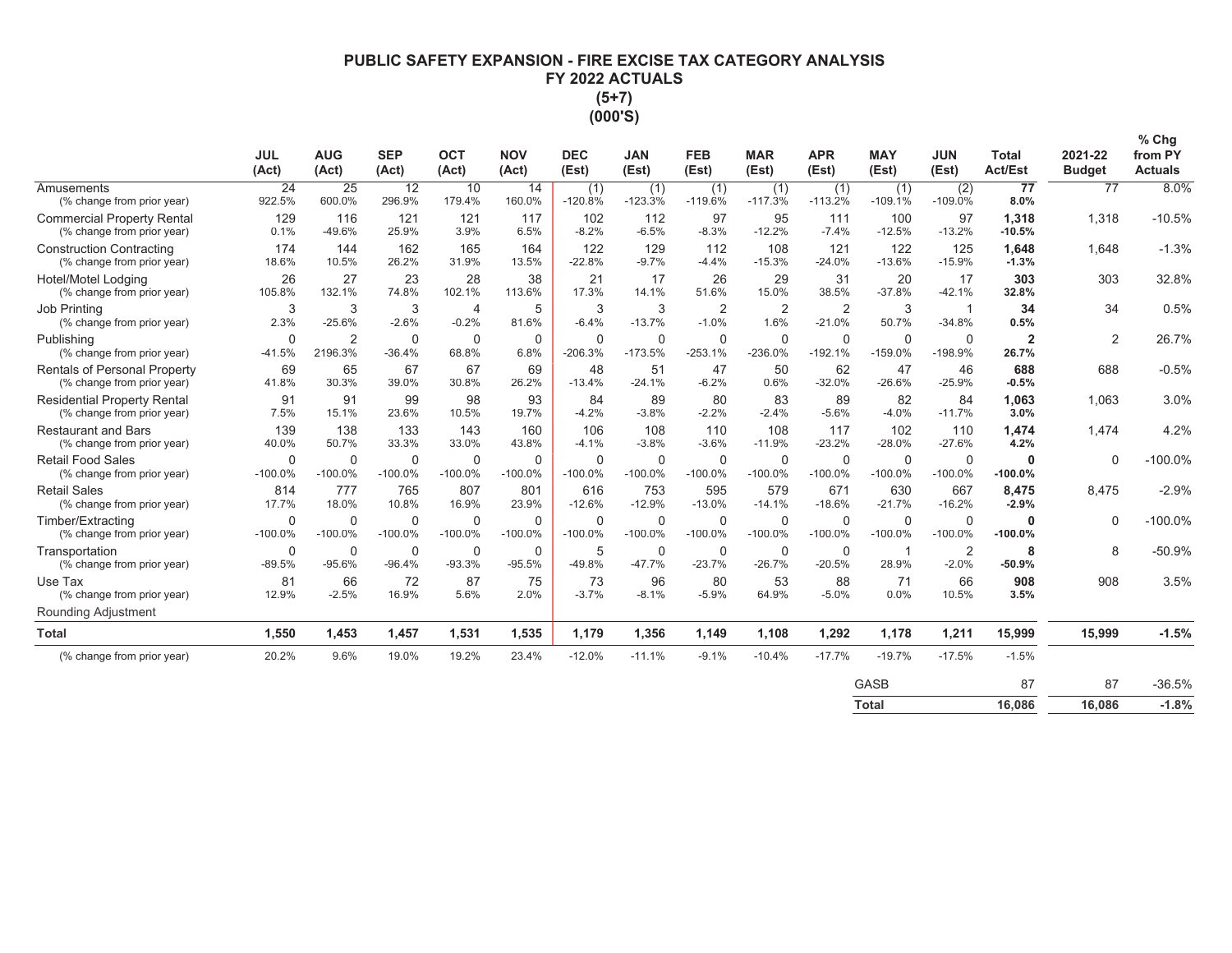#### **5+7** (In Thousands) **STATE SALES TAX BY MONTHPHOENIX SHARE**

|                            | 2020-21<br><b>Actual</b> | 2021-22<br><b>Budget</b> | % Change<br>from<br><b>PY</b><br>Actual | 2021-22<br>Actual | % Change<br>from<br><b>PY</b><br>Actual | % Change<br>from<br><b>CY</b><br><b>Budget</b> | 2021-22<br><b>Estimate</b> | % Change<br>from<br><b>PY</b><br>Actual | 2022-23<br>Proposed<br><b>Budget</b> | % Change<br>from<br><b>PY</b><br>Estimate |
|----------------------------|--------------------------|--------------------------|-----------------------------------------|-------------------|-----------------------------------------|------------------------------------------------|----------------------------|-----------------------------------------|--------------------------------------|-------------------------------------------|
| July                       | \$15,466                 | \$15,890                 | 2.7%                                    | \$18,856          | 21.9%                                   | 18.7%                                          | \$18,856                   | 21.9%                                   | 0                                    | <b>NA</b>                                 |
| August                     | 14,866                   | 15,222                   | 2.4%                                    | 17,238            | 16.0%                                   | 13.2%                                          | 17,238                     | 16.0%                                   | $\mathbf 0$                          | <b>NA</b>                                 |
| September                  | 15,244                   | 15,628                   | 2.5%                                    | 17,194            | 12.8%                                   | 10.0%                                          | 17,194                     | 12.8%                                   | $\mathsf 0$                          | <b>NA</b>                                 |
| October                    | 15,603                   | 15,485                   | $-0.8%$                                 | 17,888            | 14.6%                                   | 15.5%                                          | 17,888                     | 14.6%                                   | 0                                    | <b>NA</b>                                 |
| <b>November</b>            | 15,466                   | 15,957                   | 3.2%                                    | 18,136            | 17.3%                                   | 13.7%                                          | 18,136                     | 17.3%                                   | 0                                    | <b>NA</b>                                 |
| <b>IDecember</b>           | 15,894                   | 16,583                   | 4.3%                                    | 0                 | <b>NA</b>                               | <b>NA</b>                                      | 0                          | <b>NA</b>                               | $\mathbf 0$                          | <b>NA</b>                                 |
| January                    | 18,864                   | 19,489                   | 3.3%                                    | 0                 | <b>NA</b>                               | <b>NA</b>                                      | 0                          | <b>NA</b>                               | $\pmb{0}$                            | <b>NA</b>                                 |
| February                   | 15,274                   | 15,976                   | 4.6%                                    | 0                 | <b>NA</b>                               | <b>NA</b>                                      | $\Omega$                   | <b>NA</b>                               | $\mathbf 0$                          | <b>NA</b>                                 |
| March                      | 15,794                   | 15,727                   | $-0.4%$                                 | 0                 | <b>NA</b>                               | <b>NA</b>                                      | 0                          | <b>NA</b>                               | $\mathbf 0$                          | <b>NA</b>                                 |
| <b>April</b>               | 19,810                   | 17,893                   | $-9.7%$                                 | 0                 | <b>NA</b>                               | <b>NA</b>                                      | 0                          | <b>NA</b>                               | $\mathbf 0$                          | <b>NA</b>                                 |
| May                        | 18,370                   | 16,029                   | $-12.7%$                                | 0                 | <b>NA</b>                               | <b>NA</b>                                      | 0                          | <b>NA</b>                               | $\mathbf 0$                          | <b>NA</b>                                 |
| June                       | 18,769                   | 17,128                   | $-8.7%$                                 | 0                 | <b>NA</b>                               | <b>NA</b>                                      | 0                          | <b>NA</b>                               | 0                                    | <b>NA</b>                                 |
| <b>Subtotal</b>            | \$199,421                | \$197,007                | $-1.2%$                                 | \$89,312          | <b>NA</b>                               | <b>NA</b>                                      | \$89,312                   | $-55.2%$                                | \$0                                  | <b>NA</b>                                 |
| Year end adjust.<br>(GASB) | 1,871                    | 938                      | $-49.9%$                                | 0                 | <b>NA</b>                               | <b>NA</b>                                      | $\pmb{0}$                  | <b>NA</b>                               | 0                                    | <b>NA</b>                                 |
| <b>TOTAL:</b>              | \$201,292                | \$197,945                | $-1.7%$                                 | \$89,312          | <b>NA</b>                               | <b>NA</b>                                      | \$89,312                   | $-55.6%$                                | \$0                                  | <b>NA</b>                                 |

| <b>Actual vs. Budget</b>   |          | <b>Actual vs. PY</b>          |          |  |  |  |  |
|----------------------------|----------|-------------------------------|----------|--|--|--|--|
| <b>YTD Actual Revenue:</b> | \$89,312 | <b>YTD Actual Revenue:</b>    | \$89,312 |  |  |  |  |
| <b>YTD Budget:</b>         | 78,182   | <b>YTD Prior Year Actual:</b> | 76,646   |  |  |  |  |
| Dollars Over/(Under):      | \$11,130 | Dollars Over/(Under):         | \$12,667 |  |  |  |  |
| Percent Over/(Under):      | 14.2%    | Percent Over/(Under):         | 16.5%    |  |  |  |  |

|          | <b>Actual vs. PY</b>          |          |
|----------|-------------------------------|----------|
| \$89,312 | <b>YTD Actual Revenue:</b>    | \$89,312 |
| 78,182   | <b>YTD Prior Year Actual:</b> | 76,646   |
| \$11,130 | Dollars Over/(Under):         | \$12,667 |
| 14.2%    | Percent Over/(Under):         | 16.5%    |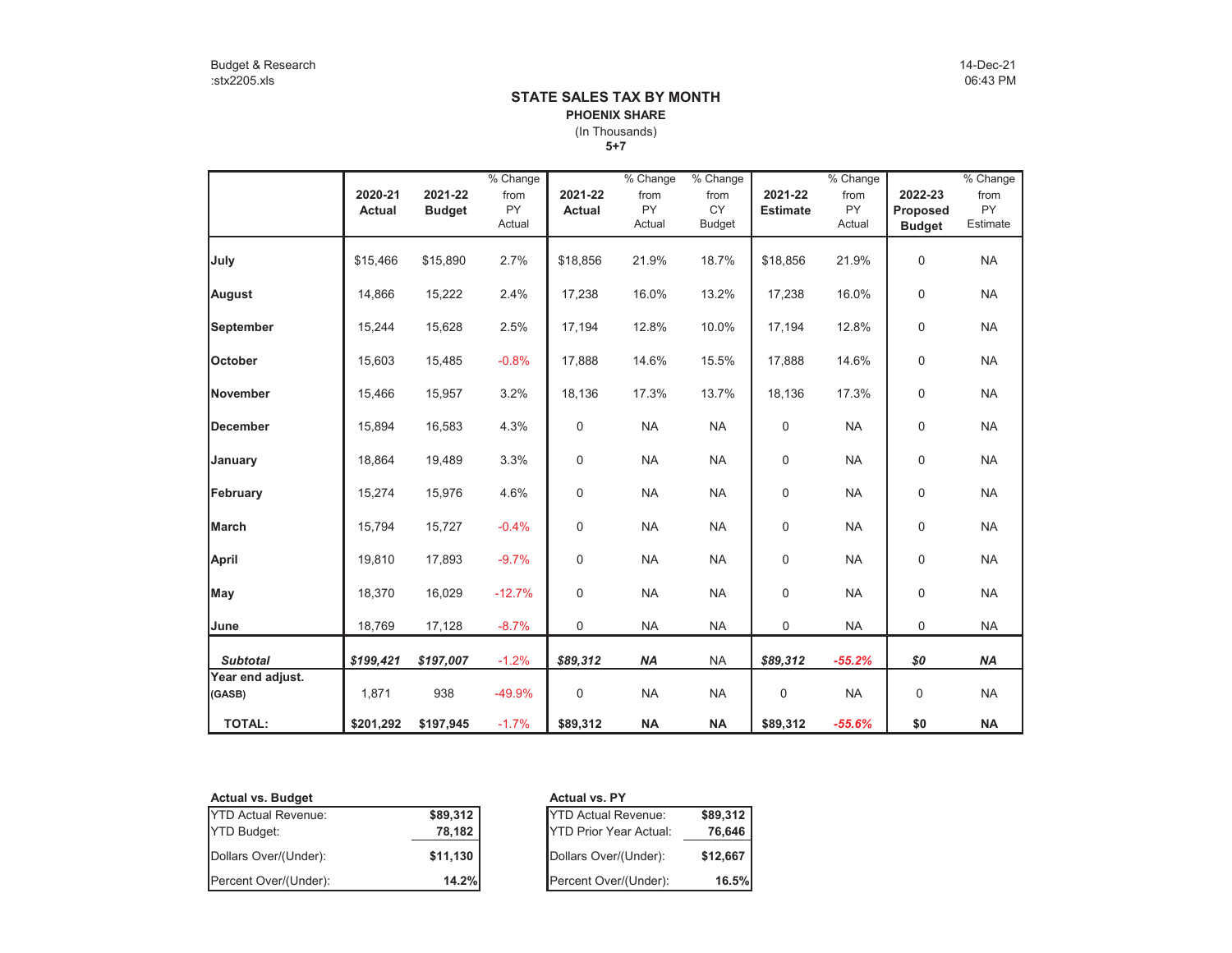|                                        | <b>JUL</b> | <b>AUG</b> | <b>SEP</b> | <b>OCT</b> | <b>NOV</b> | <b>DEC</b> | <b>JAN</b> | <b>FEB</b> | <b>MAR</b> | <b>APR</b> | <b>MAY</b> | <b>JUN</b> |              | % Change   |
|----------------------------------------|------------|------------|------------|------------|------------|------------|------------|------------|------------|------------|------------|------------|--------------|------------|
| Category                               | (Act)      | (Act)      | (Act)      | (Act)      | (Act)      | (Est)      | (Est)      | (Est)      | (Est)      | (Est)      | (Est)      | (Est)      | <b>TOTAL</b> | fr PY Acts |
|                                        |            |            |            |            |            |            |            |            |            |            |            |            |              |            |
| <b>Transportation &amp; Towing</b>     | \$28       | \$26       | \$32       | \$29       | \$26       | \$265      | \$131      | \$185      | \$185      | \$193      | \$178      | \$229      | \$1,508      | 23.7%      |
| % change from PY actual                | $-44.4%$   | $-52.8%$   | $-45.8%$   | $-86.8%$   | $-89.3%$   | 8.7%       | 109.5%     | 269.7%     | 185.0%     | 234.1%     | 259.4%     | 272.2%     |              |            |
| <b>Mining-Oil &amp; Gas Production</b> | \$201      | \$169      | \$185      | \$210      | \$211      | \$185      | \$168      | \$182      | \$171      | \$190      | \$210      | \$209      | \$2,291      | 6.5%       |
| % change from PY actual                | 1.6%       | 8.0%       | $-4.5%$    | 37.3%      | 7.7%       | 8.0%       | $-2.5%$    | 10.9%      | 2.7%       | $-7.2%$    | 9.5%       | 13.9%      |              |            |
| <b>Utilities</b>                       | \$11,042   | \$12,495   | \$11,957   | \$11,060   | \$8,696    | \$6,347    | \$6,644    | \$7,746    | \$6,923    | \$6,656    | \$6,531    | \$7,604    | \$103,701    | $-3.7%$    |
| % change from PY actual                | 21.6%      | 4.6%       | $-5.8%$    | $-6.4%$    | $-11.0%$   | $-14.4%$   | $-8.6%$    | $-2.4%$    | $-6.4%$    | $-6.5%$    | $-11.9%$   | $-2.8%$    |              |            |
| <b>Communications</b>                  | \$1,109    | \$1,050    | \$1,090    | \$1,083    | \$1,069    | \$1,342    | \$1,394    | \$1,347    | \$1,308    | \$1,392    | \$1,349    | \$1,343    | \$14,876     | 7.2%       |
| % change from PY actual                | $-22.8%$   | $-23.2%$   | $-11.5%$   | $-2.0%$    | $-2.5%$    | 22.2%      | 24.8%      | 29.7%      | 22.9%      | 20.9%      | 24.3%      | 23.8%      |              |            |
| <b>Private Car &amp; Pipelines</b>     | \$40       | \$38       | \$38       | \$38       | \$39       | \$36       | \$44       | \$21       | \$35       | \$38       | \$40       | \$39       | \$447        | $-12.0%$   |
| % change from PY actual                | 4.5%       | $-1.7%$    | 1.2%       | $-1.6%$    | 2.8%       | $-5.3%$    | $-37.8%$   | $-45.2%$   | $-8.2%$    | $-26.2%$   | 0.0%       | $-0.1%$    |              |            |
| <b>Publishing</b>                      | \$37       | \$264      | \$27       | \$33       | \$30       | $($ \$6)   | (\$8)      | (\$6)      | $($ \$6)   | (\$7)      | (\$6)      | (\$5)      | \$346        | 6.4%       |
| % change from PY actual                | 26.6%      | 959.0%     | $-0.8%$    | 12.1%      | 7.8%       | $-124.5%$  | $-123.2%$  | $-123.2%$  | $-125.5%$  | $-125.5%$  | $-121.5%$  | $-121.0%$  |              |            |
| <b>Printing</b>                        | \$186      | \$169      | \$156      | \$196      | \$259      | \$151      | \$147      | \$135      | \$129      | \$140      | \$126      | \$129      | \$1,922      | 3.7%       |
| % change from PY actual                | 23.9%      | 6.6%       | 2.8%       | 3.5%       | 71.1%      | $-3.4%$    | $-13.2%$   | $-1.4%$    | $-2.6%$    | $-14.1%$   | $-4.1%$    | $-20.8%$   |              |            |
| <b>Restaurants &amp; Bars</b>          | \$29,239   | \$29,224   | \$28,192   | \$29,760   | \$32,953   | \$19,406   | \$20,100   | \$19,876   | \$19,742   | \$21,602   | \$19,036   | \$20,744   | \$289,874    | $-5.0%$    |
| % change from PY actual                | 31.9%      | 44.0%      | 30.2%      | 29.9%      | 37.7%      | $-18.4%$   | $-17.0%$   | $-17.7%$   | $-25.2%$   | $-33.0%$   | $-38.1%$   | $-36.1%$   |              |            |
| <b>Amusements</b>                      | \$3,689    | \$2,896    | \$1,779    | \$2,030    | \$2,653    | \$1,251    | \$1,308    | \$1,245    | \$1,307    | \$1,532    | \$1,015    | \$1,152    | \$21,858     | 24.3%      |
| % change from PY actual                | 338.3%     | 301.6%     | 126.7%     | 106.8%     | 118.7%     | $-12.2%$   | $-8.2%$    | $-10.4%$   | $-30.7%$   | $-39.8%$   | $-51.7%$   | $-49.4%$   |              |            |
| <b>Rentals-Personal Property</b>       | \$9,429    | \$9,442    | \$9,564    | \$10,121   | \$9,592    | \$6,626    | \$7,658    | \$6,902    | \$7,005    | \$8,188    | \$6,760    | \$6,601    | \$97,887     | $-2.0%$    |
| % change from PY actual                | 26.3%      | 24.2%      | 27.7%      | 24.5%      | 22.4%      | $-15.1%$   | $-17.1%$   | $-9.7%$    | $-7.5%$    | -28.9%     | $-25.4%$   | $-22.7%$   |              |            |
| <b>Contracting</b>                     | \$16,236   | \$14,160   | \$14,827   | \$16,095   | \$15,392   | \$15,818   | \$18,383   | \$15,360   | \$14,979   | \$17,015   | \$16,719   | \$18,369   | \$193,353    | 7.6%       |
| % change from PY actual                | $-0.9%$    | $-9.5%$    | 0.1%       | 6.2%       | $-6.3%$    | 12.9%      | 5.6%       | 15.6%      | 17.8%      | 16.4%      | 23.5%      | 16.3%      |              |            |
| <b>Retail</b>                          | \$175,989  | \$164,151  | \$166,126  | \$170,831  | \$172,326  | \$154,967  | \$189,004  | \$142,893  | \$141,629  | \$168,434  | \$155,902  | \$164,532  | \$1,966,784  | 3.2%       |
| % change from PY actual                | 18.3%      | 17.3%      | 15.4%      | 16.5%      | 19.7%      | 0.0%       | $-0.9%$    | $-2.4%$    | $-5.5%$    | $-10.6%$   | $-11.2%$   | $-6.8%$    |              |            |
| <b>Severance - Mining</b>              | \$3,743    | \$2,999    | \$3,379    | \$4,107    | \$3,346    | (\$162)    | (\$219)    | (\$170)    | (\$176)    | (\$181)    | (\$205)    | (\$262)    | \$16,201     | $-43.1%$   |
| % change from PY actual                | 192.3%     | 41.6%      | 80.0%      | 128.4%     | 132.2%     | $-108.8%$  | $-108.3%$  | $-107.5%$  | $-106.0%$  | $-105.3%$  | $-107.1%$  | $-106.5%$  |              |            |
| Bed Tax - Hotel/Motel                  | \$8,885    | \$8,551    | \$7,657    | \$9,294    | \$11,851   | \$5,365    | \$4,766    | \$6,036    | \$6,806    | \$7,586    | \$5,400    | \$5,198    | \$87,395     | 3.9%       |
| % change from PY actual                | 71.1%      | 79.1%      | 51.2%      | 58.1%      | 73.0%      | $-11.3%$   | $-11.6%$   | 0.4%       | $-8.1%$    | $-33.6%$   | $-47.9%$   | $-46.4%$   |              |            |
| <b>Other</b>                           | \$0        | \$0        | \$0        | \$17       | (\$17)     | \$0        | \$0        | \$0        | \$0        | \$0        | \$0        | \$0        | \$0          | <b>NA</b>  |
|                                        |            |            |            |            |            |            |            |            |            |            |            |            |              |            |
| <b>State Total</b>                     | \$259,854  | \$245,636  | \$245,010  | \$254,901  | \$258,428  | \$211,591  | \$249,520  | \$201,752  | \$200,037  | \$232,778  | \$213,055  | \$225,882  | \$2,798,444  | 1.8%       |
| Cities Share (25%)                     | \$64,964   | \$61,409   | \$61,253   | \$63,725   | \$64,607   | \$52,898   | \$62,380   | \$50,438   | \$50,009   | \$58,195   | \$53,264   | \$56,470   | \$699,611    | 1.8%       |
|                                        |            |            |            |            |            |            |            |            |            |            |            |            |              |            |
| <b>Phoenix Population Percentage</b>   | 29.03%     | 28.07%     | 28.07%     | 28.07%     | 28.07%     | 28.07%     | 28.07%     | 28.07%     | 28.07%     | 28.07%     | 28.07%     | 28.07%     |              |            |
|                                        |            |            |            |            |            |            |            |            |            |            |            |            |              |            |
| <b>Phoenix TOTAL</b>                   | \$18,856   | \$17,238   | \$17,194   | \$17,888   | \$18,136   | \$14,849   | \$17,511   | \$14,158   | \$14,038   | \$16,336   | \$14,952   | \$15,852   | \$197,007    | $-1.2%$    |

Year End GASB Adjustment **938** -49.9%

**Total \$197,945** -1.7%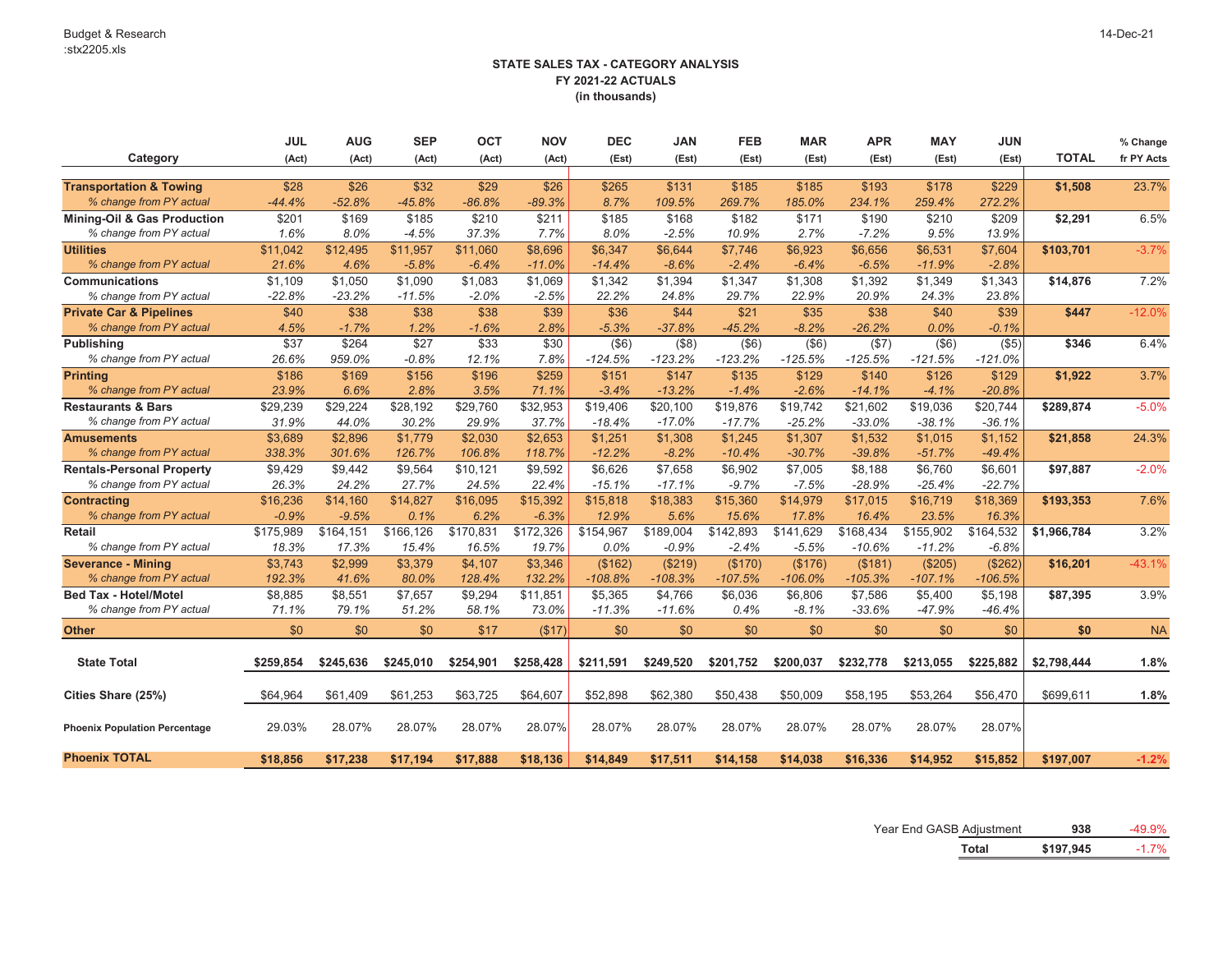|                                                                    | <b>Prior Year</b><br><b>Current Year</b> |               |           |               | <b>CY Actual/PY Actual</b> |           | <b>CY Actual/CY Budget</b> |           |  |
|--------------------------------------------------------------------|------------------------------------------|---------------|-----------|---------------|----------------------------|-----------|----------------------------|-----------|--|
| Category                                                           | Actual                                   | <b>Budget</b> | Estimate  | <b>Actual</b> | Amount                     | Percent   | Amount                     | Percent   |  |
| Transportation & Towing                                            | \$245                                    | \$102         | \$102     | \$26          | (\$219)                    | $-89.3%$  | (\$76)                     | $-74.3%$  |  |
| Mining-Oil & Gas Production                                        | \$196                                    | \$192         | \$192     | \$211         | \$15                       | 7.7%      | \$19                       | 10.0%     |  |
| <b>Utilities</b>                                                   | \$9,772                                  | \$9,148       | \$9,148   | \$8,696       | (\$1,075)                  | $-11.0%$  | (\$451)                    | $-4.9%$   |  |
| Communications                                                     | \$1,096                                  | \$1,271       | \$1,271   | \$1,069       | (\$27)                     | $-2.5%$   | (\$203)                    | $-15.9%$  |  |
| Private Car & Pipelines                                            | \$38                                     | \$37          | \$37      | \$39          | \$1                        | 2.8%      | \$2                        | 6.4%      |  |
| Publishing                                                         | \$28                                     | \$38          | \$38      | \$30          | \$2                        | 7.8%      | (\$8)                      | $-21.1%$  |  |
| Printing                                                           | \$151                                    | \$194         | 194       | \$259         | \$108                      | 71.1%     | \$64                       | $-233.0%$ |  |
| <b>Restaurants &amp; Bars</b>                                      | \$23,929                                 | \$24,517      | \$24,517  | \$32,953      | \$9,024                    | 37.7%     | \$8,436                    | 34.4%     |  |
| Amusements                                                         | \$1,213                                  | \$1,652       | \$1,652   | \$2,653       | \$1,440                    | 118.7%    | \$1,001                    | 60.6%     |  |
| <b>Rentals-Personal Property</b>                                   | \$7,836                                  | \$8,107       | \$8,107   | \$9,592       | \$1,756                    | 22.4%     | \$1,485                    | 18.3%     |  |
| Contracting                                                        | \$16,431                                 | \$16,173      | \$16,173  | \$15,392      | (\$1,039)                  | $-6.3%$   | (\$781)                    | $-4.8%$   |  |
| Retail                                                             | \$143,908                                | \$149,028     | \$149,028 | \$172,326     | \$28,418                   | 19.7%     | \$23,298                   | 15.6%     |  |
| Severance - Mining                                                 | \$1,441                                  | \$1,294       | \$1,294   | \$3,346       | \$1,905                    | 132.2%    | \$2,053                    | 158.7%    |  |
| Bed Tax - Hotel/Motel                                              | \$6,852                                  | \$8,156       | \$8,156   | \$11,851      | \$4,999                    | 73.0%     | \$3,696                    | 45.3%     |  |
| Other                                                              | \$0                                      | \$0           | \$0       | (\$17)        | (\$17)                     | <b>NA</b> | (\$17)                     | <b>NA</b> |  |
| <b>DISTRIBUTION BASE TOTAL</b>                                     | \$213,137                                | \$219,908     | \$219,908 | \$258,428     | \$45,292                   | 21.3%     | \$38,520                   | 17.5%     |  |
| <b>Distribution to Cities</b>                                      |                                          |               |           |               |                            |           |                            |           |  |
| (25% of distribution base)<br><b>Phoenix Share of Distribution</b> | \$53,284                                 | \$54,977      | \$54,977  | \$64,607      | \$11,323                   | 21.3%     | \$9,630                    | 17.5%     |  |
| (actual is 28.07%)                                                 | \$15,466                                 | \$15,957      | \$15,957  | \$18,136      | \$2,670                    | 17.3%     | \$2,179                    | 13.7%     |  |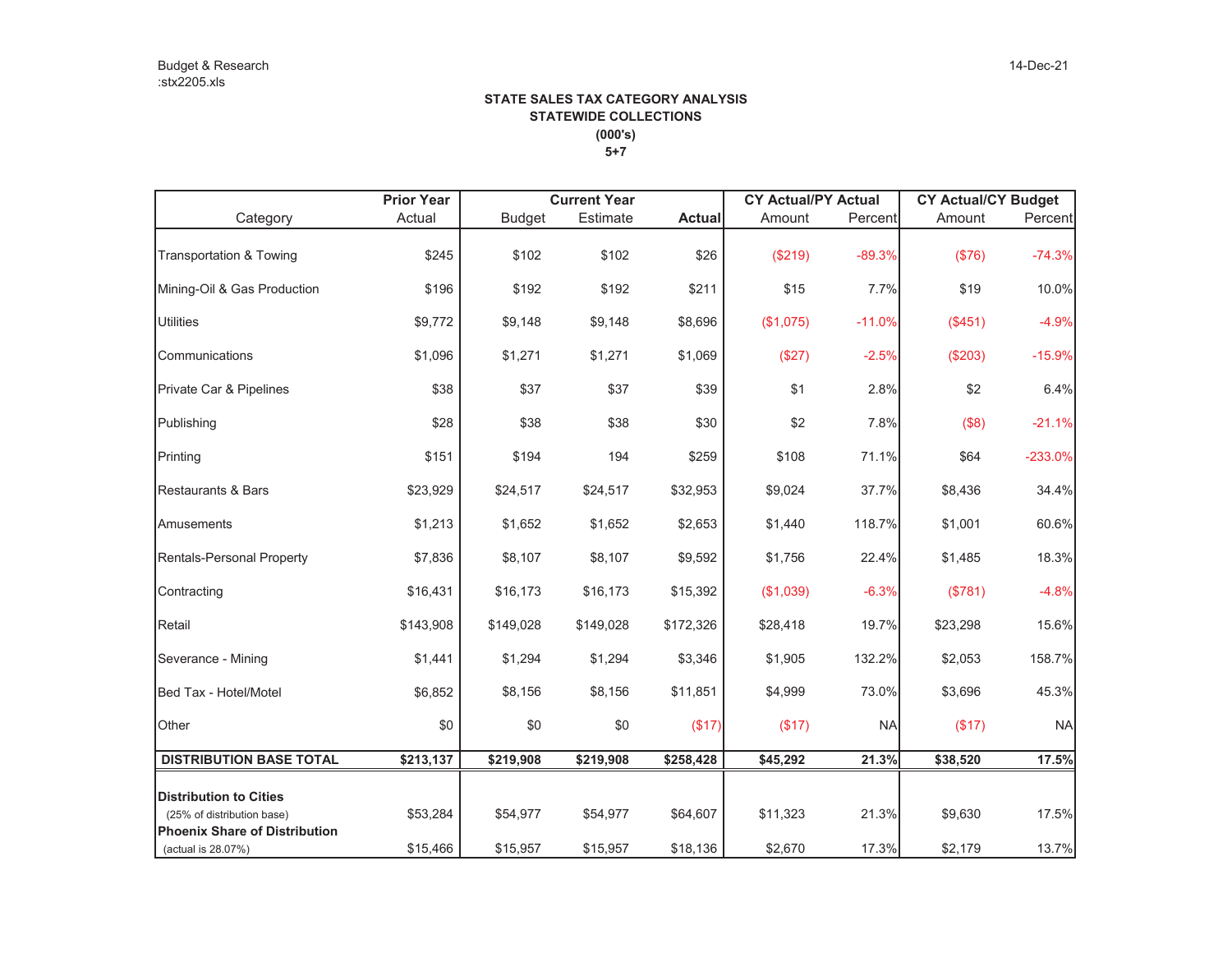#### **CUMULATIVE YEAR-TO-DATE PERCENTAGE CHANGE 2021-22 COMPARED TO 2020-21**

**5+7**

|                                    |           |            |            |           |            |            |                               |            |                          |                          |                          |                          | Budgeted          |
|------------------------------------|-----------|------------|------------|-----------|------------|------------|-------------------------------|------------|--------------------------|--------------------------|--------------------------|--------------------------|-------------------|
| Category                           | JUL       | <b>AUG</b> | <b>SEP</b> | OCT       | <b>NOV</b> | <b>DEC</b> | <b>JAN</b>                    | <b>FEB</b> | <b>MAR</b>               | <b>APR</b>               | MAY                      |                          | JUN Annual Growth |
| <b>Transportation &amp; Towing</b> | $-44.4%$  | $-48.8%$   | $-47.7%$   | $-69.9%$  | $-77.5%$   | $\cdots$   | ---                           | ---        | ---                      | ---                      | $---$                    | $--$                     | 23.8%             |
| Mining-Oil & Gas Production        | 1.6%      | 4.4%       | 1.3%       | 9.1%      | 8.8%       | ---        | ---                           | $\cdots$   | $\hspace{0.05cm} \ldots$ | $\hspace{0.05cm} \ldots$ | $\cdots$                 | $\cdots$                 | 6.5%              |
| <b>Utilities</b>                   | 21.6%     | 11.9%      | 5.2%       | 2.2%      | $-0.1%$    | $\cdots$   | $\cdots$                      | $\cdots$   | $\cdots$                 | ---                      | $\cdots$                 | $\cdots$                 | $-3.7%$           |
| Communications                     | $-22.8%$  | $-23.0%$   | $-19.5%$   | $-15.7%$  | $-13.4%$   | $\cdots$   | ---                           | $\cdots$   | ---                      | ---                      | $\cdots$                 | $\cdots$                 | 7.2%              |
| Private Car & Pipelines            | 4.5%      | 1.4%       | 1.3%       | 0.6%      | 1.0%       | ---        | ---                           | ---        | $\cdots$                 | ---                      | $\hspace{0.05cm} \ldots$ | $\cdots$                 | $-12.0%$          |
| Publishing                         | 26.6%     | 453.5%     | 303.2%     | 226.2%    | 182.6%     | ---        | ---                           | $\cdots$   | $\hspace{0.05cm} \ldots$ | ---                      | $\hspace{0.05cm} \ldots$ | $\cdots$                 | 6.2%              |
| Printing                           | 23.9%     | 15.0%      | 11.0%      | 8.8%      | 20.5%      | ---        | ---                           | ---        | ---                      | ---                      | $\cdots$                 | $\cdots$                 | 3.7%              |
| Restaurants & Bars                 | 31.9%     | 37.7%      | 35.1%      | 33.8%     | 34.6%      | $\cdots$   | $\cdots$                      | ---        | ---                      | ---                      | $\cdots$                 | $\cdots$                 | $-5.0%$           |
| Amusements                         | 338.3%    | 321.4%     | 256.3%     | 212.2%    | 187.3%     | $---$      | $\cdots$                      | ---        | $\cdots$                 | ---                      | $---$                    | $\cdots$                 | 24.3%             |
| Rentals-Personal Property          | 26.3%     | 25.2%      | 26.0%      | 25.6%     | 25.0%      | ---        | $---$                         | $\cdots$   | $---$                    | ---                      | $---$                    | $\cdots$                 | $-2.0%$           |
| Contracting                        | $-0.9%$   | $-5.1%$    | $-3.4%$    | $-1.1%$   | $-2.2%$    | ---        | ---                           | ---        | ---                      | ---                      | ---                      | $\cdots$                 | 7.6%              |
| Retail                             | 18.3%     | 17.8%      | 17.0%      | 16.9%     | 17.4%      | ---        | ---                           | ---        | ---                      | ---                      | $--$                     | $\cdots$                 | 3.2%              |
| Severance - Mining                 | 192.3%    | 98.4%      | 91.8%      | 101.1%    | 106.4%     | $---$      | ---                           | ---        | ---                      | ---                      | $---$                    | $\cdots$                 | $-43.1%$          |
| Bed Tax - Hotel/Motel              | 71.1%     | 74.9%      | 66.9%      | 64.4%     | 66.5%      | $---$      | ---                           | ---        | ---                      | ---                      | $- - -$                  | $---$                    | 3.9%              |
| Other                              | <b>NA</b> | <b>NA</b>  | <b>NA</b>  | <b>NA</b> | <b>NA</b>  | $\cdots$   | ---                           | ---        | ---                      | ---                      | $\overline{\phantom{a}}$ | $\cdots$                 | <b>NA</b>         |
| Subtotal (State)                   | 21.9%     | 20.9%      | 19.5%      | 19.2%     | 19.7%      | ---        | ---                           | ---        | ---                      | $\hspace{0.05cm} \ldots$ | $\hspace{0.05cm} \ldots$ | ---                      | $-1.2%$           |
| Cities Share (25%)                 | 21.9%     | 20.9%      | 19.5%      | 19.2%     | 19.7%      | ---        | $\hspace{1.5cm} \textbf{---}$ | ---        | ---                      | $-\cdots$                | $-\cdots$                | $\hspace{0.05cm} \cdots$ | $-1.2%$           |
| <b>TOTAL (Phoenix Share)</b>       | 21.9%     | 19.0%      | 16.9%      | 16.3%     | 16.5%      | $\cdots$   | ---                           | ---        | $---$                    | ---                      | $---$                    | $\cdots$                 | $-1.2%$           |

GASB (Y/E Adj) -49.9% -49.9%

-1.7% -1.7%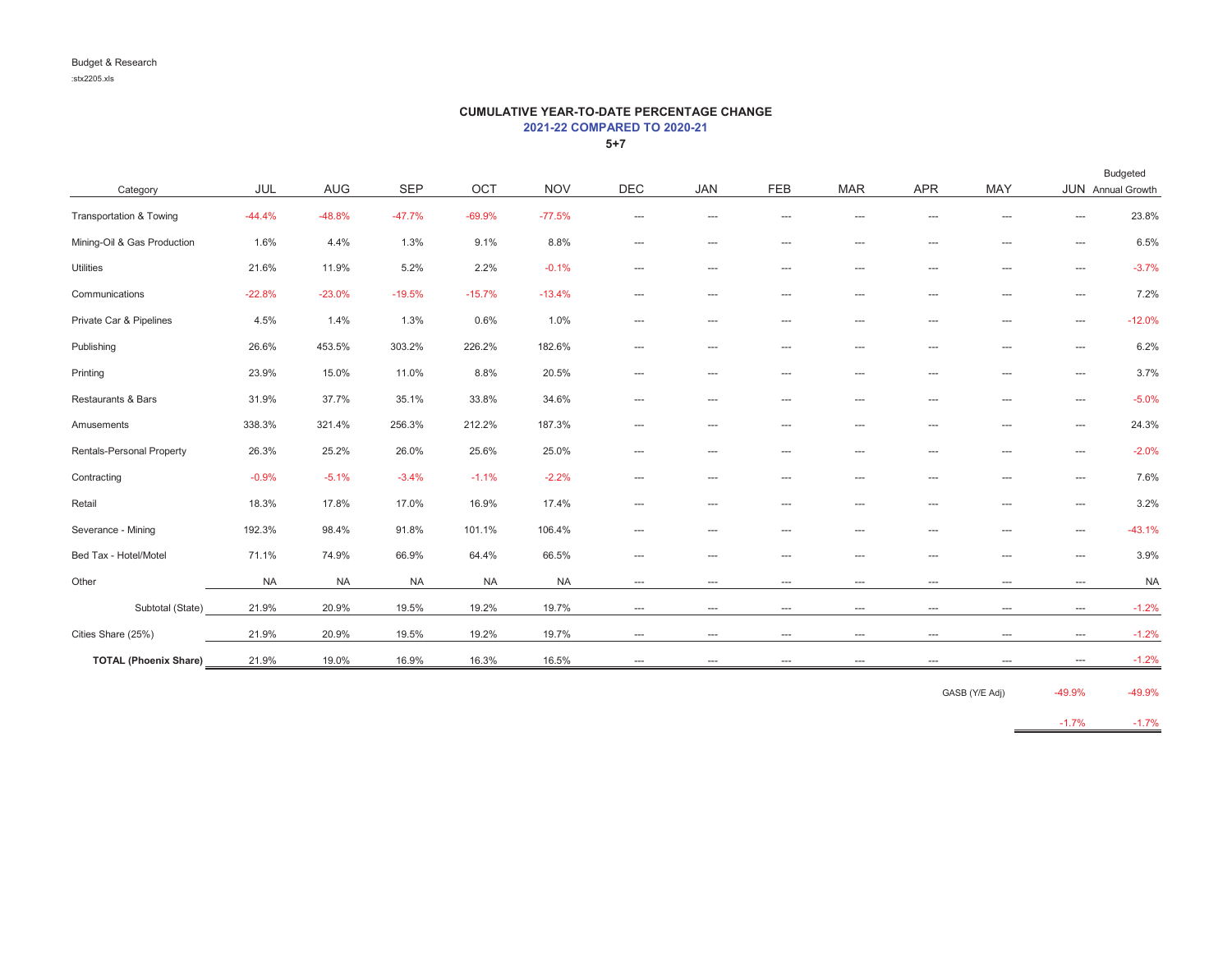# **City of Phoenix Recreational (NonͲMedical) Marijuana (MJ) Retail Sales Tax Report<sup>1</sup> Tax Revenue from July through November 2021 (JuneͲOctober Activity)**

**(In Thousands)**

|                                                                                    |           | <b>Prior Fiscal Year</b> |           |           |           |                   |                   |            |
|------------------------------------------------------------------------------------|-----------|--------------------------|-----------|-----------|-----------|-------------------|-------------------|------------|
|                                                                                    | July      |                          |           | Oct       | Nov       | <b>Fiscal YTD</b> | <b>Fiscal YTD</b> | Total      |
| Recreational (Non-Medical) MJ Retail Sales Taxes                                   |           | Aug                      | Sept      |           |           | FY 2021-22        | FY 2020-21        | FY 2020-21 |
| City Sales Tax Collection from Recreational MJ Retail Sales                        | 296       | 359                      | 324       | 336       | 365       | 1,680             | <b>NA</b>         | 1,174      |
| State-Shared Sales Tax Collection from MJ Retail Sales                             | 76        | 76                       |           | 75        | 84        | 382               | <b>NA</b>         | 283        |
| 16% Excise Tax on MJ Retail Sales for Police and Fire Personnel Costs <sup>2</sup> | <b>NA</b> | <b>NA</b>                | <b>NA</b> | <b>NA</b> | <b>NA</b> | <b>NA</b>         | <b>NA</b>         | 2,811      |
| 16% Excise Tax on MJ Retail Sales for AHUR <sup>23</sup>                           | <b>NA</b> | <b>NA</b>                | <b>NA</b> | <b>NA</b> | <b>NA</b> | <b>NA</b>         | <b>NA</b>         | 850        |
| <b>Total COP Recreational (Non-Medical) MJ Retail Sales Taxes</b>                  | 372       | 435                      | 395       | 411       | 449       | 2,062             | <b>NA</b>         | 5,118      |

|                                                                                    |           | <b>Prior Fiscal Year</b> |           |           |           |                   |                   |              |
|------------------------------------------------------------------------------------|-----------|--------------------------|-----------|-----------|-----------|-------------------|-------------------|--------------|
| Recreational MJ Sales Taxes Earmarked for Public Safety Pension <sup>4</sup>       |           | Aug                      | Sept      | Oct       | Nov       | <b>Fiscal YTD</b> | <b>Fiscal YTD</b> | <b>Total</b> |
|                                                                                    |           |                          |           |           |           | FY 2021-22        | FY 2020-21        | FY 2020-21 1 |
| GF City Retail Sales Tax from Recreational MJ Retail Sales (1.2% of 2.3% tax rate) | 154       | 187                      | 169       | 175       | 190       | 876               | <b>NA</b>         | 612          |
| 16% Excise Tax on MJ Retail Sales for Police and Fire Personnel Costs <sup>2</sup> | <b>NA</b> | <b>NA</b>                | <b>NA</b> | <b>NA</b> | <b>NA</b> | <b>NA</b>         | <b>NA</b>         | 2,811        |
| <b>Total Recreational MJ Sales Taxes Earmarked for Public Safety Pension</b>       | 154       | 187                      | 169       | 175       | 190       | 876               | <b>NA</b>         | 3,423        |

Notes:

 $^{1}$  In the November 3, 2020 General Election, voters approved the Smart and Safe Arizona Act (Proposition 207), which has become effective to govern the possession, sale, and taxation of Recreational marijuana in Arizona. In January 2021, the City started collecting sales tax from Recreational marijuana sales. However, the business activity in January was not reported until February 2021.

 $^{2}$  The additional 16% excise tax is deposited into the Smart and Safe Arizona Fund (SSAF). SSAF monies are first used to pay administrative costs of certain state agencies. The remainder of these monies will then be distributed on or before June 30 and December 31 of each year as follows:

- 33.0% to community colleges
- 31.4% to local law enforcement and fire departments for personnel costs
- 25.4% to the Arizona Highway User Revenue fund (AHUR)
- 10.0% to the Justice Reinvestment fund
- 0.2% to the Attorney General, or to grant to localities for enforcement

 $3.$  The City received the AHUR portion of the MJ Excise Tax for FY 2020-21 in September 2021.

<sup>4.</sup> On June 16, 2021, the City Council adopted the pension funding policy that designated the General Fund (GF) portion of the City Sales tax from Recreational (non-medical) MJ retail sales and the state-shared 16% excise tax on the MJ sales for Police and Fire personnel costs to paying down public safety pension liability.